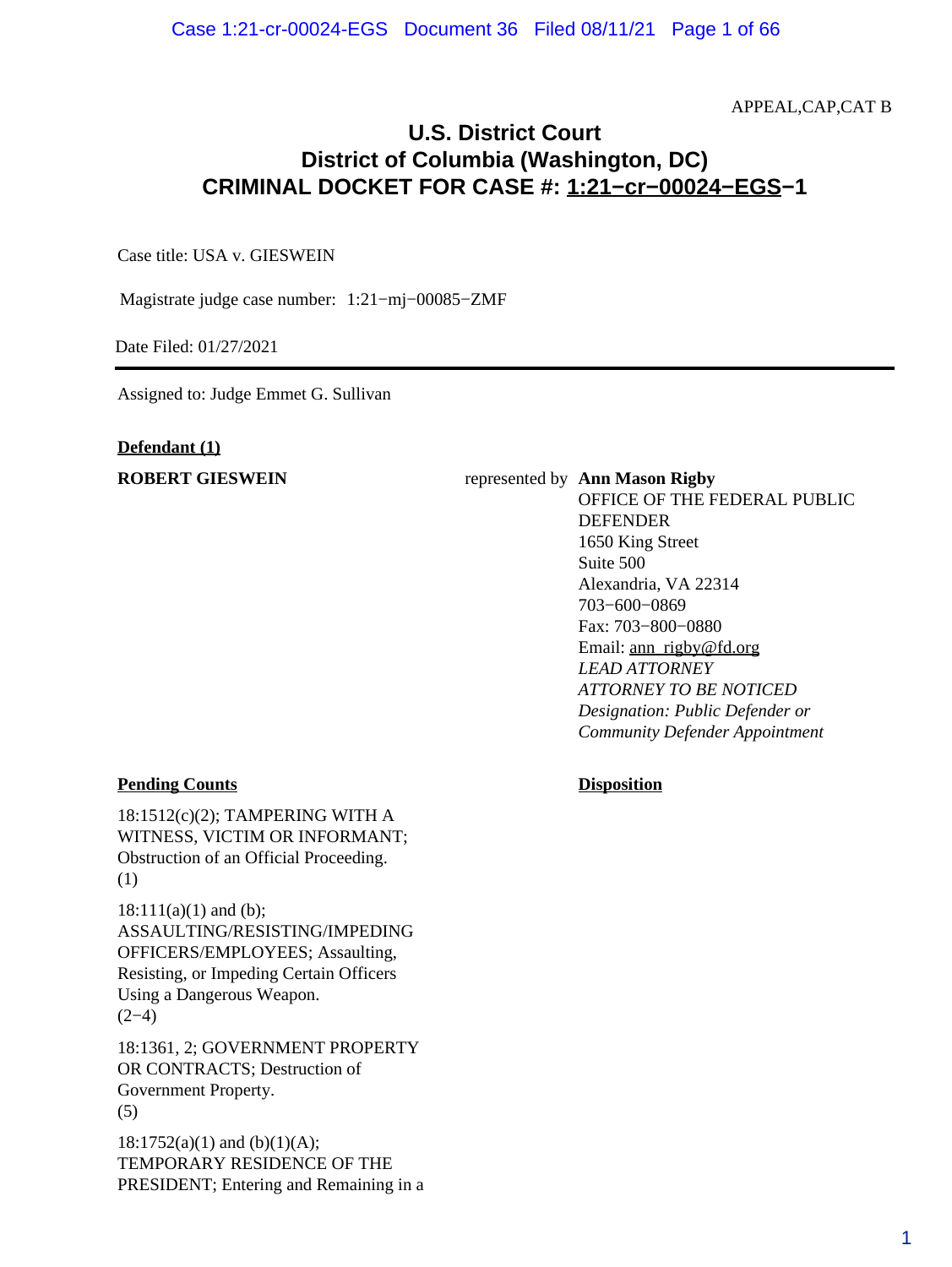# Case 1:21-cr-00024-EGS Document 36 Filed 08/11/21 Page 2 of 66

Restricted Building or Grounds with a Deadly or Dangerous Weapon. (6)

# **Highest Offense Level (Opening)**

Felony

### **Terminated Counts Disposition**

None

# **Highest Offense Level (Terminated)**

None

# **Complaints Disposition**

COMPLAINT in Violation of 18:111(a)(2), 1361, 2, 1512(c)(2), 1752(a), 40:5104(e).

# **Interested Party**

# **PRESS COALITION** represented by **Charles D. Tobin**

BALLARD SPAHR LLP 1909 K Street, NW 12th Floor Washington, DC 20006 202−661−2218 Fax: 202−661−2299 Email: tobinc@ballardspahr.com *LEAD ATTORNEY ATTORNEY TO BE NOTICED Designation: Retained*

# **Lauren Russell**

BALLARD SPAHR LLP 1909 K Street, NW 12th Floor Washington, DC 20006 202−661−2200 Fax: 202−661−2299 Email: russelll@ballardspahr.com *LEAD ATTORNEY ATTORNEY TO BE NOTICED Designation: Retained*

**Maxwell S. Mishkin** BALLARD SPAHR LLP 1909 K Street, NW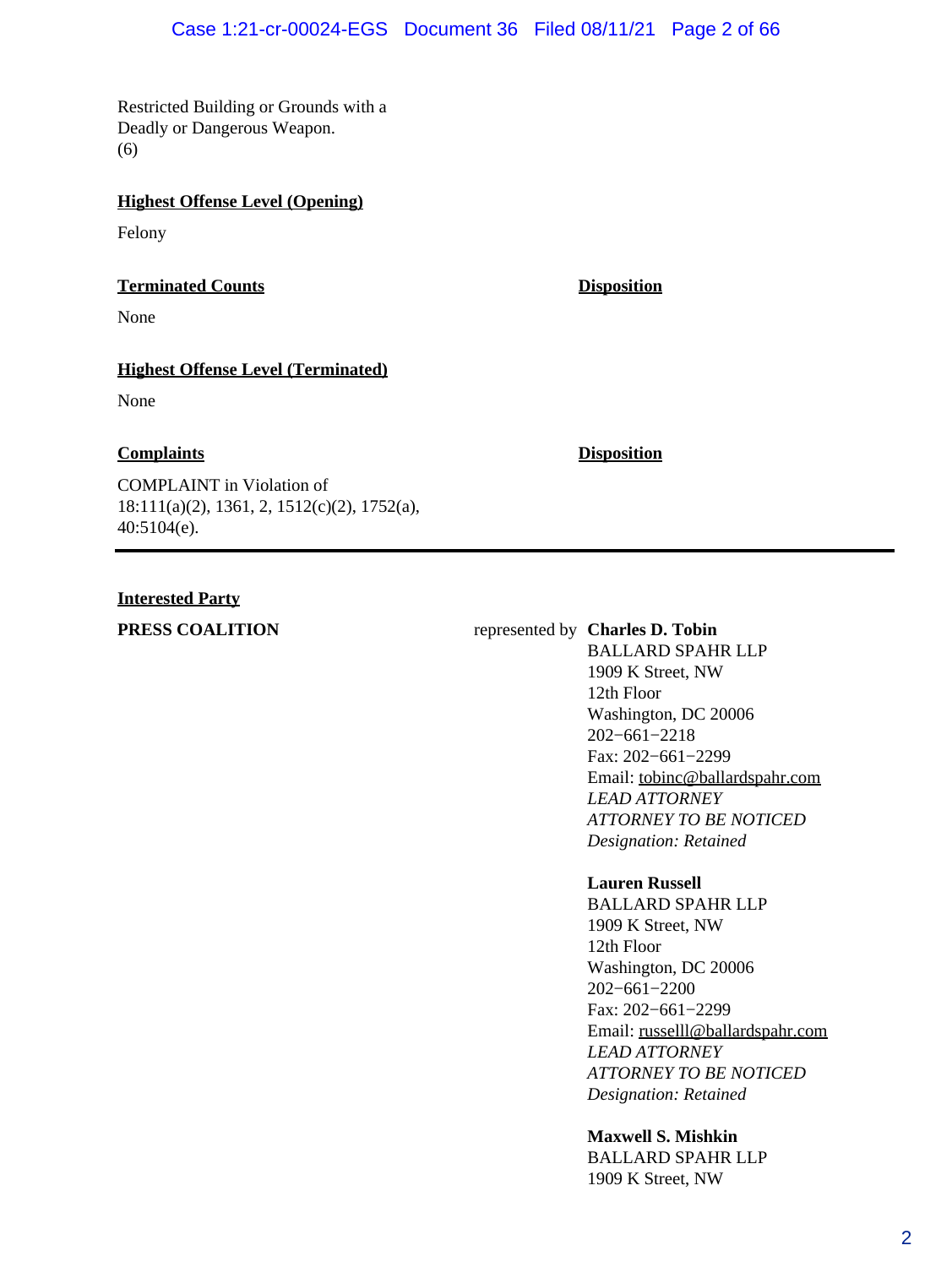# Case 1:21-cr-00024-EGS Document 36 Filed 08/11/21 Page 3 of 66

**Plaintiff**

12th Floor Washington, DC 20006 (202) 508−1140 Fax: (202) 661−2299 Email: mishkinm@ballardspahr.com *LEAD ATTORNEY ATTORNEY TO BE NOTICED Designation: Retained*

#### **USA** represented by **Erik Michael Kenerson**

U.S. ATTORNEY'S OFFICE FOR THE DISTRICT OF COLUMBIA 555 Fourth Street, NW Suite 11−449 Washington, DC 20530 (202) 252−7201 Email: erik.kenerson@usdoj.gov *LEAD ATTORNEY ATTORNEY TO BE NOTICED Designation: Assistant U.S. Attorney*

#### **Molly Gulland Gaston**

U.S. ATTORNEY'S OFFICE FOR THE DISTRICT OF COLUMBIA 555 Fourth Street, NW Washington, DC 20530 (202) 252−7803 Email: molly.gaston@usdoj.gov *TERMINATED: 03/29/2021 Designation: Assistant U.S. Attorney*

| Date Filed | #              | Page | Docket Text                                                                                                                                                             |
|------------|----------------|------|-------------------------------------------------------------------------------------------------------------------------------------------------------------------------|
| 01/16/2021 |                |      | COMPLAINT as to ROBERT GIESWEIN (1). (Attachments: $\#$ 1 Affidavit in<br>Support of Criminal Complaint and Arrest) (zhsj) [1:21-mj-00085-ZMF]<br>(Entered: 01/17/2021) |
| 01/19/2021 |                |      | Arrest of ROBERT GIESWEIN in US District Court for the District of<br>Colorado. (bb) (Entered: 03/25/2021)                                                              |
| 01/19/2021 | $\overline{9}$ |      | Arrest Warrant Returned Executed on 1/19/2021 as to ROBERT GIESWEIN.<br>$(ztl)$ (Entered: 04/10/2021)                                                                   |
| 01/27/2021 | 3              |      | INDICTMENT as to ROBERT GIESWEIN $(1)$ count(s) 1, 2–4, 5, 6. (zhsj)<br>(Entered: 01/28/2021)                                                                           |
| 01/29/2021 | $\overline{5}$ |      | Rule $5(c)(3)$ Documents Received as to ROBERT GIESWEIN from US District<br>Court for the District of Colorado Case Number 21-mj-10- STV (bb)<br>(Entered: 03/25/2021)  |
| 03/29/2021 | $\mathcal{I}$  |      |                                                                                                                                                                         |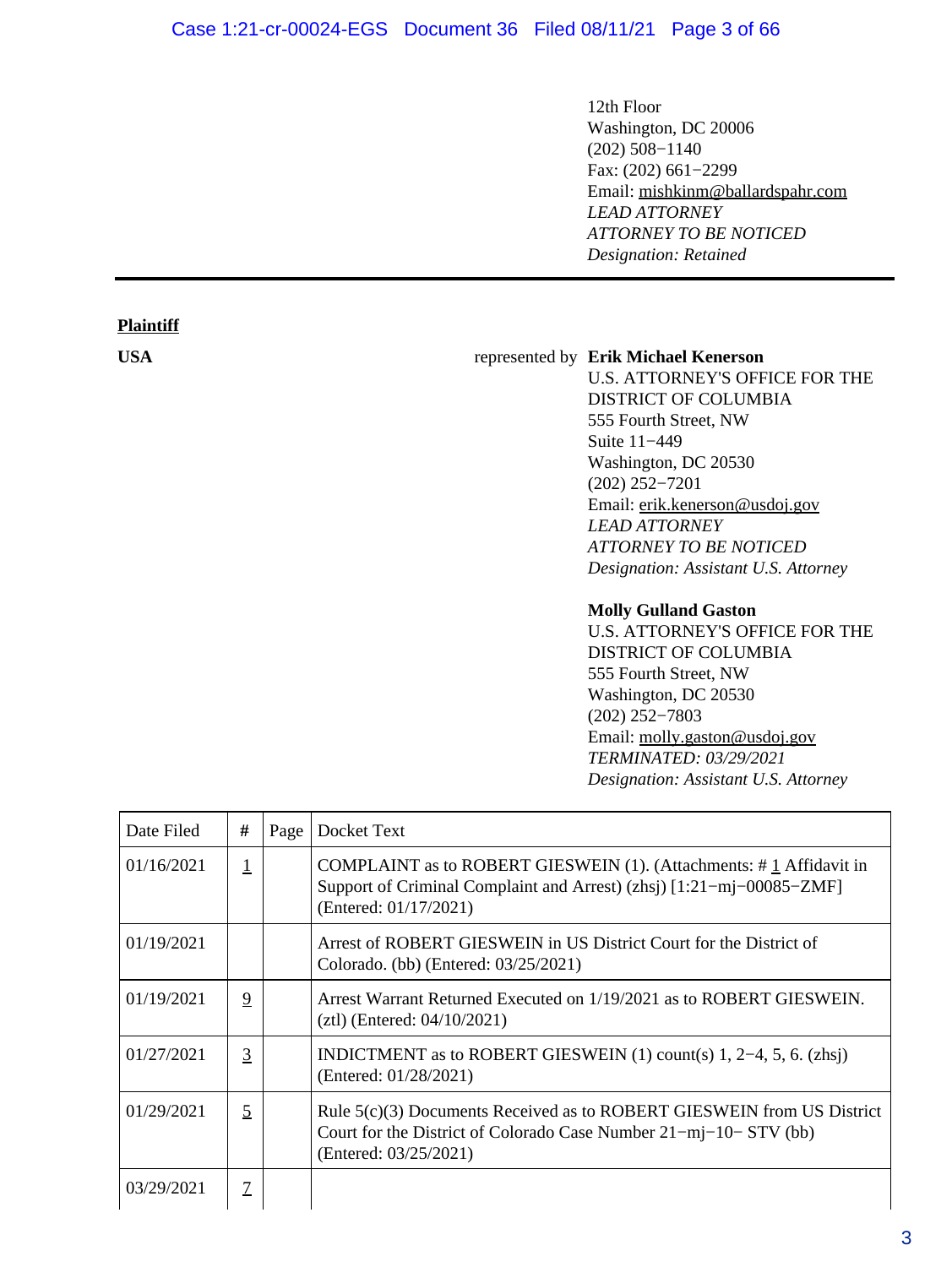|            |           | NOTICE OF SUBSTITUTION OF COUNSEL as to USA. Attorney Kenerson,<br>Erik Michael added. (Kenerson, Erik) (Entered: 03/29/2021)                                                                                                                                                                                                                                                                                                                                                                                                                                                                                                                                                                                                                                                                                                                |
|------------|-----------|----------------------------------------------------------------------------------------------------------------------------------------------------------------------------------------------------------------------------------------------------------------------------------------------------------------------------------------------------------------------------------------------------------------------------------------------------------------------------------------------------------------------------------------------------------------------------------------------------------------------------------------------------------------------------------------------------------------------------------------------------------------------------------------------------------------------------------------------|
| 03/29/2021 |           | MINUTE ORDER as to ROBERT GIESWEIN. The Court hereby schedules a<br>status conference for April 15, 2021 at 1:30 PM via video teleconference. The<br>parties shall contact Mr. Mark Coates, the Courtroom Deputy Clerk, for the<br>dial-in information. Signed by Judge Emmet G. Sullivan on 3/29/2021. (lcegs3)<br>(Entered: 03/29/2021)                                                                                                                                                                                                                                                                                                                                                                                                                                                                                                    |
| 03/29/2021 |           | ORAL MOTION to Appoint Counsel by ROBERT GIESWEIN. (ztl) (Entered:<br>04/10/2021                                                                                                                                                                                                                                                                                                                                                                                                                                                                                                                                                                                                                                                                                                                                                             |
| 03/29/2021 |           | ORAL MOTION for Speedy Trial by USA as to ROBERT GIESWEIN. (ztl)<br>(Entered: 04/10/2021)                                                                                                                                                                                                                                                                                                                                                                                                                                                                                                                                                                                                                                                                                                                                                    |
| 03/29/2021 |           | Minute Entry for proceedings held before Magistrate Judge Zia M. Faruqui:<br>Initial Appearance as to ROBERT GIESWEIN held on 3/29/2021. Defendant<br>present by video. Oral Motion to Appoint Counsel by ROBERT GIESWEIN<br>(1); heard and granted. Oral Motion by the Government for Speedy Trial as to<br>ROBERT GIESWEIN (1); heard and granted. Defense objects to exclusion of<br>time. Speedy Trial Excluded from 3/29/2021 to 4/15/2021 in the Interest of<br>Justice (XT). Arraignment/Status Hearing set for 4/15/2021 at 1:30 PM by<br>Telephonic/VTC before Judge Emmet G. Sullivan. Bond Status of Defendant:<br>Defendant Remain Held Without Bond; Court Reporter: Nancy Meyer; Defense<br>Attorney: Ann Rigby; US Attorney: Jacob Steiner for Erik Kenerson; Pretrial<br>Officer: Andre Sidbury. (ztl) (Entered: 04/10/2021) |
| 03/30/2021 |           | Set/Reset Hearings as to ROBERT GIESWEIN: Status Conference set for<br>4/15/2021 at 1:30 PM in Telephonic/VTC before Judge Emmet G. Sullivan.<br>(mac) (Entered: 03/30/2021)                                                                                                                                                                                                                                                                                                                                                                                                                                                                                                                                                                                                                                                                 |
| 04/10/2021 | 8         | NOTICE OF ATTORNEY APPEARANCE: Ann Mason Rigby appearing for<br>ROBERT GIESWEIN (Rigby, Ann) (Entered: 04/10/2021)                                                                                                                                                                                                                                                                                                                                                                                                                                                                                                                                                                                                                                                                                                                           |
| 04/14/2021 | <u>10</u> | Unopposed MOTION for Protective Order by USA as to ROBERT<br>GIESWEIN. (Attachments: $\#$ 1 Text of Proposed Order)(Kenerson, Erik)<br>(Entered: 04/14/2021)                                                                                                                                                                                                                                                                                                                                                                                                                                                                                                                                                                                                                                                                                 |
| 04/14/2021 | 11        | MOTION for Speedy Trial Exclusion by USA as to ROBERT GIESWEIN.<br>(Attachments: #1 Text of Proposed Order)(Kenerson, Erik) (Entered:<br>04/14/2021)                                                                                                                                                                                                                                                                                                                                                                                                                                                                                                                                                                                                                                                                                         |
| 04/14/2021 | 13        | MOTION to Continue by USA as to ROBERT GIESWEIN. See docket entry<br>11 to view document). (zstd) (Entered: $04/16/2021$ )                                                                                                                                                                                                                                                                                                                                                                                                                                                                                                                                                                                                                                                                                                                   |
| 04/15/2021 |           | MINUTE ORDER granting 10 unopposed motion for protective order as to<br>ROBERT GIESWEIN (1). The terms presented in [10-1] Protective Order<br>Governing Discovery are hereby incorporated by reference into this Order.<br>Signed by Judge Emmet G. Sullivan on 4/15/2021. (lcegs3) (Entered:<br>04/15/2021                                                                                                                                                                                                                                                                                                                                                                                                                                                                                                                                 |
| 04/15/2021 | 12        | Unopposed MOTION for Disclosure of Grand Jury and Sealed Material by<br>USA as to ROBERT GIESWEIN. (Attachments: #1 Text of Proposed<br>Order)(Kenerson, Erik) (Entered: 04/15/2021)                                                                                                                                                                                                                                                                                                                                                                                                                                                                                                                                                                                                                                                         |
| 04/15/2021 |           |                                                                                                                                                                                                                                                                                                                                                                                                                                                                                                                                                                                                                                                                                                                                                                                                                                              |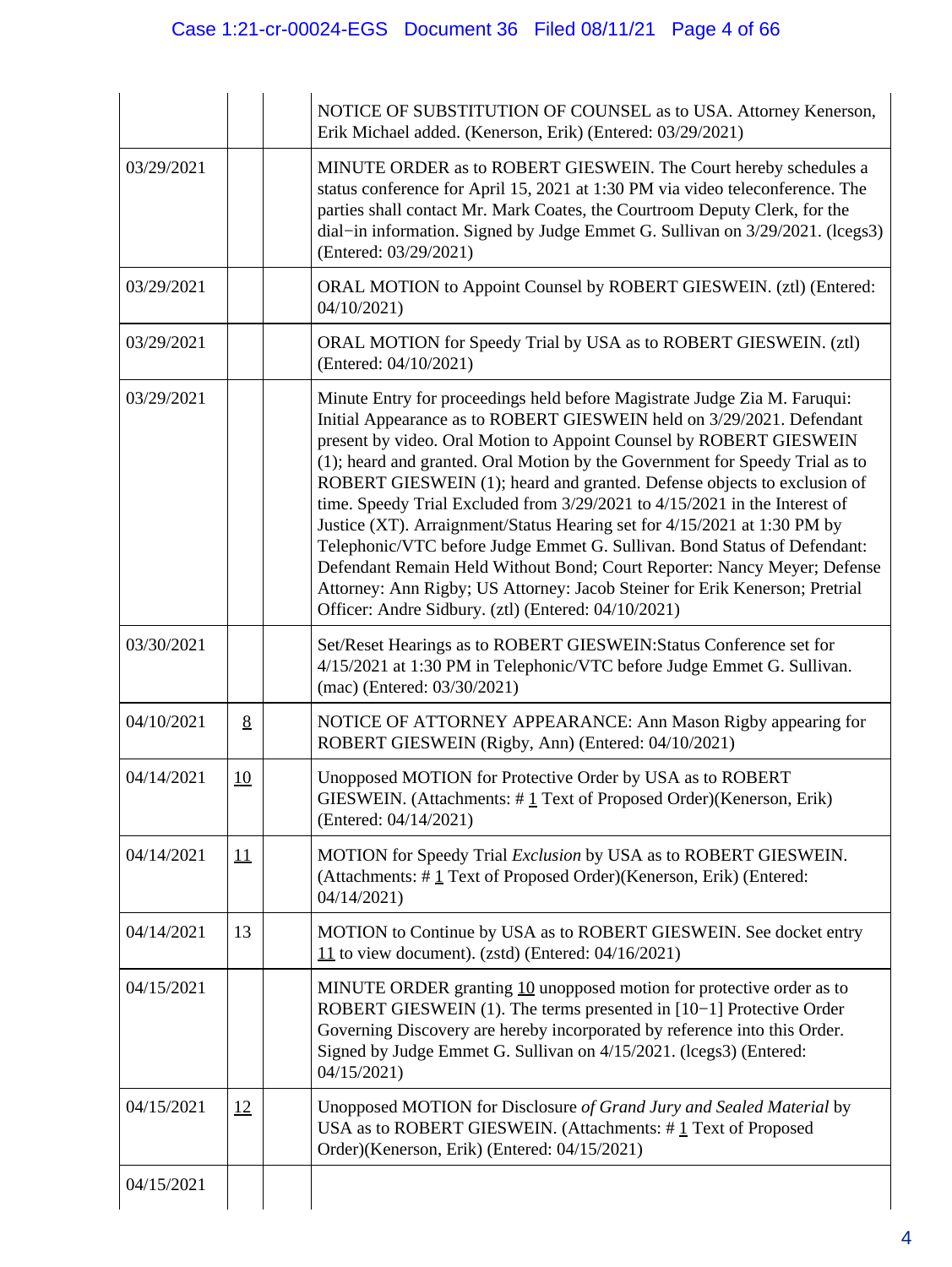|            |           | Minute Entry for proceedings held Via VTC before Judge Emmet G. Sullivan:<br>Arraignment/Status Conference as to ROBERT GIESWEIN held on 4/15/2021.<br>Plea Of Not Guilty Entered By The Defendant As To All Counts. Status<br>Conference/ Motion Hearing In Regards To 11 Motion for Speedy Trial<br>Exclusion set for 5/19/2021 at 03:00 PM in Telephonic/VTC before Judge<br>Emmet G. Sullivan. Defendant Response To 11 Motion for Speedy Trial<br>Exclusion due by 4/29/2021. Government Reply To Defendant Response due<br>by 5/6/2021. Bond Status of Defendant: APPEARED VIA VTC; REMAINS<br>COMMITTED; Court Reporter: LISA BANKINS; Defense Attorney: ANN<br>RIGBY; US Attorney: ERIK KENERSON; (mac) (Entered: 04/15/2021) |  |
|------------|-----------|---------------------------------------------------------------------------------------------------------------------------------------------------------------------------------------------------------------------------------------------------------------------------------------------------------------------------------------------------------------------------------------------------------------------------------------------------------------------------------------------------------------------------------------------------------------------------------------------------------------------------------------------------------------------------------------------------------------------------------------|--|
| 04/15/2021 |           | MINUTE ORDER granting 12 unopposed motion for disclosure of grand jury<br>and sealed material as to ROBERT GIESWEIN (1). It is hereby ORDERED<br>that the United States may provide in discovery materials protected by Federal<br>Rule of Criminal Procedure 6(e). It is FURTHER ORDERED that the United<br>States may provide in discovery sealed materials, pursuant to the previously<br>entered protective order governing discovery. It is FURTHER ORDERED that<br>this Order also applies to the disclosure of the materials described above to any<br>co-defendants who may later be joined. Signed by Judge Emmet G. Sullivan on<br>4/15/2021. (lcegs3) (Entered: 04/15/2021)                                                |  |
| 04/23/2021 | 15        | Memorandum in Opposition by ROBERT GIESWEIN re 11 MOTION for<br>Speedy Trial Exclusion (Attachments: #1 Text of Proposed Order)(Rigby, Ann)<br>(Entered: 04/23/2021)                                                                                                                                                                                                                                                                                                                                                                                                                                                                                                                                                                  |  |
| 04/26/2021 | <u>16</u> | STANDING ORDER as to ROBERT GIESWEIN requiring the government to<br>produce any evidence in its possession that is favorable to the defendant and<br>material to either the defendant's guilt or punishment. Signed by Judge Emmet<br>G. Sullivan on 04/26/21. (mac) (Entered: 04/26/2021)                                                                                                                                                                                                                                                                                                                                                                                                                                            |  |
| 05/04/2021 | 17        | REPLY in Support by USA as to ROBERT GIESWEIN re 13 MOTION to<br>Continue, 11 MOTION for Speedy Trial Exclusion (Kenerson, Erik) (Entered:<br>05/04/2021)                                                                                                                                                                                                                                                                                                                                                                                                                                                                                                                                                                             |  |
| 05/19/2021 |           | Minute Entry for proceedings held Via VTC before Judge Emmet G.<br>Sullivan: Status Conference as to ROBERT GIESWEIN held on 5/19/2021. The<br>Court Will Grant Over Defendant's Objection 11 Motion For Speedy Trial<br>Exclusion and 13 Motion To Continue by USA. Status Conference set for<br>7/29/2021 at 3:00 PM in Telephonic/VTC before Judge Emmet G. Sullivan.<br>Speedy Trial Is Tolled 5/19/21 - 7/29/21 In The Interest Of Justice (XT). Oral<br>Request By The Defendant For Trial Date Heard And Denied. Bond Status of<br>Defendant: APPEARED VIA VTC; REMAINS COMMITTED; Court<br>Reporter: LISA BANKINS; Defense Attorney: ANN RIGBY; US Attorney:<br>ERIK KENERSON; (mac) (Entered: 05/21/2021)                    |  |
| 06/08/2021 | <u>18</u> | MOTION for Release from Custody, MOTION for Hearing by ROBERT<br>GIESWEIN. (Attachments: #1 Exhibit 1, #2 Exhibit 2, #3 Exhibit 3, #4<br>Exhibit 4, # $\frac{5}{2}$ Exhibit 5, # $\frac{6}{2}$ Text of Proposed Order re hearing request, # $\frac{7}{2}$ Text<br>of Proposed Order re release request)(Rigby, Ann) (Attachment 3 replaced on<br>6/9/2021) (zstd). (Entered: 06/08/2021)                                                                                                                                                                                                                                                                                                                                              |  |
| 06/09/2021 |           | MINUTE ORDER. In view of $18$ motion for release from custody, the parties<br>shall abide by the following briefing schedule: (1) the government shall file its<br>opposition by no later than June 15, 2021; and (2) Mr. Gieswein shall file his                                                                                                                                                                                                                                                                                                                                                                                                                                                                                     |  |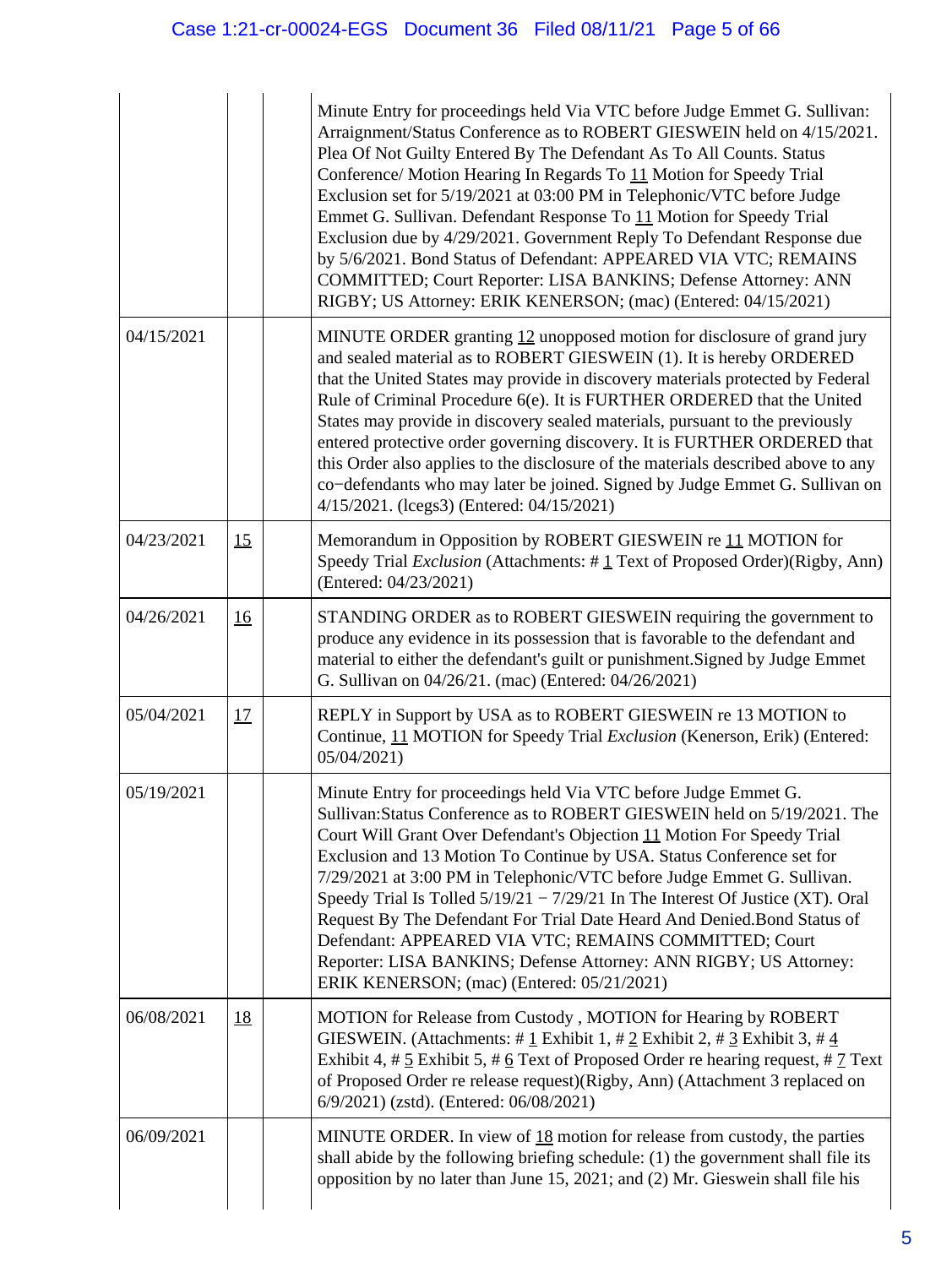|            |           | reply by no later than June 18, 2021. It is FURTHER ORDERED that a Motion<br>Hearing shall take place on June 29, 2021 at 1:30 pm via video teleconference.<br>The parties shall contact Mr. Mark Coates, the Courtroom Deputy Clerk, for the<br>dial-in information. Signed by Judge Emmet G. Sullivan on 6/9/2021. (lcegs3)<br>(Entered: 06/09/2021)                                                                                |
|------------|-----------|---------------------------------------------------------------------------------------------------------------------------------------------------------------------------------------------------------------------------------------------------------------------------------------------------------------------------------------------------------------------------------------------------------------------------------------|
| 06/10/2021 |           | Set/Reset Deadlines/Hearings as to ROBERT GIESWEIN: Government<br>Opposition due by 6/15/2021. Defendant Reply due by 6/18/2021. Motion<br>Hearing set for 6/29/2021 at 01:30 PM in Telephonic/VTC before Judge Emmet<br>G. Sullivan. (mac) (Entered: 06/10/2021)                                                                                                                                                                     |
| 06/15/2021 | <u>19</u> | Memorandum in Opposition by USA as to ROBERT GIESWEIN re 18<br>MOTION for Release from Custody MOTION for Hearing (Attachments: $\#$ 1<br>Exhibit 1 – Order of Detention, $\# 2$ Exhibit 2 – FD–302 of USCP<br>Liutenant)(Kenerson, Erik) (Entered: 06/15/2021)                                                                                                                                                                       |
| 06/19/2021 | 20        | MOTION for Leave to File Late his Reply in Support of Motion to Revoke<br>Detention Order, by ROBERT GIESWEIN. (Attachments: #1 Exhibit 1 (Reply<br>in Support of Motion to Revoke Detention Order), $\# 2$ Text of Proposed<br>Order)(Rigby, Ann) (Entered: 06/19/2021)                                                                                                                                                              |
| 06/22/2021 |           | MINUTE ORDER treating as opposed and granting over objection 20 motion<br>for leave to file reply brief out of time. It is hereby ORDERED that Mr.<br>Gieswein shall file his reply brief by no later than June 22, 2021. Signed by<br>Judge Emmet G. Sullivan on 6/22/2021. (lcegs3) (Entered: 06/22/2021)                                                                                                                           |
| 06/22/2021 | 21        | REPLY TO OPPOSITION to Motion by ROBERT GIESWEIN re 18 MOTION<br>for Release from Custody MOTION for Hearing (Rigby, Ann) (Entered:<br>06/22/2021                                                                                                                                                                                                                                                                                     |
| 06/22/2021 |           | Set/Reset Deadlines as to ROBERT GIESWEIN: Defendant Reply Brief due by<br>6/22/2021.(mac) (Entered: 06/22/2021)                                                                                                                                                                                                                                                                                                                      |
| 06/22/2021 | 23        | Application for Access to Video Exhibits by THE PRESS COALITION as to<br>ROBERT GIESWEIN. (zstd) (Entered: 06/28/2021)                                                                                                                                                                                                                                                                                                                |
| 06/23/2021 |           | MINUTE ORDER. The government is directed to file a response to Mr.<br>Gieswein's arguments within his 21 reply brief regarding whether there is a<br>rebuttable presumption in this case by no later than June 25, 2021. The<br>government's response shall be no more than 5 pages. Signed by Judge Emmet<br>G. Sullivan on 6/23/2021. (lcegs3) (Entered: 06/23/2021)                                                                |
| 06/23/2021 |           | MINUTE ORDER. Due to unforeseen circumstances, it is necessary to<br>reschedule the Motion Hearing currently scheduled for June 29, 2021. The<br>Motion Hearing shall now take place on July 1, 2021 at 1:00 PM via video<br>teleconference. The parties shall contact Mr. Mark Coates, the Courtroom<br>Deputy Clerk, for the dial-in information. Signed by Judge Emmet G. Sullivan<br>on 6/23/2021. (lcegs3) (Entered: 06/23/2021) |
| 06/24/2021 |           | Set/Reset Hearings as to ROBERT GIESWEIN: Motion Hearing set for<br>7/1/2021 at 01:00 PM in Telephonic/VTC before Judge Emmet G. Sullivan.<br>(mac) (Entered: 06/24/2021)                                                                                                                                                                                                                                                             |
| 06/24/2021 |           | Set/Reset Deadlines as to ROBERT GIESWEIN: Defendant's Reply Brief due<br>by 6/25/2021. (mac) (Entered: 06/24/2021)                                                                                                                                                                                                                                                                                                                   |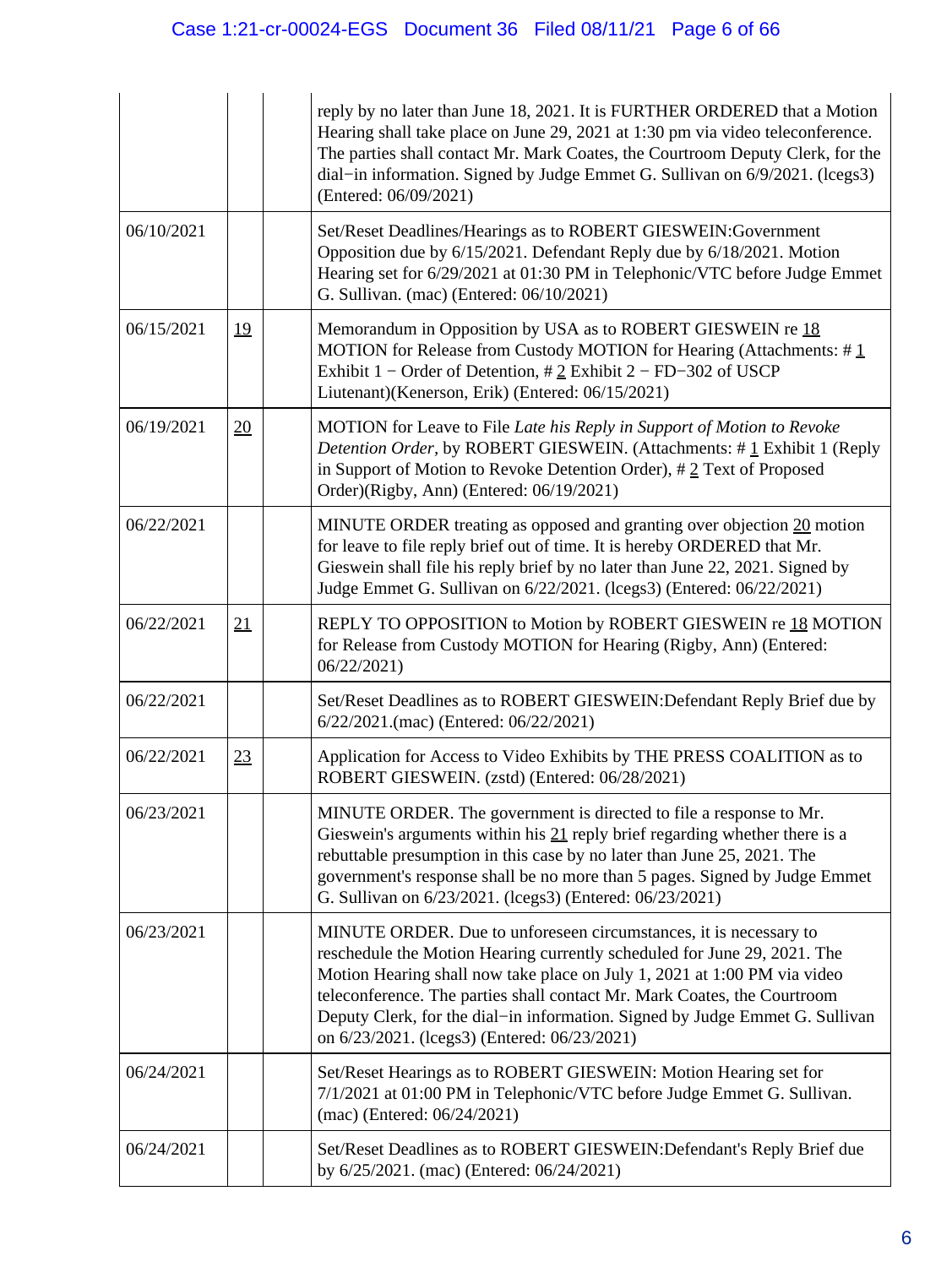| 06/25/2021 |    | MINUTE ORDER. Due to unforeseen circumstances, it is necessary to<br>reschedule the motion hearing currently scheduled for July 1, 2021. The Motion<br>Hearing shall now take place on June 30, 2021 at 3:30 PM via video<br>teleconference. The parties shall contact Mr. Mark Coates, the Courtroom<br>Deputy Clerk, for the dial-in information. Signed by Judge Emmet G. Sullivan<br>on 6/25/2021. (lcegs3) (Entered: 06/25/2021)                                                                  |
|------------|----|--------------------------------------------------------------------------------------------------------------------------------------------------------------------------------------------------------------------------------------------------------------------------------------------------------------------------------------------------------------------------------------------------------------------------------------------------------------------------------------------------------|
| 06/25/2021 | 22 | SURREPLY re 18 by USA as to ROBERT GIESWEIN Regarding Defendant's<br>Reply Brief, As Directed by Minute Order Dated June 23, 2021 (Attachments: #<br>$\frac{1}{2}$ Exhibit 1 – Excerpts of Transcripts)(Kenerson, Erik) Modified event title on<br>6/28/2021 (znmw). (Entered: 06/25/2021)                                                                                                                                                                                                             |
| 06/25/2021 |    | MINUTE ORDER. Due to unforeseen circumstances, it is necessary to<br>reschedule the Motion Hearing currently scheduled for June 30, 2021. The<br>Motion Hearing shall now take place on July 1, 2021 at 4:00 PM via video<br>teleconference. The parties shall contact Mr. Mark Coates, the Courtroom<br>Deputy Clerk, for the dial-in information. Signed by Judge Emmet G. Sullivan<br>on 6/25/21. (lcegs3) (Entered: 06/25/2021)                                                                    |
| 06/26/2021 |    | Set/Reset Hearings as to ROBERT GIESWEIN: Motion Hearing set for<br>7/1/2021 at 4:00 PM in Telephonic/VTC before Judge Emmet G. Sullivan.<br>(mac) (Entered: 06/26/2021)                                                                                                                                                                                                                                                                                                                               |
| 06/30/2021 | 24 | NOTICE of Hearing Exhibits by USA as to ROBERT GIESWEIN (Kenerson,<br>Erik) (Entered: 06/30/2021)                                                                                                                                                                                                                                                                                                                                                                                                      |
| 07/01/2021 |    | MINUTE ORDER as to ROBERT GIESWEIN. The parties shall be prepared to<br>address at the July 1, 2021 Motion Hearing whether they object to 23<br>Application for Access to Video Exhibits. Signed by Judge Emmet G. Sullivan<br>on 7/1/2021. (lcegs3) (Entered: 07/01/2021)                                                                                                                                                                                                                             |
| 07/01/2021 |    | MINUTE ORDER. In view of the discussion at the July 1, 2021 Motion<br>Hearing, the government is directed to respond to 23 Application for Access to<br>Video Exhibits by no later than July 12, 2021. It is FURTHER ORDERED that<br>Mr. Gieswein shall submit his response by no later than July 19, 2021. It is<br>FURTHER ORDERED that The Press Coalition shall file any reply by no later<br>than July 26, 2021. Signed by Judge Emmet G. Sullivan on 7/1/2021. (lcegs3)<br>(Entered: 07/01/2021) |
| 07/01/2021 |    | Minute Entry for proceedings held Via VTC before Judge Emmet G.<br>Sullivan: Motion Hearing as to ROBERT GIESWEIN held on 7/1/2021 re 18<br>Motion for Release from Custody. The Court Will Take This Under<br>Advisement. Bond Status of Defendant: APPEARED VIA VTC; REMAINS<br>COMMITTED; Court Reporter: LISA BANKINS; Defense Attorney: ANN<br>RIGBY; US Attorney: ERIK KENERSON; Pretrial Officer: CHRISTINE<br>SCHUCK; (mac) (Entered: 07/02/2021)                                              |
| 07/02/2021 |    | Set/Reset Deadlines as to ROBERT GIESWEIN: Government Response to 23<br>Application for Access to Video Exhibits due by 7/12/2021. Defendant<br>Response due by 7/18/2021. Press Coalition due by 7/26/2021. (mac) (Entered:<br>07/02/2021)                                                                                                                                                                                                                                                            |
| 07/12/2021 | 25 | RESPONSE by USA as to ROBERT GIESWEIN re 23 Application for Access<br>to Video Exhibits (Kenerson, Erik) Modified text on 7/13/2021 (zstd). (Entered:<br>07/12/2021                                                                                                                                                                                                                                                                                                                                    |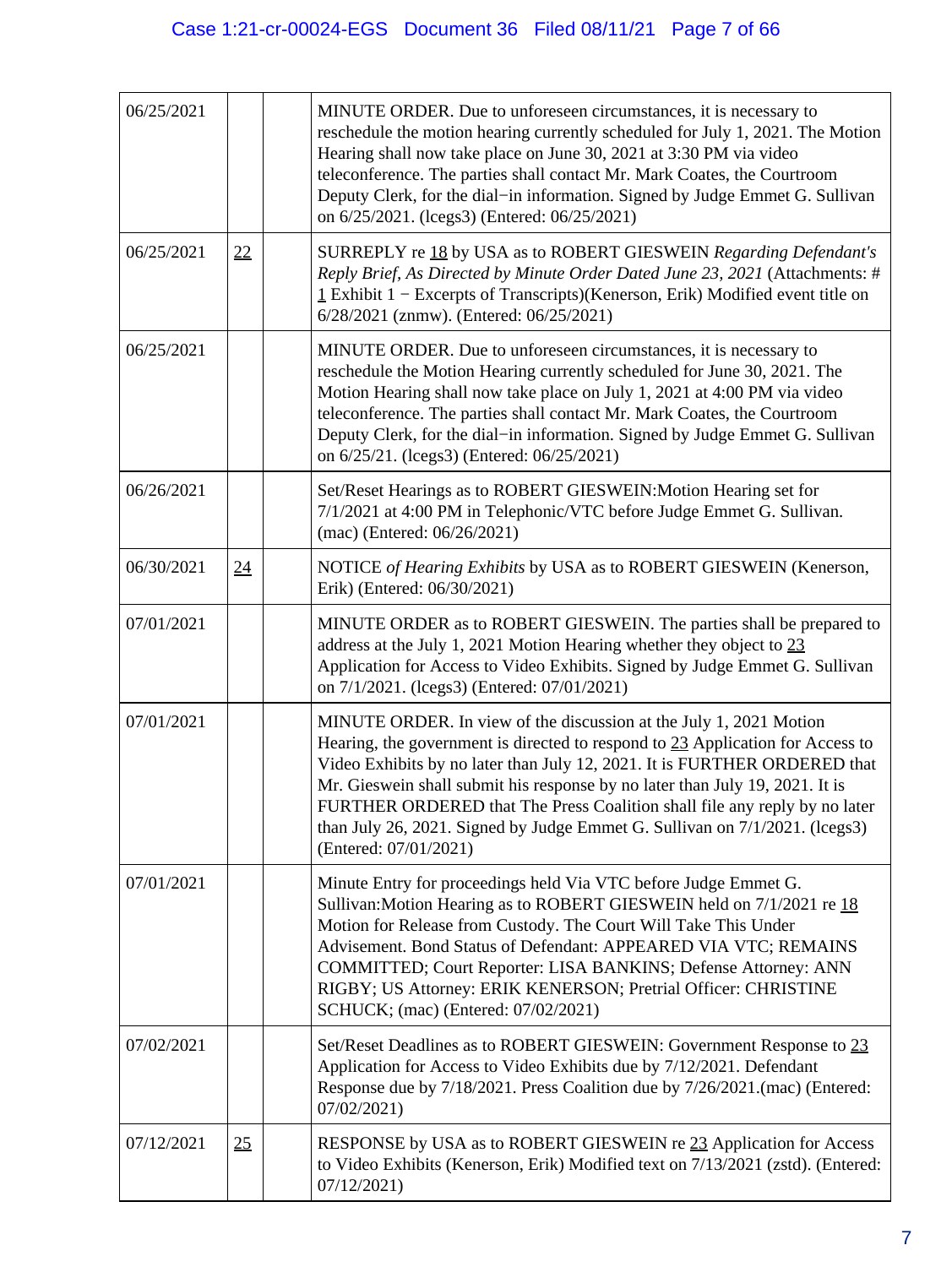| 07/19/2021 | 26 | NOTICE of Discovery Memorandum by USA as to ROBERT GIESWEIN<br>(Attachments: # $1$ Memorandum Regarding Discovery, # $2$ Exhibit A –<br>Examples of Defense Requests)(Kenerson, Erik) (Entered: 07/19/2021)                                                                                                                                                                                                                                                                                                                                                                                                                                                                                                                                                                                                                                                                                                                                                    |  |
|------------|----|----------------------------------------------------------------------------------------------------------------------------------------------------------------------------------------------------------------------------------------------------------------------------------------------------------------------------------------------------------------------------------------------------------------------------------------------------------------------------------------------------------------------------------------------------------------------------------------------------------------------------------------------------------------------------------------------------------------------------------------------------------------------------------------------------------------------------------------------------------------------------------------------------------------------------------------------------------------|--|
| 07/26/2021 | 27 | REPLY MEMORANDUM in Further Support by PRESS COALITION as to<br>ROBERT GIESWEIN re 23 MOTION Application for Access to Video<br>Exhibits (Tobin, Charles) Modified text on 7/26/2021 (zstd). (Entered:<br>07/26/2021)                                                                                                                                                                                                                                                                                                                                                                                                                                                                                                                                                                                                                                                                                                                                          |  |
| 07/27/2021 | 28 | ORDER denying 18 Motion for Release from Custody as to ROBERT<br>GIESWEIN (1). Signed by Judge Emmet G. Sullivan on 7/27/2021. (lcegs3)<br>(Entered: 07/27/2021)                                                                                                                                                                                                                                                                                                                                                                                                                                                                                                                                                                                                                                                                                                                                                                                               |  |
| 07/27/2021 | 29 | MEMORANDUM OPINION. Signed by Judge Emmet G. Sullivan on<br>7/27/2021. (lcegs3) (Entered: 07/27/2021)                                                                                                                                                                                                                                                                                                                                                                                                                                                                                                                                                                                                                                                                                                                                                                                                                                                          |  |
| 07/29/2021 |    | Minute Entry for proceedings held Via VTC before Judge Emmet G.<br>Sullivan: Status Conference as to ROBERT GIESWEIN held on 7/29/2021.<br>Parties Updated The Court On The Status Of This Case. Government Oral<br>Motion To Toll Speedy Trial Time Heard. Defendant Objects To Tolling Of<br>Speedy Trial Time. The Court Orders Briefing In Regards To Tolling of Speedy<br>Trial Time. Defendant Objection To Tolling Of Speedy Trial Time due by<br>8/2/2021. Government Reply To Defendant Objection due no later than<br>12:00AM on 8/5/2021. Status Conference set for 8/11/2021 at 03:00 PM in<br>Telephonic/VTC before Judge Emmet G. Sullivan. Oral Motion OF The Tolling<br>Of Speedy Trial Time Is Currently Tolling Speedy Trial Time. Bond Status of<br>Defendant: APPEARED VIA VTC - REMAINS ON PERSONAL<br>RECOGNIZANCE; Court Reporter: JAN DICKMAN; Defense Attorney: ANN<br>RIGBY; US Attorney: ERIK KENERSON; (mac) (Entered: 07/30/2021) |  |
| 08/02/2021 | 30 | RESPONSE by ROBERT GIESWEIN Opposition to Government's July 29<br>Oral Motion to Exclude Time Under Speedy Trial Act, (Rigby, Ann) Modified<br>event title on 8/3/2021 (znmw). (Entered: 08/02/2021)                                                                                                                                                                                                                                                                                                                                                                                                                                                                                                                                                                                                                                                                                                                                                           |  |
| 08/05/2021 | 31 | Unopposed MOTION for Extension of Time to File Response/Reply to<br>Defendant's Opposition to Government's July 29 Oral Motion to Exclude Time<br>Under Speedy Trial Act by USA as to ROBERT GIESWEIN. (Attachments: $\#$ 1<br>Text of Proposed Order)(Kenerson, Erik) (Entered: 08/05/2021)                                                                                                                                                                                                                                                                                                                                                                                                                                                                                                                                                                                                                                                                   |  |
| 08/06/2021 | 32 | Unopposed MOTION for Leave to File Late Reply in Support of Government's<br>July 29 Oral Motion to Exclude Time under the Speedy Trial Act by USA as to<br>ROBERT GIESWEIN. (Attachments: $\# \underline{1}$ Exhibit 1 – Government's Reply, $\# \underline{2}$<br>Text of Proposed Order)(Kenerson, Erik) (Entered: 08/06/2021)                                                                                                                                                                                                                                                                                                                                                                                                                                                                                                                                                                                                                               |  |
| 08/06/2021 |    | MINUTE ORDER granting 32 motion for an enlargement of time. The Clerk of<br>Court is directed to file the government's reply, ECF No. 32–1, as a separate<br>docket entry. It is FURTHER ORDERED that 31 motion for enlargement of<br>time is DENIED as moot. Signed by Judge Emmet G. Sullivan on 8/6/2021.<br>(lcegs3) (Entered: 08/06/2021)                                                                                                                                                                                                                                                                                                                                                                                                                                                                                                                                                                                                                 |  |
| 08/06/2021 | 33 | Government's Reply to Defendant's Opposition to Motion to Exclude Time<br>Under Speedy Trial Act filed by USA as to ROBERT GIESWEIN. (zstd)<br>Modified on 8/9/2021 to change event title and unseal (zstd). (Entered:<br>08/09/2021)                                                                                                                                                                                                                                                                                                                                                                                                                                                                                                                                                                                                                                                                                                                          |  |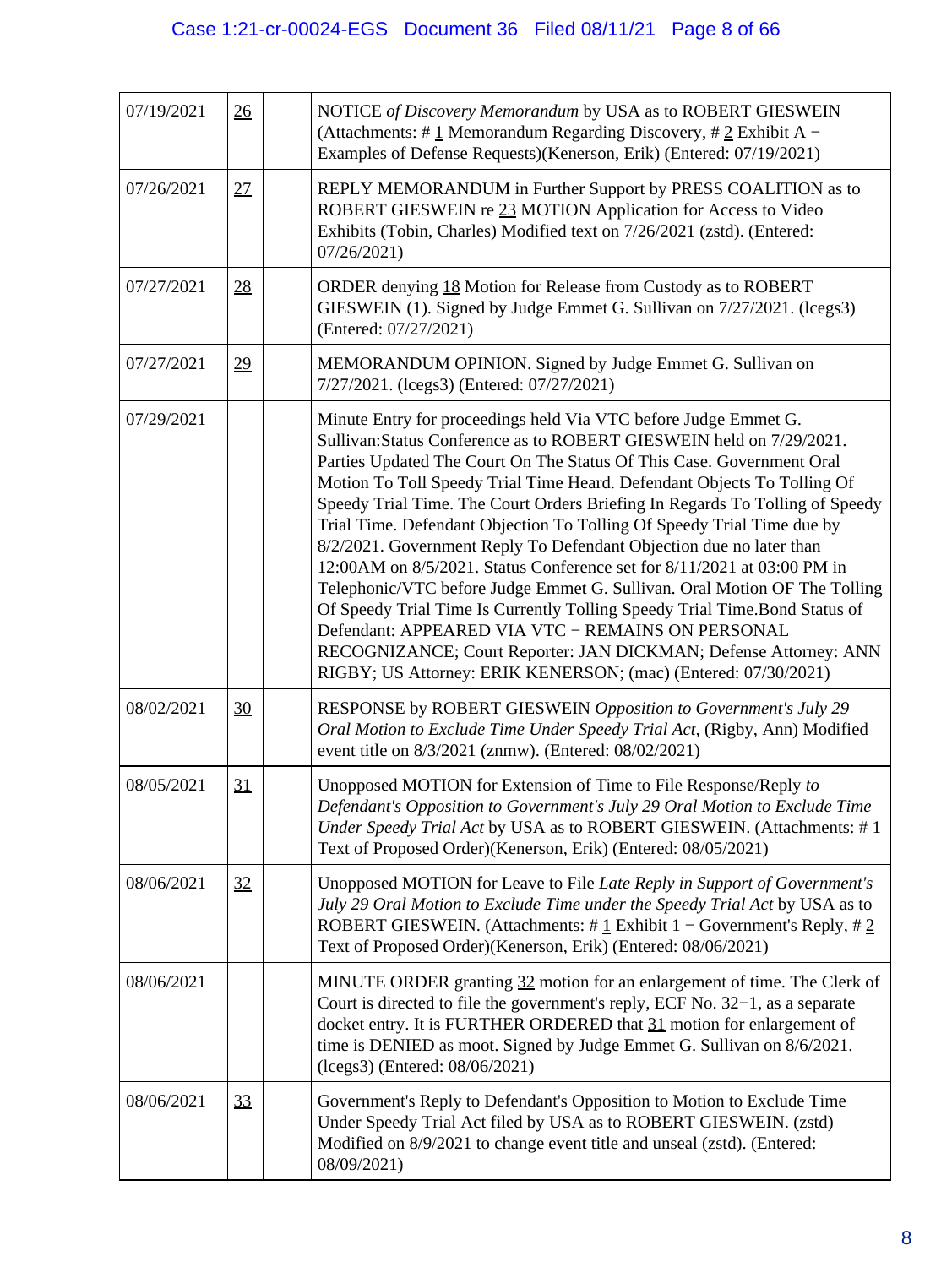| 08/09/2021 | MINUTE ORDER as to ROBERT GIESWEIN. In 25 the government's<br>response to the Application for Access to Video Exhibits, the government and<br>Mr. Gieswein state that they do not object to the public release of the four video<br>exhibits the government submitted to the Court ahead of the July 1, 2021<br>Motion Hearing. Accordingly, it is hereby ORDERED that the government is<br>DIRECTED to promptly make the video exhibits submitted for the July 1, 2021<br>Motion Hearing, see Notice, ECF No. 24, publicly available without restrictions<br>by providing access using the "drop box" technical solution described in<br>Standing Order 21-28, In re: Media Access to Video Exhibits in Pretrial<br>Capitol Cases. Signed by Judge Emmet G. Sullivan on 8/9/2021. (lcegs3)<br>(Entered: 08/09/2021)                                                                                                                                                                                                                                                                                                                                                                                                                                                                                                                                                                                                                                                                                                                                                                                                                                                                                                                                                                                                                                                                                                                                                                                                                                                                                                                                                                                                                                                                                                                                                                                                                                                                                                                                                                                                                                                                                                                                                                                                                                                                                                                                                                                                                                                                                                                                                                                                                                                                                                       |
|------------|----------------------------------------------------------------------------------------------------------------------------------------------------------------------------------------------------------------------------------------------------------------------------------------------------------------------------------------------------------------------------------------------------------------------------------------------------------------------------------------------------------------------------------------------------------------------------------------------------------------------------------------------------------------------------------------------------------------------------------------------------------------------------------------------------------------------------------------------------------------------------------------------------------------------------------------------------------------------------------------------------------------------------------------------------------------------------------------------------------------------------------------------------------------------------------------------------------------------------------------------------------------------------------------------------------------------------------------------------------------------------------------------------------------------------------------------------------------------------------------------------------------------------------------------------------------------------------------------------------------------------------------------------------------------------------------------------------------------------------------------------------------------------------------------------------------------------------------------------------------------------------------------------------------------------------------------------------------------------------------------------------------------------------------------------------------------------------------------------------------------------------------------------------------------------------------------------------------------------------------------------------------------------------------------------------------------------------------------------------------------------------------------------------------------------------------------------------------------------------------------------------------------------------------------------------------------------------------------------------------------------------------------------------------------------------------------------------------------------------------------------------------------------------------------------------------------------------------------------------------------------------------------------------------------------------------------------------------------------------------------------------------------------------------------------------------------------------------------------------------------------------------------------------------------------------------------------------------------------------------------------------------------------------------------------------------------------|
| 08/09/2021 | MINUTE ORDER denying 23 Application for Access to Video Exhibits as to<br>ROBERT GIESWEIN (1). Applicants seek access to certain Capitol<br>surveillance footage clips that depict Mr. Gieswein, and which were<br>"referenced" in the government's opposition to Mr. Giewein's motion for<br>revocation of the detention order. See Appl., ECF No. 23, para. 5. Applicants<br>contend that the videos were "plainly 'intended to influence the court' in its<br>decision–making, and as a result they are judicial records subject to a 'strong<br>presumption in favor of public access." Id., para. 6 (quoting Leopold v. United<br>States, 964 F.3d 1121, 1127-28 (D.C. Cir. 2020)). The government opposes the<br>application, arguing that the surveillance videos at issue are not "judicial<br>records." Gov't's Resp., ECF No. 25 at 4–5. According to the government, its<br>opposition to Mr. Gieswein's motion included screenshots from the surveillance<br>videos, but the videos themselves "were not provided to the Court for review,<br>nor were they played or admitted during the hearing on the defendant's<br>detention, which took place on July 1, 2021." Id. at 4. Mr. Gieswein "agrees that<br>no member of the public has a right to view discovery materials that are not<br>entered into the judicial record, such as videos that have not been submitted to<br>this Court, even though they may be the source for screenshots that were<br>submitted to the Court." Id. The government also points out that the videos are<br>subject to a Protective Order in this case. Id. at 5. "[W] hether something is a<br>judicial record depends on 'the role it plays in the adjudicatory process." SEC v.<br>Am. Int'l Grp., 712 F.3d 1, 3 (D.C. Cir. 2013) (quoting United States v.<br>El-Sayegh, 131 F.3d 158, 163 (D.C. Cir. 1997)). Documents and other<br>materials constitute judicial records when they are "'intended to influence' the<br>court and the court 'ma[kes] decisions about them." Leopold, 964 F.3d at 1128<br>(quoting MetLife, Inc. v. Fin. Stability Oversight Council, 865 F.3d 661, 663<br>(D.C. Cir. 2017)). However, "if a document was never part of [the underlying]<br>record, it cannot have played any role in the adjudicatory process." SEC, 712<br>F.3d at 4; see also Order, ECF No. 6 at 2, In re Application for Access to<br>Certain Sealed Video Exhibits, No. 21–81–TSC (D.D.C. July 20, 2021) ("[T]he<br>D.C. Circuit has made it clear that, for an item to be considered a judicial<br>record, 'it is very much a prerequisite' that the item be filed with or reviewed by<br>the court." (citation omitted)). Here, the Court agrees with the government and<br>Mr. Gieswein that the surveillance videos at issue are not "judicial records." It<br>is undisputed that only screenshots from the surveillance videos were included<br>in the government's opposition to Mr. Gieswein's motion to revoke the<br>detention order, and the screenshots are publicly available. The surveillance<br>videos Applicants seek to access were not filed with or submitted to the Court,<br>and in reaching a decision with regard Mr. Gieswein's motion, the Court never<br>reviewed the videos or played them in open court. Rather, the Court relied on |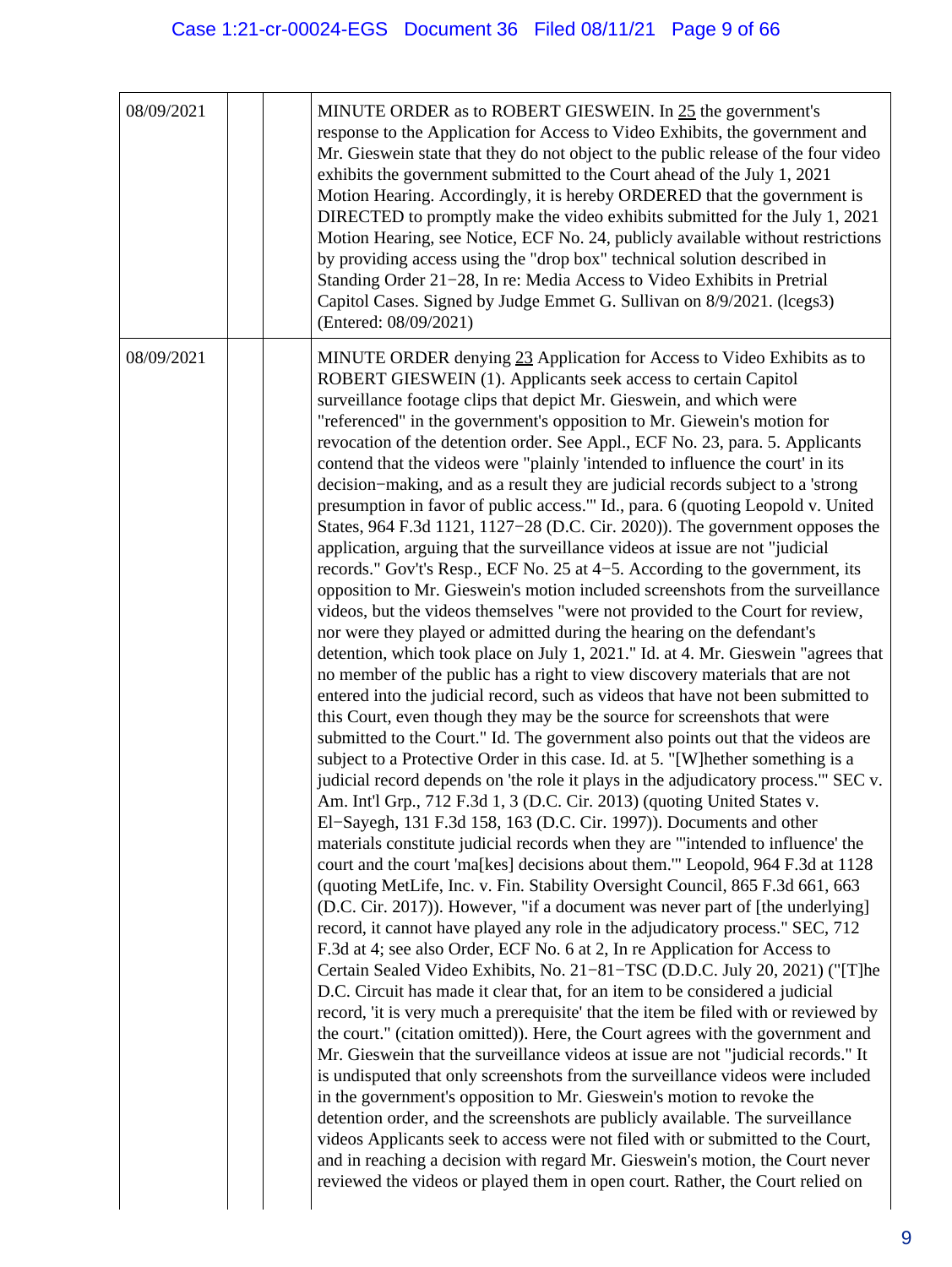|            |    | the government's descriptions and screenshots of the footage, but not the<br>footage itself. Accordingly, upon consideration of the Application, the response<br>and reply thereto, the applicable law, and the entire record, the Court DENIES<br>23 the Application for Access to Video Exhibits. See Order, ECF No. 6 at 2, In<br>re Application for Access to Certain Sealed Video Exhibits, No. 21–81–TSC<br>(D.D.C. July 20, 2021) (denying petition for access to video exhibits where the<br>magistrate judge never reviewed the videos, but instead only relied on<br>descriptions of the video and screenshots); Min. Order (July 6, 2021), United<br>States v. Sibick, No. 21–291–ABJ (D.D.C. July 6, 2021) (declining to order the<br>government to turn over certain video exhibits because only photographic stills<br>of the videos were submitted to the court for review); In re Application for<br>Access to Certain Sealed Video Exhibits, No. 21-mc-74-EGS (D.D.C. July 2,<br>2021) ("Petitioners also seek video exhibits from the detention hearing held in<br>the Northern District of Georgia; however, the government has represented that<br>all exhibits in that proceeding were still shots of videos, and there are no video<br>exhibits to be made available to the public from that hearing."). Signed by<br>Judge Emmet G. Sullivan on 8/9/2021. (lcegs3) (Entered: 08/09/2021) |
|------------|----|-----------------------------------------------------------------------------------------------------------------------------------------------------------------------------------------------------------------------------------------------------------------------------------------------------------------------------------------------------------------------------------------------------------------------------------------------------------------------------------------------------------------------------------------------------------------------------------------------------------------------------------------------------------------------------------------------------------------------------------------------------------------------------------------------------------------------------------------------------------------------------------------------------------------------------------------------------------------------------------------------------------------------------------------------------------------------------------------------------------------------------------------------------------------------------------------------------------------------------------------------------------------------------------------------------------------------------------------------------------------------------------------------------------------|
| 08/10/2021 | 34 | NOTICE OF APPEAL (Interlocutory) by ROBERT GIESWEIN re 28 Order on<br>Motion for Release from Custody, Order on Motion for Hearing, 29<br>Memorandum Opinion. Fee Status: No Fee Paid. Parties have been notified.<br>(Rigby, Ann) (Printed PDF and replaced on 8/11/2021) (zstd). (Entered:<br>08/10/2021)                                                                                                                                                                                                                                                                                                                                                                                                                                                                                                                                                                                                                                                                                                                                                                                                                                                                                                                                                                                                                                                                                                     |
| 08/10/2021 | 35 | NOTICE Regarding Notice of Appeal & Position on Excluding Time From<br>Speedy Trial Act, by ROBERT GIESWEIN (Rigby, Ann) (Entered: 08/10/2021)                                                                                                                                                                                                                                                                                                                                                                                                                                                                                                                                                                                                                                                                                                                                                                                                                                                                                                                                                                                                                                                                                                                                                                                                                                                                  |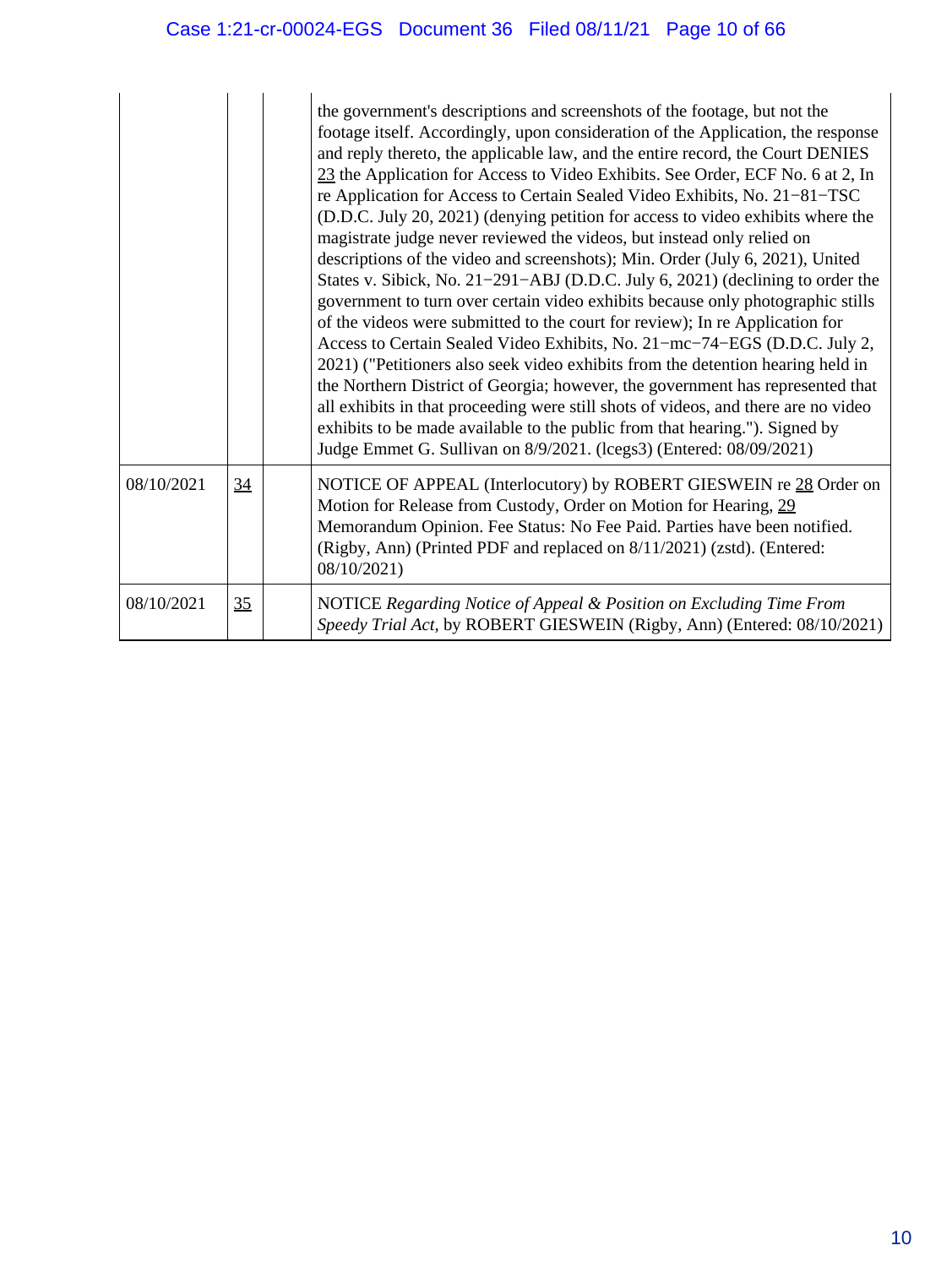# United States District Court for the District of Columbia

) ) ) ) )

| UNITED STATES OF AMERICA |  |
|--------------------------|--|
|--------------------------|--|

vs.

**Robert Gieswein** 

Criminal No. 1:21-CR-00024 (EGS)

# NOTICE OF APPEAL

Name and address of appellant:

**Robert Gieswein Correctional Treatment Facility (CTF)** 1901 E St. SE Washington, D.C. 20003

Name and address of appellant's attorney:

Ann Mason Rigby Office of the Federal Public Defender EDVA 1650 King Street, Suite 500 Alexandria, VA 22314

Offense: 18:1512(c)(2); 18:111(a)(1) and (b); 18:1361, 2; 1752(a)(1) and (b)(1)(A)

Concise statement of judgment or order, giving date, and any sentence:

Order denying Mr. Gieswein's motion for release from custody (entered July 27, 2021).

Name and institution where now confined, if not on bail: District of Columbia Correctional Treatment Facility

I, the above named appellant, hereby appeal to the United States Court of Appeals for the District of Columbia Circuit from the above-stated judgment.

| 08/10/2021                                                 | Robert Gieswein                         |           |  |
|------------------------------------------------------------|-----------------------------------------|-----------|--|
| <b>DATE</b>                                                | <b>APPELLANT</b><br>/s/ Ann Mason Rigby |           |  |
|                                                            | <b>ATTORNEY FOR APPELLANT</b>           |           |  |
| GOVT. APPEAL, NO FEE                                       |                                         |           |  |
| CJA, NO FEE                                                |                                         |           |  |
| <b>PAID USDC FEE</b>                                       |                                         |           |  |
| <b>PAID USCA FEE</b>                                       |                                         |           |  |
| Does counsel wish to appear on appeal?                     | YESI√                                   | NO.       |  |
| Has counsel ordered transcripts?                           | YES √                                   | <b>NO</b> |  |
| Is this appeal pursuant to the 1984 Sentencing Reform Act? | <b>YES</b>                              | NO.       |  |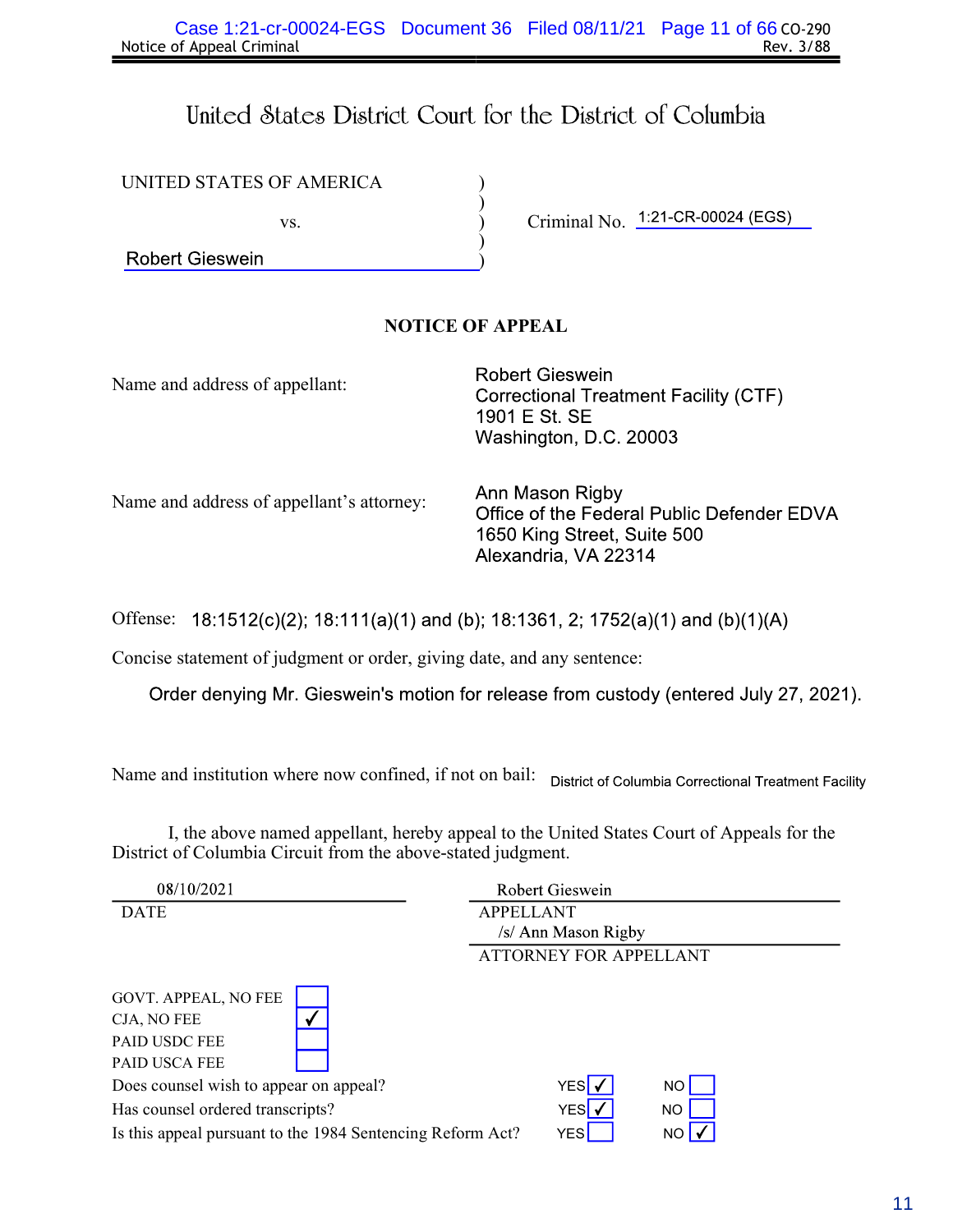# **UNITED STATES DISTRICT COURT FOR THE DISTRICT OF COLUMBIA**

UNITED STATES OF AMERICA

v.

Crim. Action No. 21-24 (EGS)

ROBERT GIESWEIN,

Defendant.

### **ORDER**

For the reasons stated in the accompanying Memorandum Opinion, it is hereby **ORDERED** that Mr. Gieswein's motion for revocation of the detention order is **DENIED**.

**SO ORDERED**.

**Signed: Emmet G. Sullivan United States District Judge July 27, 2021**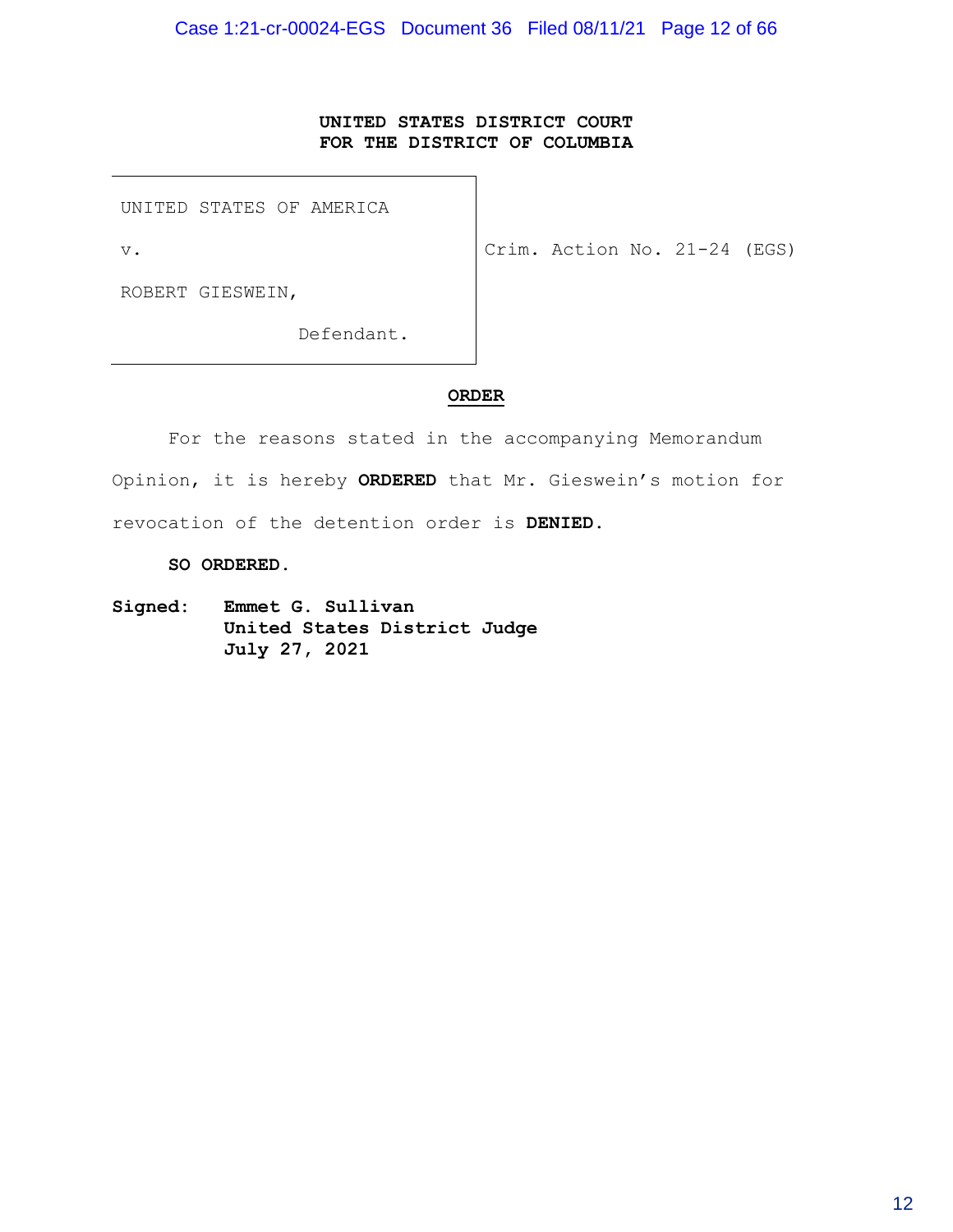# **UNITED STATES DISTRICT COURT FOR THE DISTRICT OF COLUMBIA**

UNITED STATES OF AMERICA

v.

Crim. Action No. 21-24 (EGS)

ROBERT GIESWEIN,

Defendant.

#### **MEMORANDUM OPINION**

Defendant Robert Gieswein ("Mr. Gieswein") has been charged in a federal indictment with six serious felony offenses arising from his participation in the events at the U.S. Capitol on January 6, 2021. *See* Indictment, ECF No. 3.1 Following Mr. Gieswein's arrest in Colorado, a magistrate judge in the District of Colorado ordered Mr. Gieswein detained pending trial, and he was transported to this District. *See* Rule 5(c)(3) Documents, ECF No. 5 at 21; *see also* Ex. 1 to Gov't's Opp'n to Def.'s Mot. Hearing & Revocation Detention Order ("Gov't's Opp'n"), ECF No. 19-1. Pending before the Court is Mr. Gieswein's Motion for Hearing and Revocation of Detention Order, which seeks his release from detention to the custody of a third-party custodian in Oklahoma. *See* Mot. Hearing & Revocation Order ("Def.'s Mot."), ECF No. 18. Upon careful consideration of

 $1$  When citing electronic filings throughout this Opinion, the Court cites to the ECF page number, not the page number of the filed document.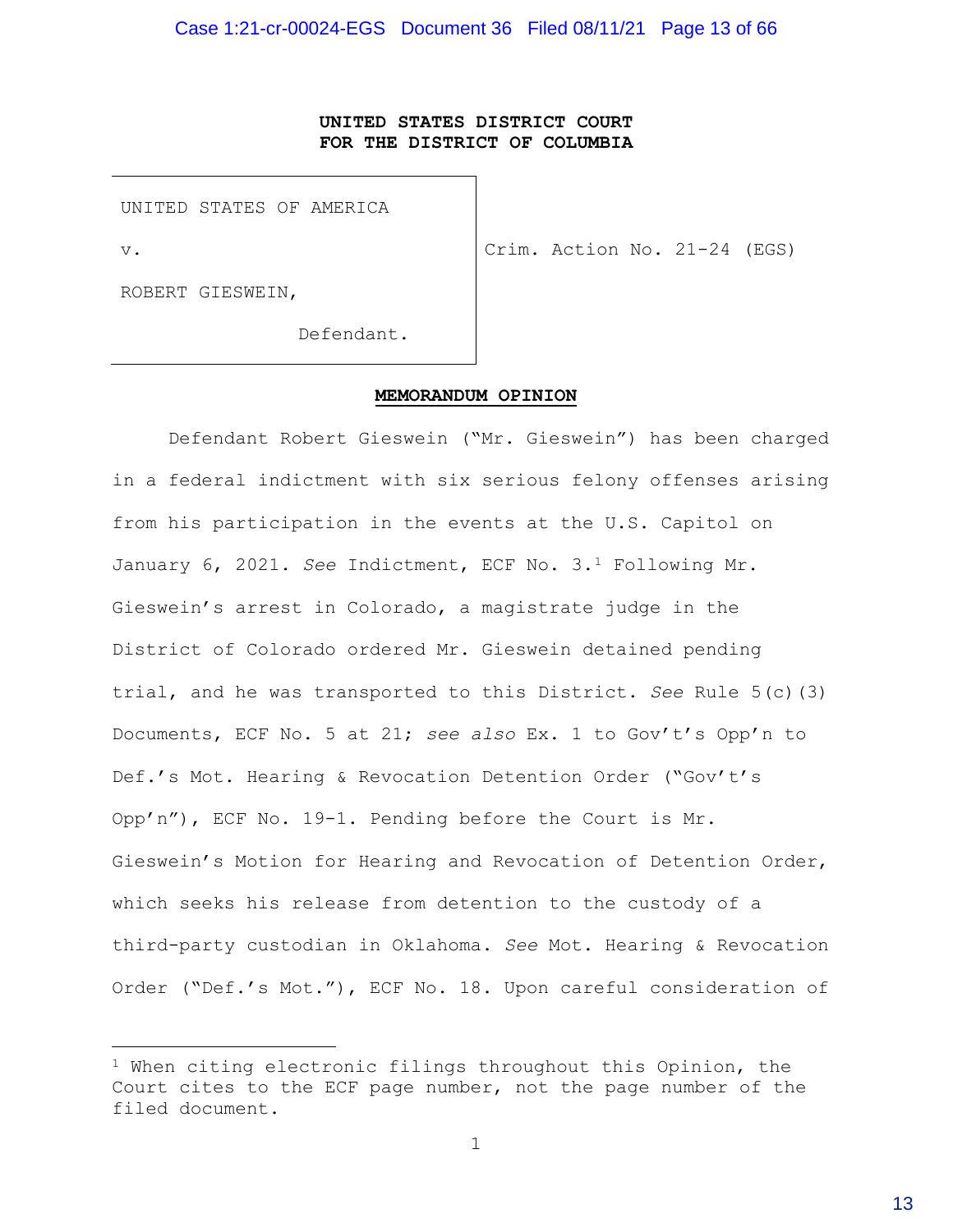#### Case 1:21-cr-00024-EGS Document 36 Filed 08/11/21 Page 14 of 66

the motion, opposition, reply, and surreply thereto, the arguments set forth at the July 1, 2021 hearing, the applicable law, and the entire record herein, Mr. Gieswein's motion is **DENIED**.

#### **I. Background**

Mr. Gieswein is alleged to have forcibly assaulted, resisted, opposed, impeded, intimidated, or interfered with U.S. Capitol Police officers attempting to maintain the security of the U.S. Capitol on January 6, 2021. *See* Indictment, ECF No. 3 at 2-3. The six-count indictment, filed January 27, 2021, charges Mr. Gieswein with the following offenses: (1) Obstruction of an Official Proceeding, in violation of 18 U.S.C. § 1512(c)(2); (2) three counts of Assaulting, Resisting, or Impeding Certain Officers Using a Dangerous Weapon, in violation of 18 U.S.C.  $\frac{111(a)}{11}$  and (b); (3) Destruction of Government Property, in violation of 18 U.S.C. §§ 1361, 2; and (4) Entering and Remaining in a Restricted Building or Grounds with a Deadly or Dangerous Weapon, in violation of 18 U.SC. § 1752(a)(1) and (b)(1)(A). Indictment, ECF No. 3 at 1-4.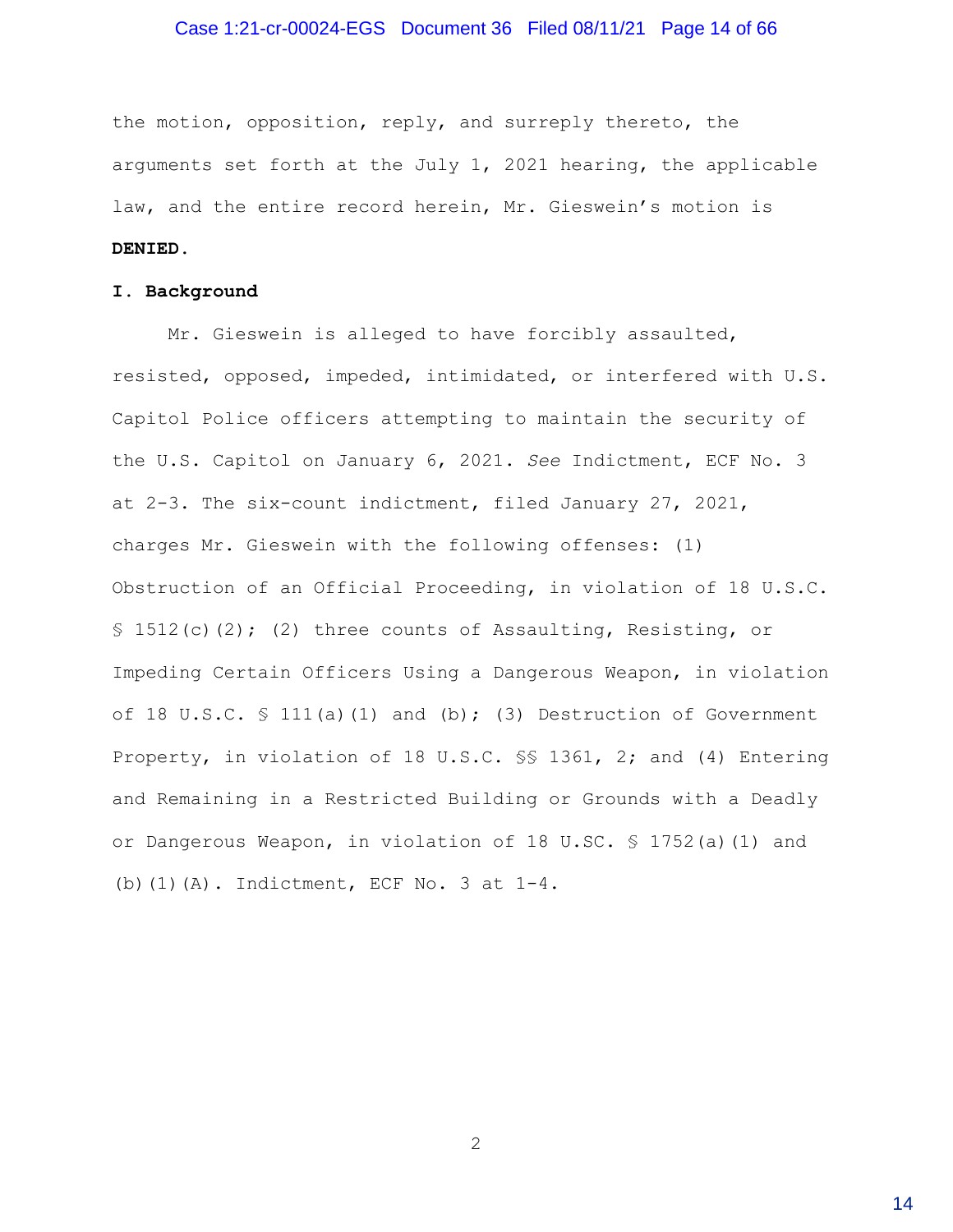The Court sets out below the evidence proffered by the parties in support of their briefing,  $2$  as well as an overview of the procedural history of this case.

#### **A. Mr. Gieswein's Conduct on January 6, 2021**

In the days leading up to January 6, 2021, Mr. Gieswein traveled alone to Washington, D.C. to attend the demonstrations in support of then-President Donald J. Trump. *See* Def.'s Mot., ECF No. 18 at 2. Mr. Gieswein is a 24-year-old resident of Woodland Park, Colorado, and has no criminal record. *See id.* at 1, 3. According to letters submitted by Mr. Gieswein's family and friends, although they were aware that Mr. Gieswein supported then-President Trump, Mr. Gieswein never indicated to them that he intended to engage in any violence or illegal activity during his trip to Washington. *Id.* at 2. However, regardless of Mr. Gieswein's stated intentions regarding his plans in Washington, video and photographic evidence submitted by the government show that Mr. Gieswein's conduct on January 6, 2021 involved violent acts against U.S. Capitol Police during the riot that disrupted the joint session of the U.S. Congress, which was convening to certify the vote count of the Electoral

 $2$  At a detention hearing, both parties may present evidence by way of a proffer. *See* 18 U.S.C. § 3142(f); *United States v. Smith*, 79 F.3d 1208, 1209-10 (D.C. Cir. 1996).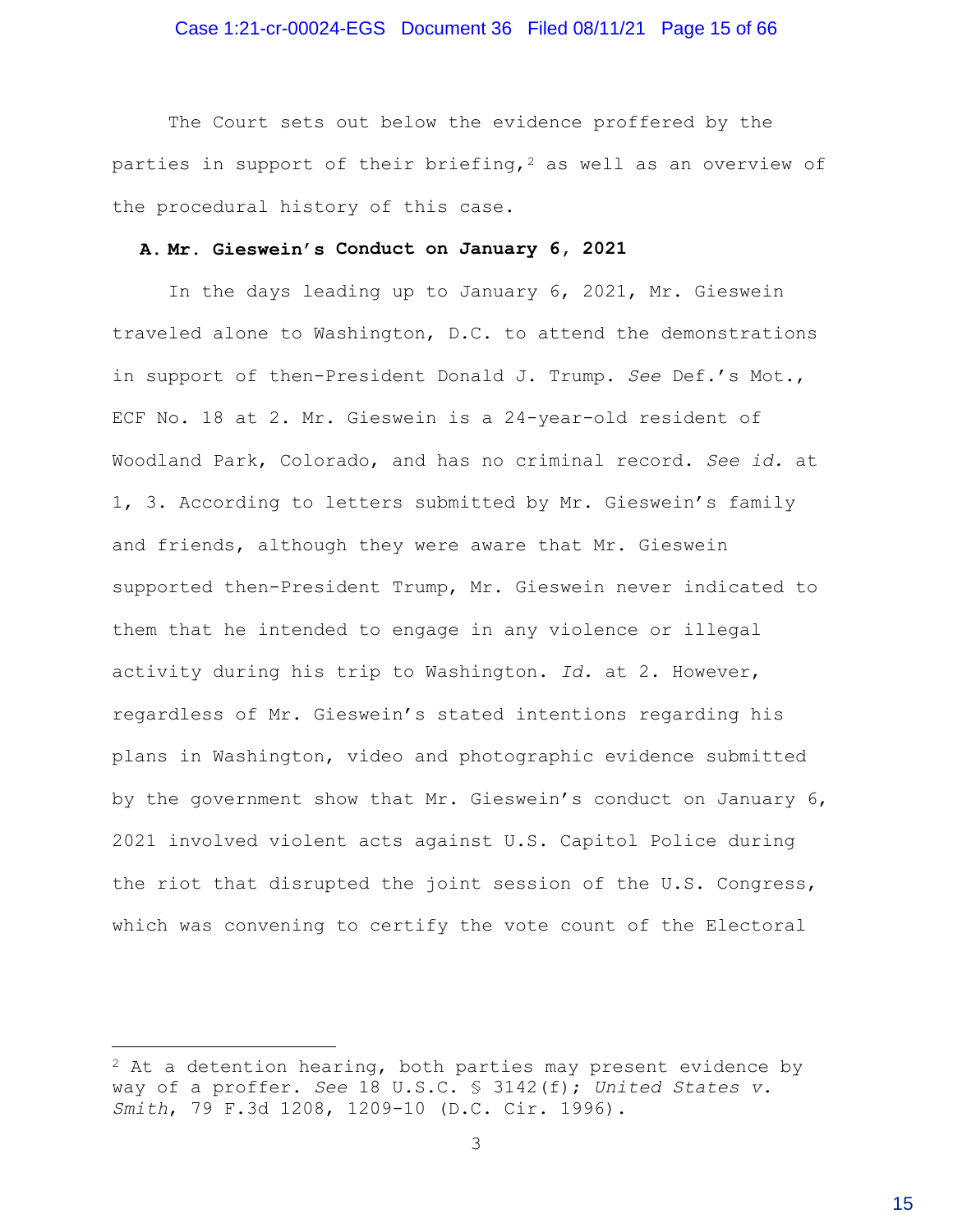#### Case 1:21-cr-00024-EGS Document 36 Filed 08/11/21 Page 16 of 66

College of the 2020 Presidential Election. *See* Gov't's Opp'n, ECF No. 19 at 3-11.

On January 5, 2021, Mr. Gieswein joined supporters of then-President Trump at Freedom Plaza in Washington, D.C. Def.'s Mot., ECF No. 18 at 2. According to Mr. Gieswein, "[h]e had just smoked a significant amount of marijuana, and his intoxication [was] palpable in his dilated pupils and grin, and in the rambling comments that ensued." *Id.* An individual approached Mr. Gieswein and proceeded to ask him questions regarding his presence at the rally. *Id.* During the interview, Mr. Gieswein stated that he was there "to keep President Trump in," though he described no plans to do so, and that he wished for "both sides [to] stay peaceful." *Id.* at 2-3. In addition, Mr. Gieswein stated that he believed that "politicians, including President Biden and Vice President Harris, ha[d] 'completely destroyed our country and sold them to the Rothschilds and the Rockefellers.'"<sup>3</sup> Gov't's Opp'n, ECF No. 19 at 27; *see also* Aff. Supp. Crim. Compl. ("Aff."), ECF No. 1-1 at 11 (describing Mr. Gieswein as saying that his message to Congress was "[t]hat they need to get the corrupt politicians out of office. Pelosi, the Clintons, all of . . . every single one of them, Biden, Kamala . . . they have

<sup>3</sup> According to the government, "online and anti-Semitic conspiracy theories hold that shadow forces, including the Rothschild family, secretly control global currency." Gov't's Opp'n, ECF No. 19 at 27 n.11.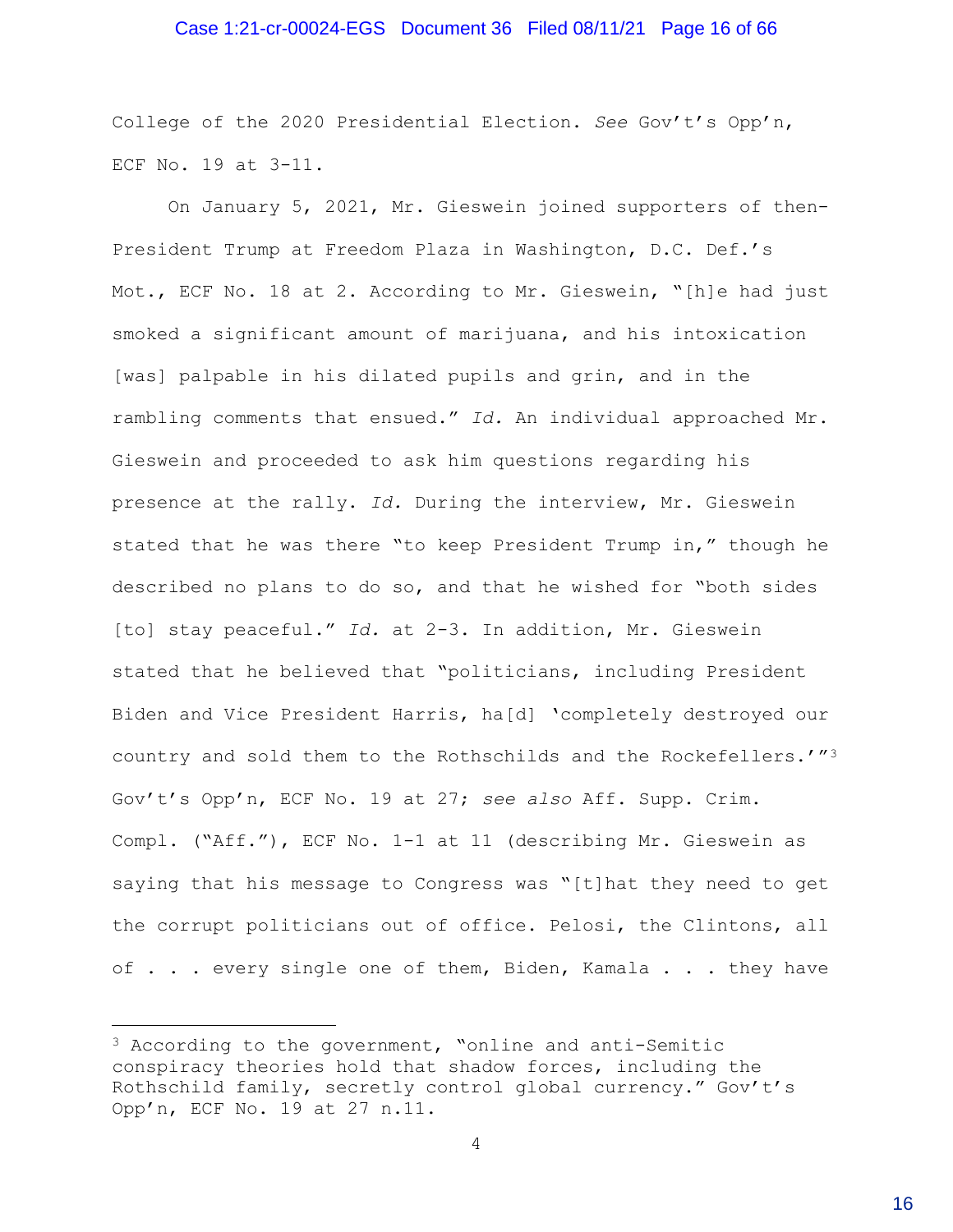#### Case 1:21-cr-00024-EGS Document 36 Filed 08/11/21 Page 17 of 66

completely destroyed our country and sold them to the Rothschilds and Rockefellers"). The Federal Bureau of Investigation ("FBI") affidavit attached to the criminal complaint filed January 16, 2021, further asserts that the same video evidence shows Mr. Gieswein stating: "What we need to do, is we need to get the corrupt politicians that have been in office for 50-60 years, that have been destroying our country and selling it to the Middle East and Israel out of office and they need to be imprisoned." Aff., ECF No. 1-1 at 11.

The following day, on January 6, 2021, Mr. Gieswein arrived on the Capitol grounds wearing camouflage fatigues, a tactical vest, and a helmet. Gov't's Opp'n, ECF No. 19 at 3. Photographic and video evidence proffered by the government also capture Mr. Gieswein with goggles and carrying a baseball bat and an aerosol spray can containing unknown chemicals. *See id.* at 3-9; *see also id.* at 3, Figure 1; *id.* at 21, Figure 10.

After participating in a march with members of the Proud Boys<sup>4</sup> that morning,<sup>5</sup> photographic evidence places Mr. Gieswein in

4 The government describes the Proud Boys as "an organization that bills itself as 'Western chauvinist' and 'nationalist,'" and notes that "multiple [members] have been charged in conspiracy indictments that allege a conspiracy that predates January 6." Gov't's Opp'n, ECF No. 19 at 4. 5 According to the government, "the investigation to date has uncovered no evidence of [Mr. Gieswein's] affiliation with the Proud Boys prior to January 6." Gov't's Opp'n, ECF No. 19 at 22; *see also id.* at 26.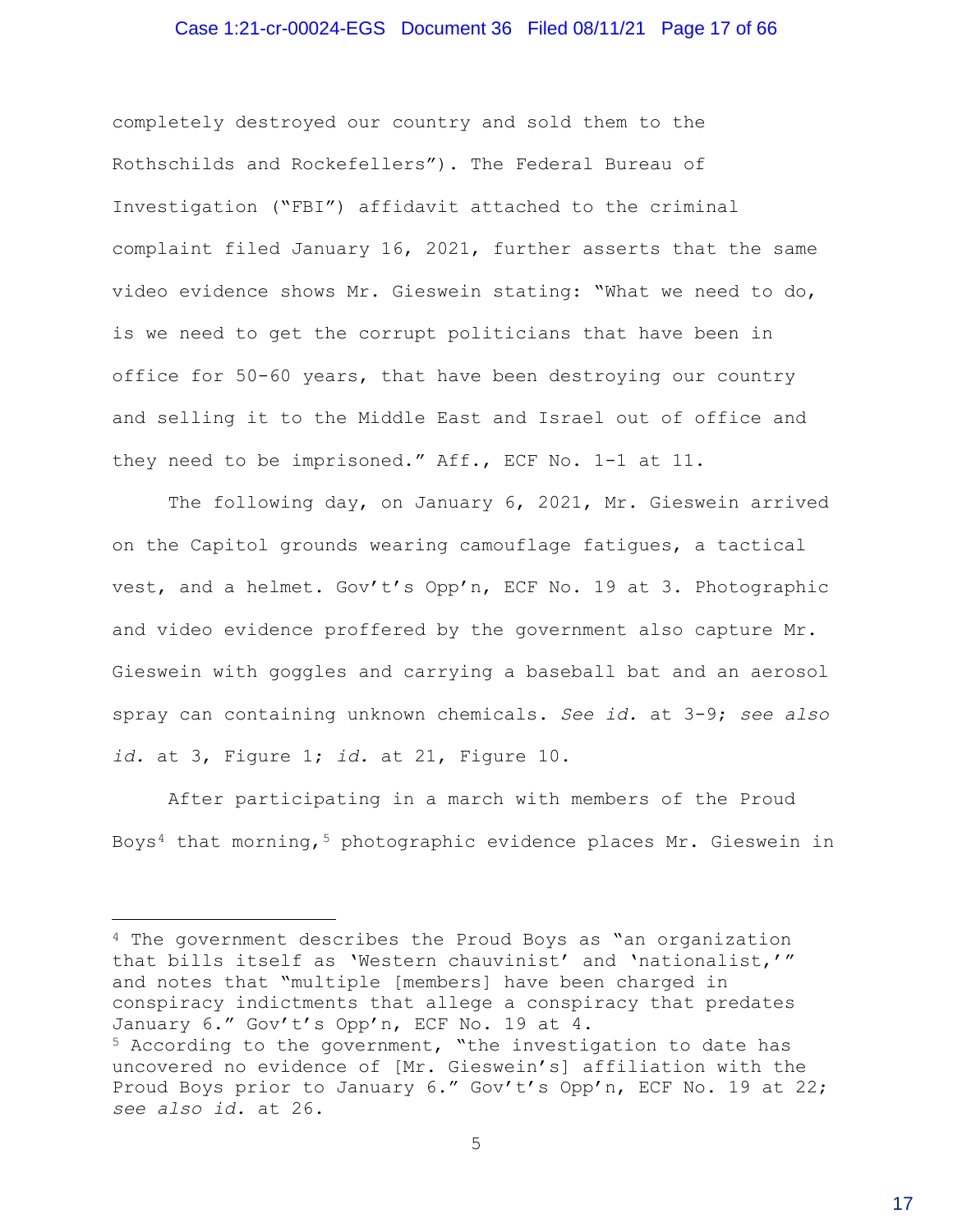#### Case 1:21-cr-00024-EGS Document 36 Filed 08/11/21 Page 18 of 66

the plaza to the west of the Capitol building ("West Plaza") shortly before 1:00 p.m., while then-President Trump was still speaking to supporters from the Ellipse, near the White House. *Id.* at 4. According to the government, at this point in the day, rioters had already breached two sets of police barricades—one at a pedestrian entrance near the Peace Monument, and another set closer to the Capitol-resulting in hundreds of rioters, including Mr. Gieswein, flowing into the West Plaza. *Id.* Mr. Gieswein then positioned himself close to the front line of the rioters standing in front of the line of law enforcement officers. *Id.* at 4-5. At approximately 1:34 p.m., body-camera footage submitted by the government shows Mr. Gieswein, along with other rioters, forcefully pushing a metal police barricade directly into the bodies of law enforcement officers attempting to keep the rioters from reaching the Capitol, as other law enforcement officers throw tear gas into the mob. *See* Hr'g Video Ex. 3, at 01:25 to 01:45; Hr'g Video Ex. 4, at 00:06 to 00:15, 01:07 to 01:11.

At approximately 1:48 p.m., rioters and Capitol Police guarding a set of stairs that led from underneath the Inauguration scaffolding and up to the Capitol itself engaged in a violent fight, in which both sides deployed pepper spray against each other and used the metal police barriers as weapons. Gov't's Opp'n, ECF No. 19 at 5. Approximately one

6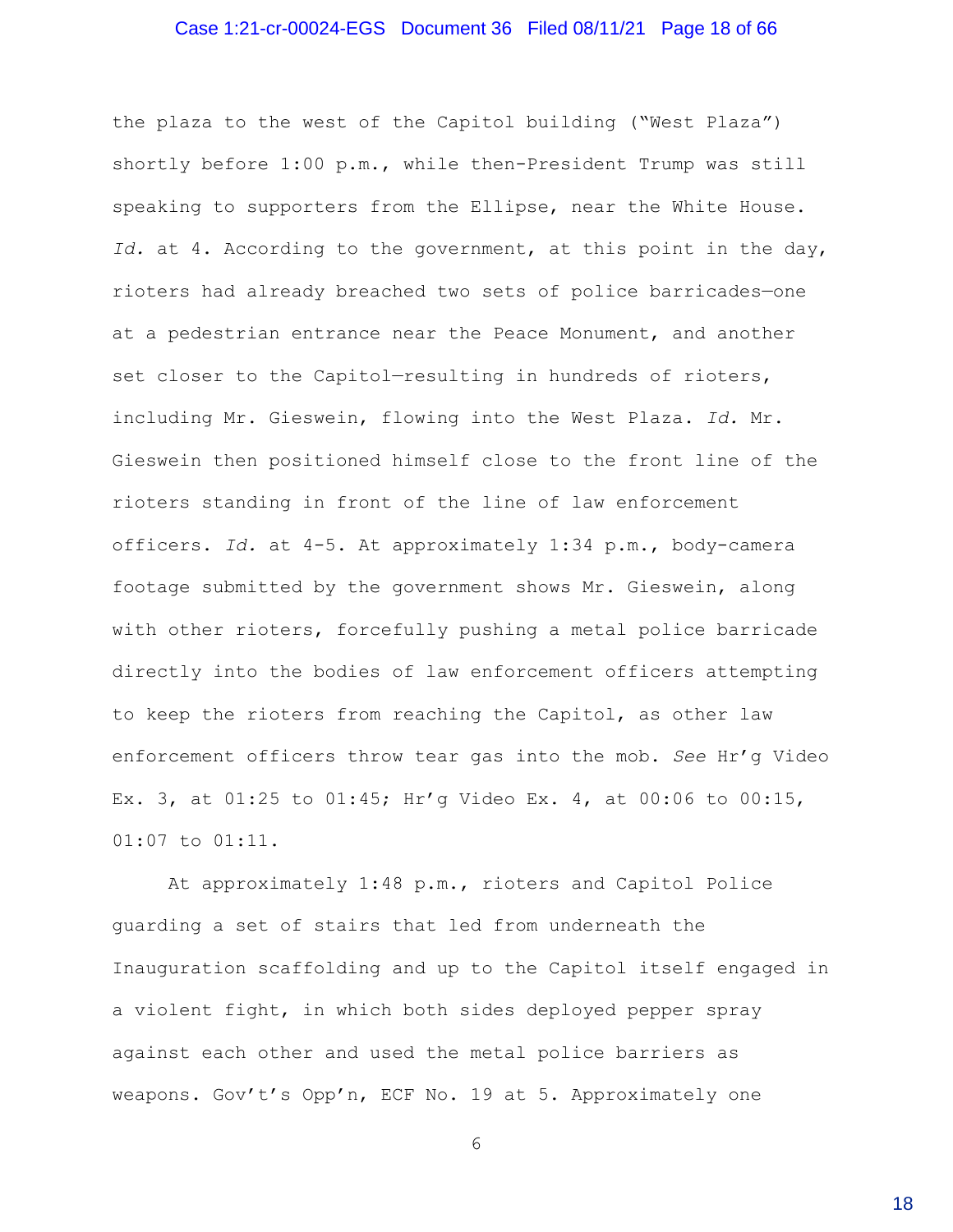#### Case 1:21-cr-00024-EGS Document 36 Filed 08/11/21 Page 19 of 66

flight of stairs above that fight, Mr. Gieswein stood among other rioters facing another line of Capitol Police officers. *Id.* at 6. Video evidence shows rioters pulling a police barricade down the staircase, which other rioters and Mr. Gieswein, with baseball bat in hand, then grabbed and began to push forward again up toward the officers. *See* Hr'g Video Ex. 1, at 00:01 to 00:43. With the barricade largely dividing the rioters from law enforcement at the top of the staircase, the video shows Mr. Gieswein deploying his aerosol spray can in the direction of the law enforcement officers. Gov't's Opp'n, ECF No. 19 at 6-7, 19, Figure 5; *see also* Hr'g Video Ex. 1 at 02:19 to 02:25; 03:15 to 03:20. Despite law enforcement officers deploying pepper spray and using their batons against the rioters, the rioters continued attempting to push law enforcement out of the way with the metal barricade. *Id.* at 03:50 to 04:20. It is unclear whether the rioters were successful in pushing the barricade through the makeshift doorframe at the top of the staircase or whether law enforcement chose to stand back, but the barricade was eventually pushed up and to the side and law enforcement fell back, which allowed rioters to continue to make their way toward the Capitol building. *Id.* As rioters slowly moved up the staircase and out toward the Capitol building, video evidence shows Mr. Gieswein raising his fist and yelling. *Id.* at 04:45 to 04:50.

7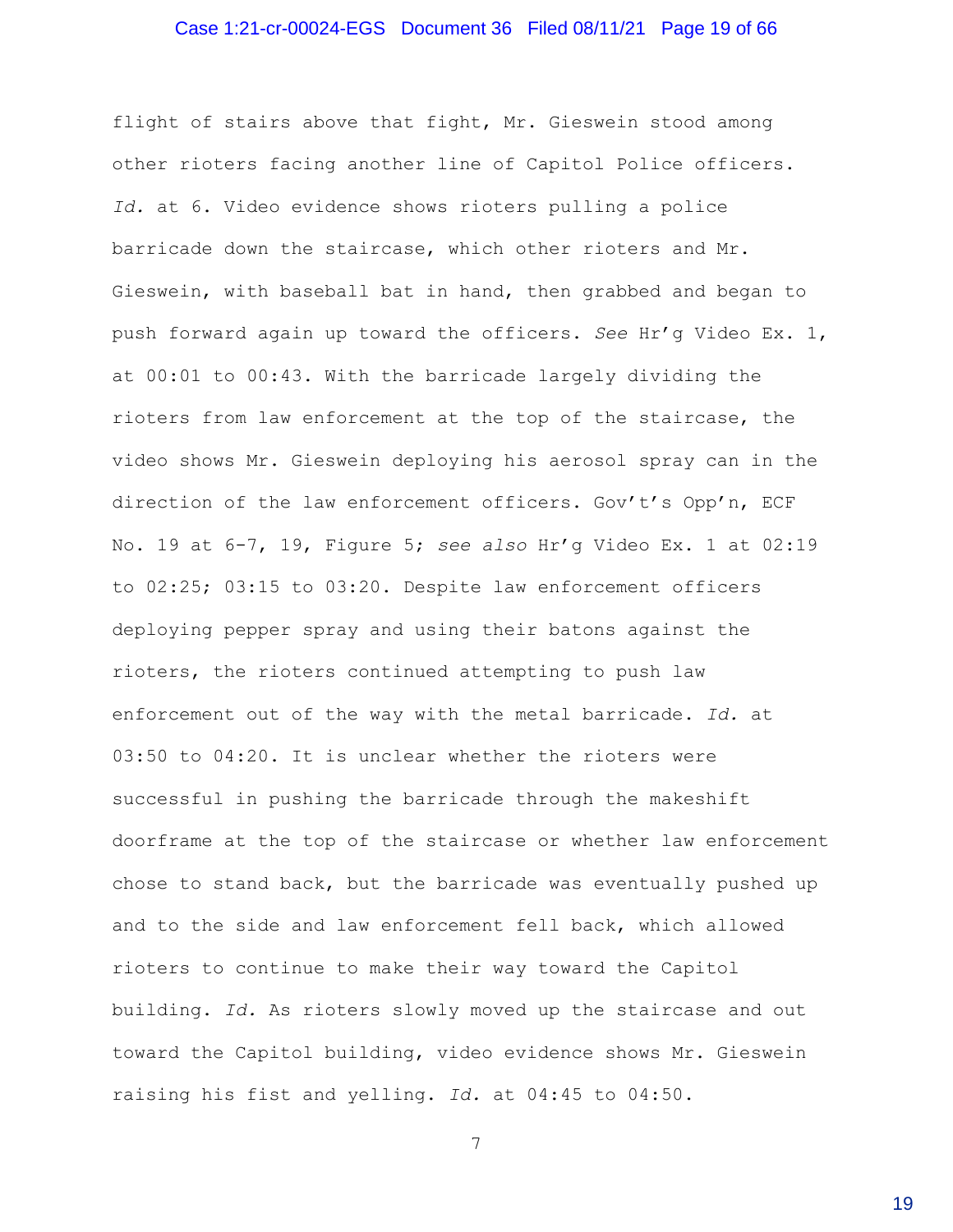#### Case 1:21-cr-00024-EGS Document 36 Filed 08/11/21 Page 20 of 66

Mr. Gieswein is then captured on video running toward the Capitol building, with a baseball bat in one hand and aerosol spray can in the other. Gov't's Opp'n, ECF No. 19 at 7; *see also* Hr'g Video Ex. 2 at 00:01 to 00:10. Once he reached the building, he began banging on one of the windows with his hand. *Id.* at 00:12 to 00:15. He then moved to another window in the same alcove where another rioter was using a long wooden board to smash through the window. *Id.* at 00:23 to 00:28. As the rioters were in the process of breaking that window, Mr. Gieswein got the attention of others attempting to kick open a door to the Capitol, and he pointed back toward the window. *Id.* at 00:38 to 00:40. After he pointed to the window, two rioters moved toward the window, and one of those rioters grabbed the long wooden board and smashed it through the window. *Id.* 00:40 to 00:50. The government alleges that once the windows were broken, Mr. Gieswein was either the second or third rioter to enter the Capitol building at approximately 2:14 p.m. *Id.* at 00:56 to 01:12; Gov't's Opp'n, ECF No. 19 at 7.

Once inside the building, the government alleges that Mr. Gieswein and other rioters began walking up the internal staircase toward the still-occupied Senate Chamber. Gov't's Opp'n, ECF No. 19 at 8. Photographic evidence shows that Mr. Gieswein continued to carry the baseball bat and aerosol spray while inside the Capitol. *Id.* at 7-8.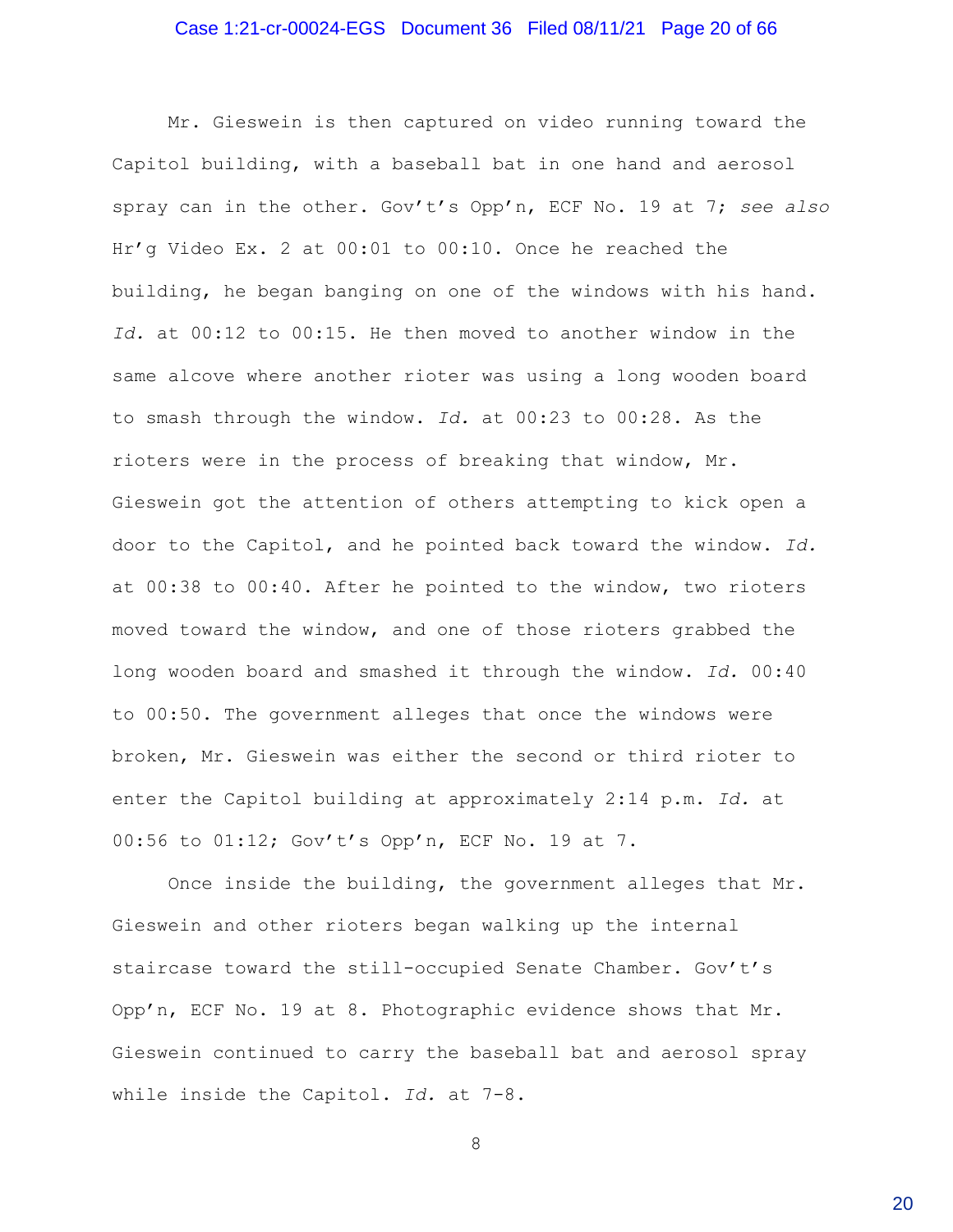#### Case 1:21-cr-00024-EGS Document 36 Filed 08/11/21 Page 21 of 66

By approximately 2:29 p.m., Mr. Gieswein was in the Capitol crypt on the lower level of the building, where the government asserts that multiple fights between law enforcement and rioters had broken out. *Id.* at 8. Video footage from surveillance cameras capture Capitol Police officers running away from the crypt toward a set of metal doors—which could be rolled down from the ceiling to the floor—in the Capitol tunnels. *Id.* According to the government, rioters began placing chairs and trash cans under the doors to stop them from closing to the ground, and, once the doors stopped closing, the rioters began throwing those same chairs and trash cans toward the officers. *Id.* at 9. During this incident, video surveillance footage captures Mr. Gieswein deploying his aerosol spray can in the direction of officers. *Id.***;** *see also id.*, Figure 7. The government asserts that video footage also shows Mr. Gieswein waving his arm to encourage other rioters to join the advance on police. *Id.*; *see also id.*, Figure 8.

Mr. Gieswein next made his way to the Capitol Visitor Center. *Id.* at 10. Although there is no video evidence of Mr. Gieswein's actions within the Capitol Visitor Center, the government alleges that a rioter fitting Mr. Gieswein's description<sup>6</sup> sprayed a group of officers with his aerosol spray

<sup>6</sup> The Capitol Police officer described the individual as follows: "White male; approximately 5'8 or a little taller, in his 30's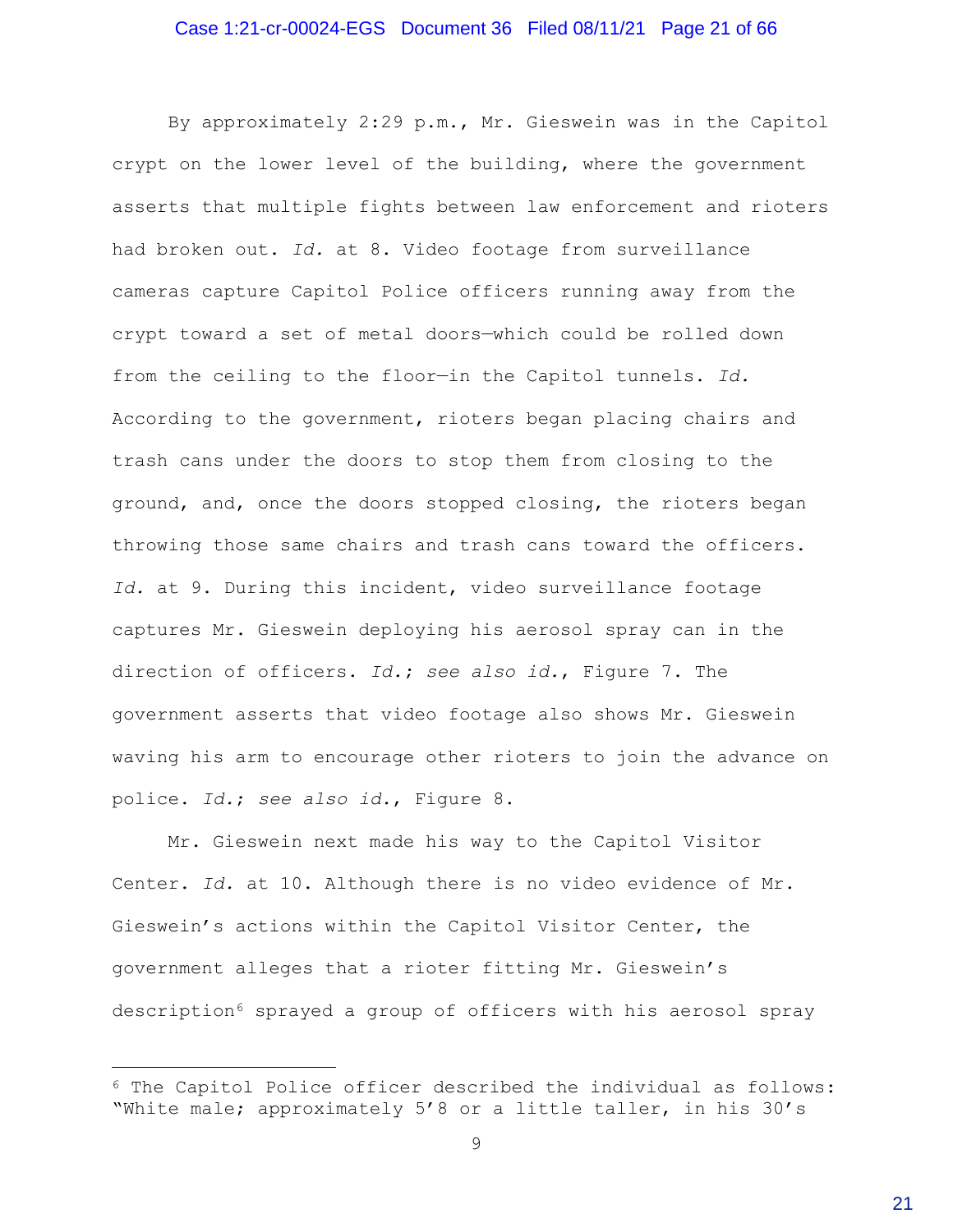#### Case 1:21-cr-00024-EGS Document 36 Filed 08/11/21 Page 22 of 66

can, which one of the officers described as an "oleoresin capsicum (OC) type spray" that caused eye irritation. *Id.* at 10; Ex. 2 to Gov't's Opp'n, ECF No. 19-2 at 2. According to the government, when law enforcement grabbed Mr. Gieswein to arrest him, Mr. Gieswein resisted arrest and tried to punch a U.S. Capitol Police officer.<sup>7</sup> Gov't's Opp'n, ECF No. 19 at 10; Ex. 2 to Gov't's Opp'n, ECF No. 19-2 at 2. After the officers and Mr. Gieswein fell to the ground during the struggle to arrest him, the surrounding crowd grabbed Mr. Gieswein and pulled him free of the officers. Gov't's Opp'n, ECF No. 19 at 10; Ex. 2 to Gov't's Opp'n, ECF No. 19-2 at 2. Mr. Gieswein then fled the area. Gov't's Opp'n, ECF No. 19 at 10; Ex. 2 to Gov't's Opp'n, ECF No. 19-2 at 2. During this struggle, Mr. Gieswein's baseball bat was stored in his backpack, though it was visible to others. Ex. 2 to Gov't's Opp'n, ECF No. 19-2 at 2 (reporting that the law enforcement officer in the Capitol Visitor Center noticed the baseball bat in the backpack, and was "concerned" about Mr. Gieswein using it). According to the government, a portion of

<sup>[</sup>sic], wearing goggles, a green in color newer style military helmet with a rail system on the front, wearing full military 'garb', and had a ceramic like breast plate on with an unknown object near the bottom of the vest or stomach area." Ex. 2 to Gov't's Opp'n, ECF No. 19-2 at 2. The officer also stated that the individual had a baseball bat in his backpack, which "stuck out because he was concerned about [the individual] using the bat." *Id.*

 $7$  Mr. Gieswein has not been charged with an offense in connection with the alleged attempt to punch an officer or resist arrest.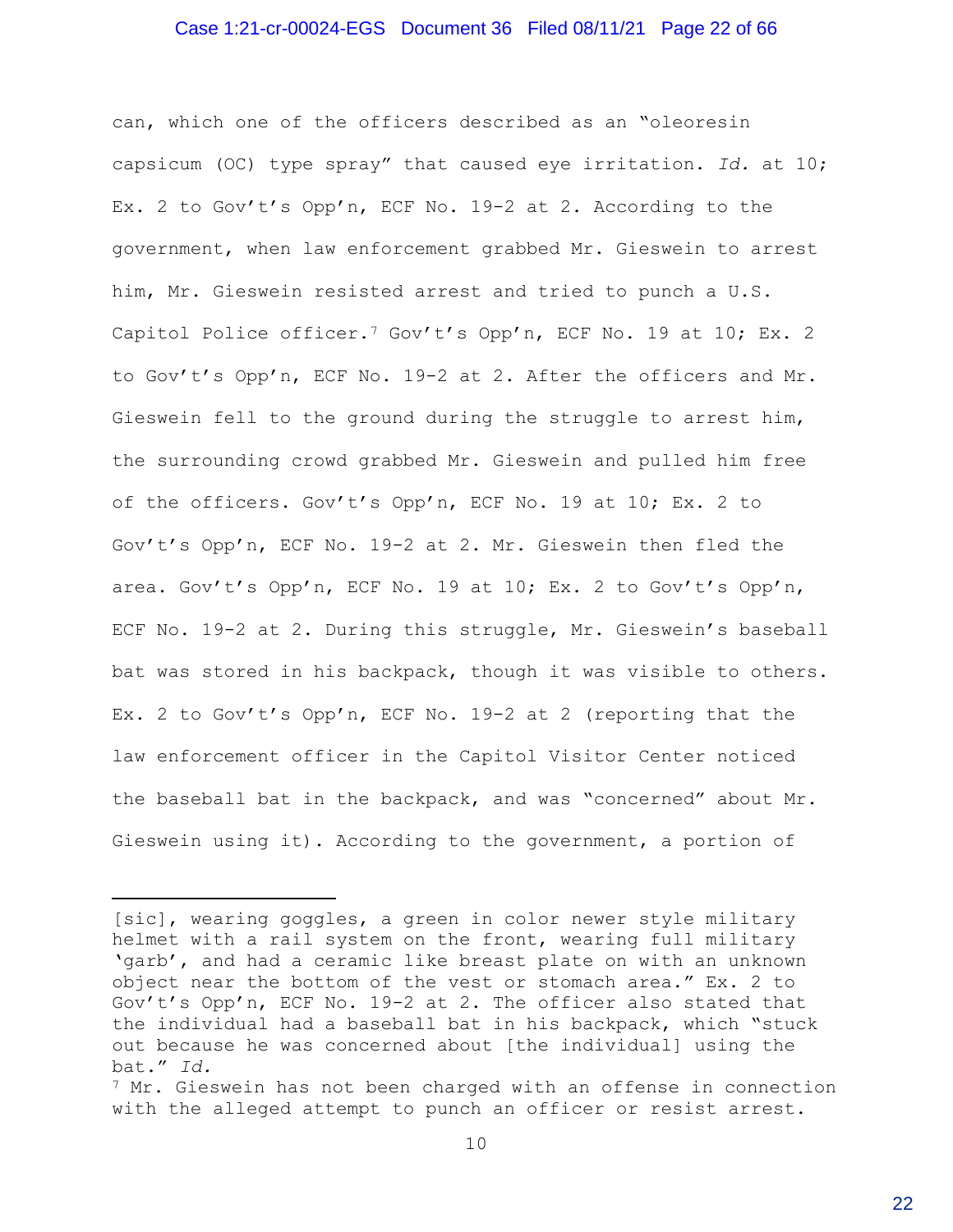#### Case 1:21-cr-00024-EGS Document 36 Filed 08/11/21 Page 23 of 66

this incident is captured on surveillance video, including video showing Mr. Gieswein and Capitol Police officers on the ground and Mr. Gieswein subsequently fleeing the area. Gov't's Opp'n, ECF No. 19 at 10; Ex. 2 to Gov't's Opp'n, ECF No. 19-2 at 2.

### **B. Mr. Gieswein's Conduct Between January 6, 2021 and His Self-Surrender on January 18, 2021**

Mr. Gieswein returned home to Woodland Park, Colorado following the events of January 6, 2021. Def.'s Mot., ECF No. 18 at 3.

On January 16, 2021, the FBI executed a search warrant at Mr. Gieswein's residence. Gov't's Opp'n, ECF No. 19 at 10. Mr. Gieswein was not present at the time of the search. *Id.* During the search, FBI agents did not locate the items of clothing Mr. Gieswein wore on January 6, 2021, nor the baseball bat he carried that day. *Id.* The FBI also did not locate Mr. Gieswein's phone during that search or the subsequent search incident to arrest. *Id.* at 10-11. According to AT&T phone records, however, Mr. Gieswein's phone had been in use up to and including January 16, 2021. *Id.*

Mr. Gieswein voluntarily turned himself in to local authorities on January 18, 2021. Def.'s Mot., ECF No. 18 at 3. Because he invoked his right to counsel, he was not interviewed about the events of January 6, 2021. Gov't's Opp'n, ECF No. 19 at 11. However, according to the government, he made unsolicited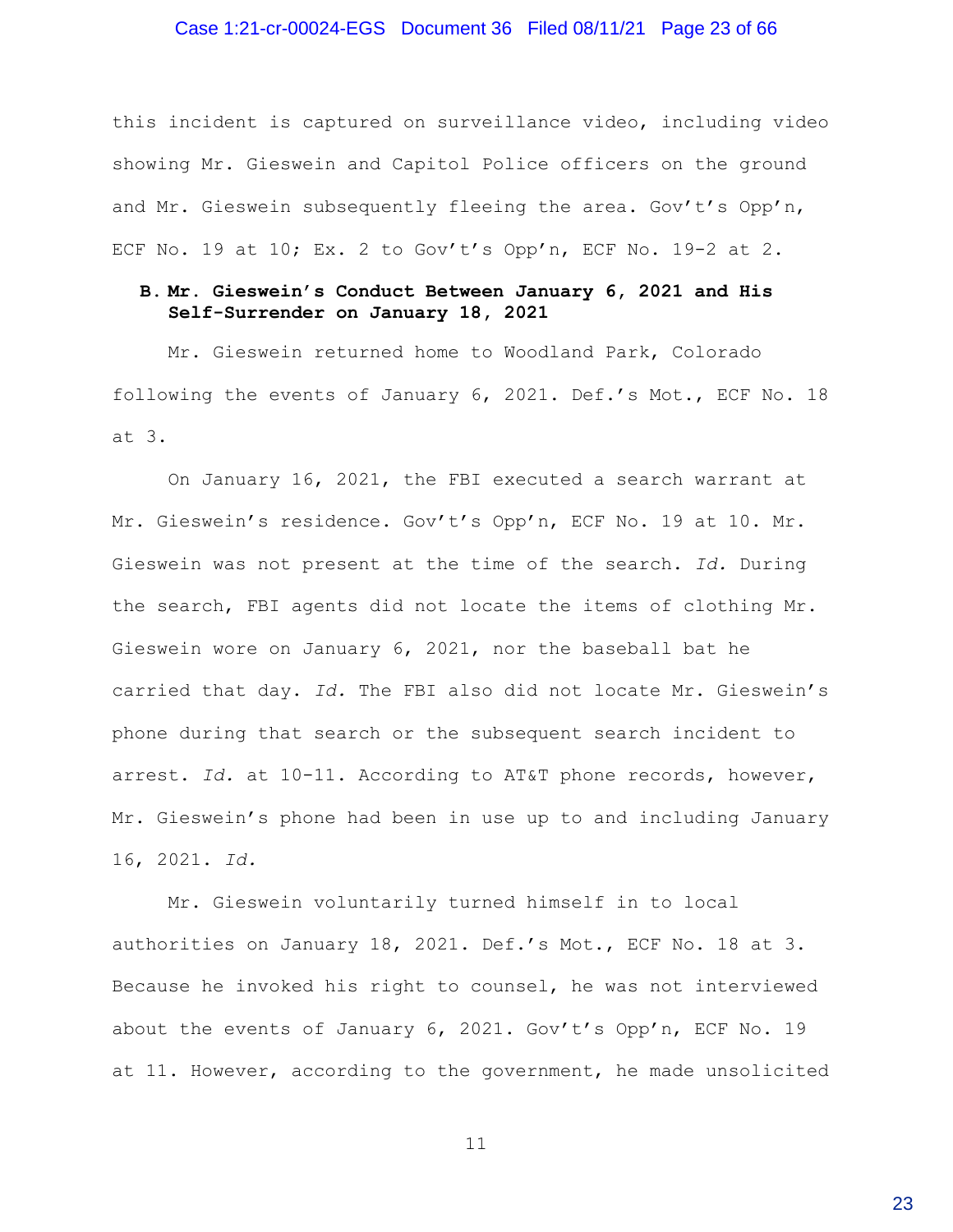### Case 1:21-cr-00024-EGS Document 36 Filed 08/11/21 Page 24 of 66

statements to the agents transporting him to Denver for his initial appearance in the District of Colorado, including that, "although he was present at the Capitol on January 6, he did nothing wrong, and that is why he turned himself in." *Id.* In addition, the government alleges that he "described himself as a 'constitutionalist' who wants the military to take back over the country and restore the Constitution." *Id.*

#### **C. Procedural History**

Mr. Gieswein was first charged by criminal complaint on January 16, 2021. *See* Criminal Compl., ECF No. 1. Mr. Gieswein turned himself in to the Teller County Jail on January 18, 2021, and he had his initial appearance before a magistrate judge on the United States District Court for the District of Colorado. *See* Rule 5(c)(3) Documents, ECF No. 5. On January 22, 2021, the magistrate judge ordered Mr. Gieswein detained pending trial and transported to this District. *See* Ex. 1 to Gov't's Opp'n, ECF No. 19-1. Mr. Gieswein made his initial appearance in this District on March 29, 2021. *See* Min. Entry (Mar. 29, 2021).

On June 8, 2021, Mr. Gieswein filed a motion for release from custody. *See* Def.'s Mot., ECF No. 18. The government filed its response on June 15, 2021, *see* Gov't's Opp'n, ECF No. 19; and Mr. Gieswein filed his reply on June 22, 2021, *see* Def.'s Reply, ECF No. 21. In response to an Order from the Court, *see* Min. Order (June 23, 2021); the government filed a surreply on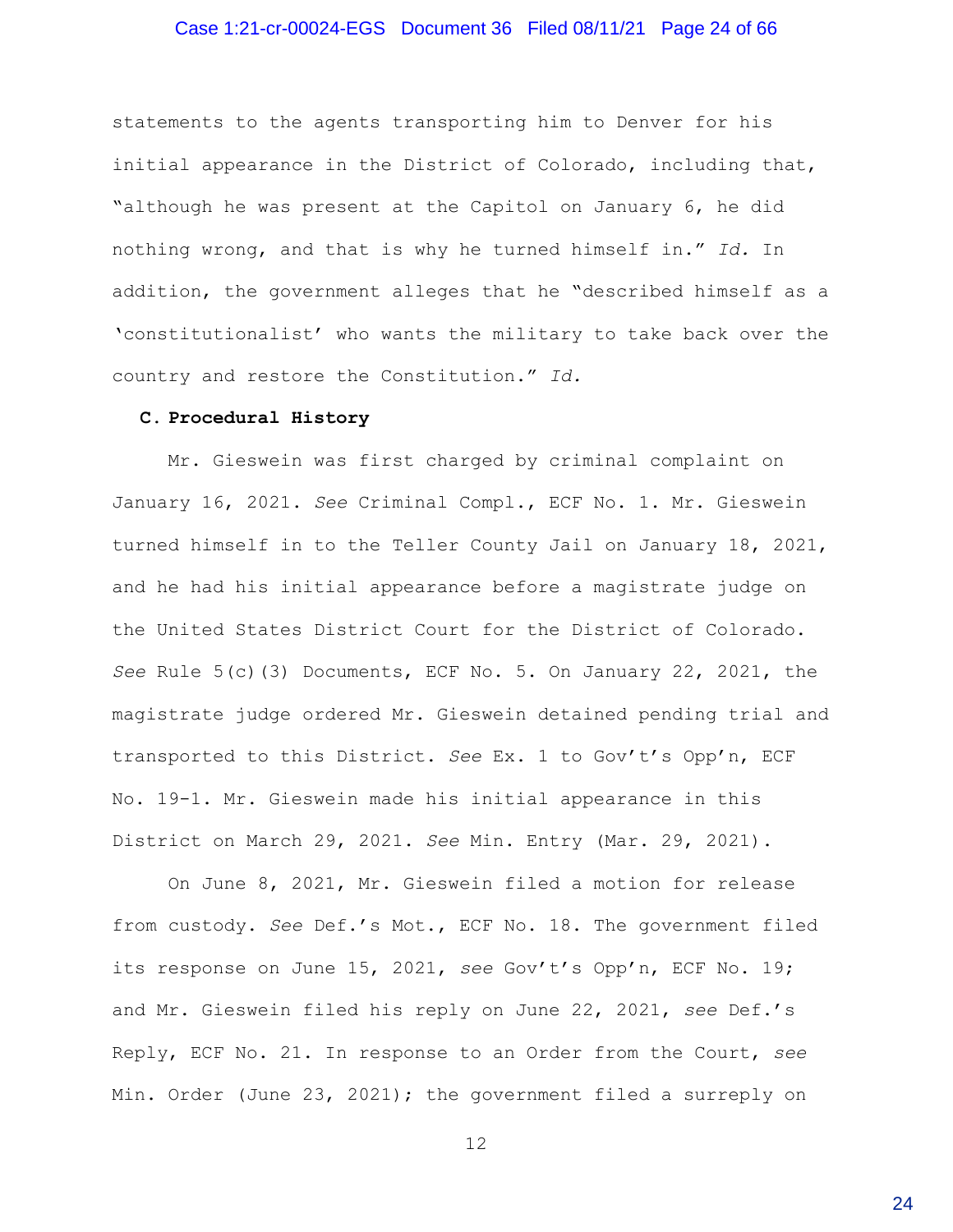#### Case 1:21-cr-00024-EGS Document 36 Filed 08/11/21 Page 25 of 66

June 25, 2021, *see* Gov't's Surreply, ECF No. 22. The Court held a hearing on Mr. Gieswein's motion on July 1, 2021. *See* Min. Entry (July 1, 2021). For the hearing and after the completion of briefing on Mr. Gieswein's motion, the government submitted four videoclips as additional exhibits. *See* Notice, ECF No. 24. Mr. Gieswein's motion is now ripe for adjudication.

### **II. Legal Standard**

The Bail Reform Act, 18 U.S.C. § 3141 *et seq.*, provides that a hearing shall be held to determine whether a defendant should be detained pretrial upon a motion by the government if the defendant is charged with an offense falling in one of five enumerated categories. 18 U.S.C.  $\frac{1}{2}$  3142(f)(1)(A)-(E). As relevant here, a detention hearing shall be held pursuant to Section 3142(f)(1)(A) if a defendant is charged with a "crime of violence," or pursuant to Section  $3142(f)(1)(E)$  if a defendant is charged with any felony that is not otherwise a crime of violence that involves the possession or use of any dangerous weapon. 18 U.S.C. § 3142(f).

If a detention hearing is held pursuant to Section 3142(f), a judicial officer may detain a defendant pending trial if the judicial officer determines that "no condition or combination of conditions will reasonably assure the appearance of the person as required and the safety of any other person and the community." *Id.* § 3142(e). "In common parlance, the relevant

13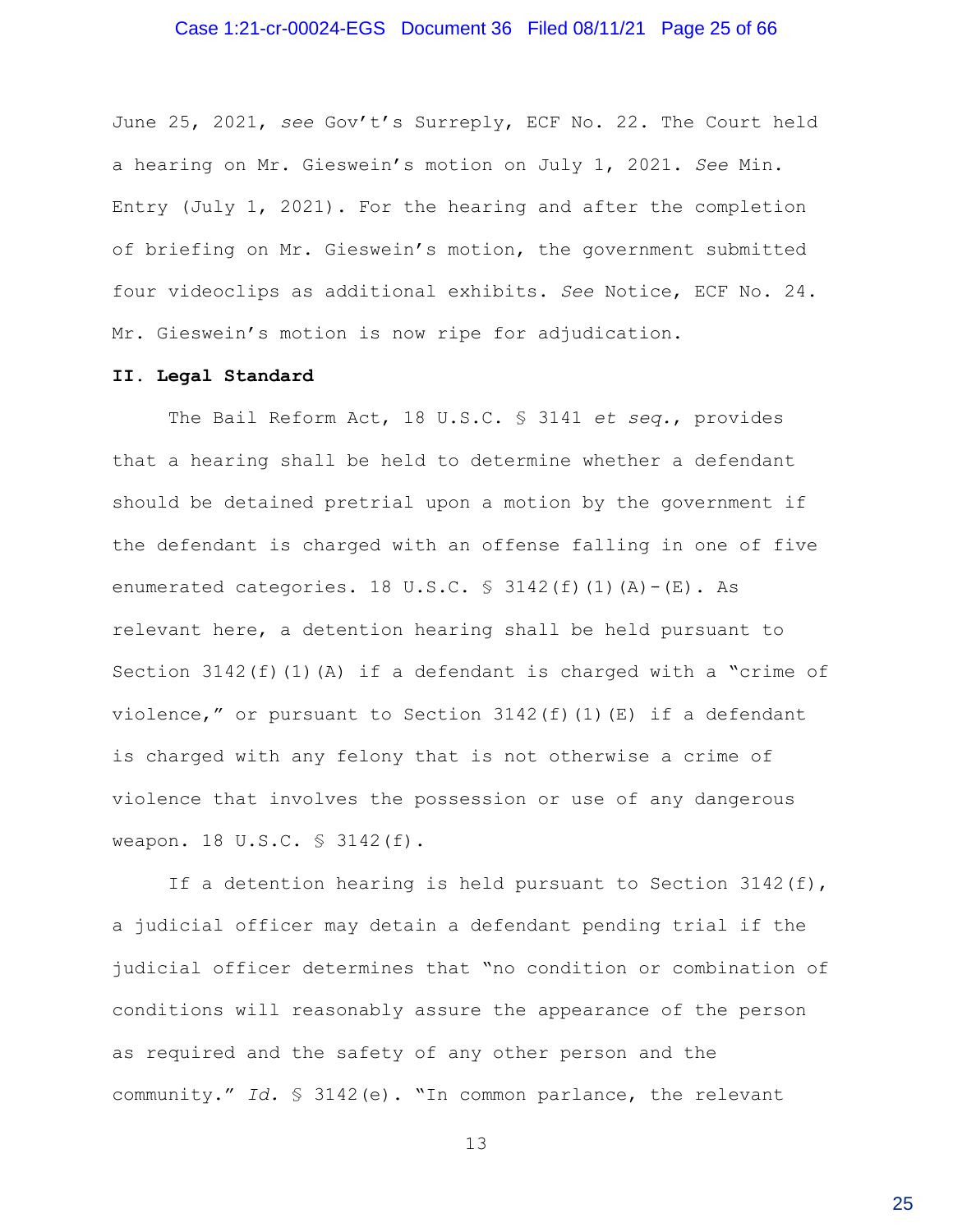#### Case 1:21-cr-00024-EGS Document 36 Filed 08/11/21 Page 26 of 66

inquiry is whether the defendant is a 'flight risk' or a 'danger to the community.'" *United States v. Munchel*, 991 F.3d 1273, 1279 (D.C. Cir. 2021) (quoting *United States v. Vasquez-Benitez*, 919 F.3d 546, 550 (D.C. Cir. 2019)). When the basis for pretrial detention is the defendant's danger to the community, the government is required to demonstrate the appropriateness of detention pursuant to subsection (e) by clear and convincing evidence. 18 U.S.C. § 3142(f).

Certain conditions and charged offenses trigger a rebuttable presumption that no condition or combination of conditions will reasonably assure the safety of any person and the community. 18 U.S.C.  $\frac{1}{2}$  3142(e)(2)-(3). As relevant here, "it shall be presumed that no condition or combination of conditions will reasonably assure the appearance of the person as required and the safety of the community if the judicial officer finds that there is probable cause to believe that the person committed" an "an offense listed in section  $2332b(q)(5)(B)$  of title 18, United States Code, for which a maximum term of imprisonment of 10 years or more is prescribed." *Id.* § 3142(e) $(3)(C).$ <sup>8</sup>

<sup>&</sup>lt;sup>8</sup> The full subset of offenses triggering a rebuttable presumption under subsection (e)(3) include the following: "(A) an offense for which a maximum term of imprisonment of ten years or more is prescribed in the Controlled Substances Act . . . the Controlled Substances Import and Export Act . . ., or chapter 705 of title 46; (B) an offense under section  $924(c)$ ,  $956(a)$ , or 2332b of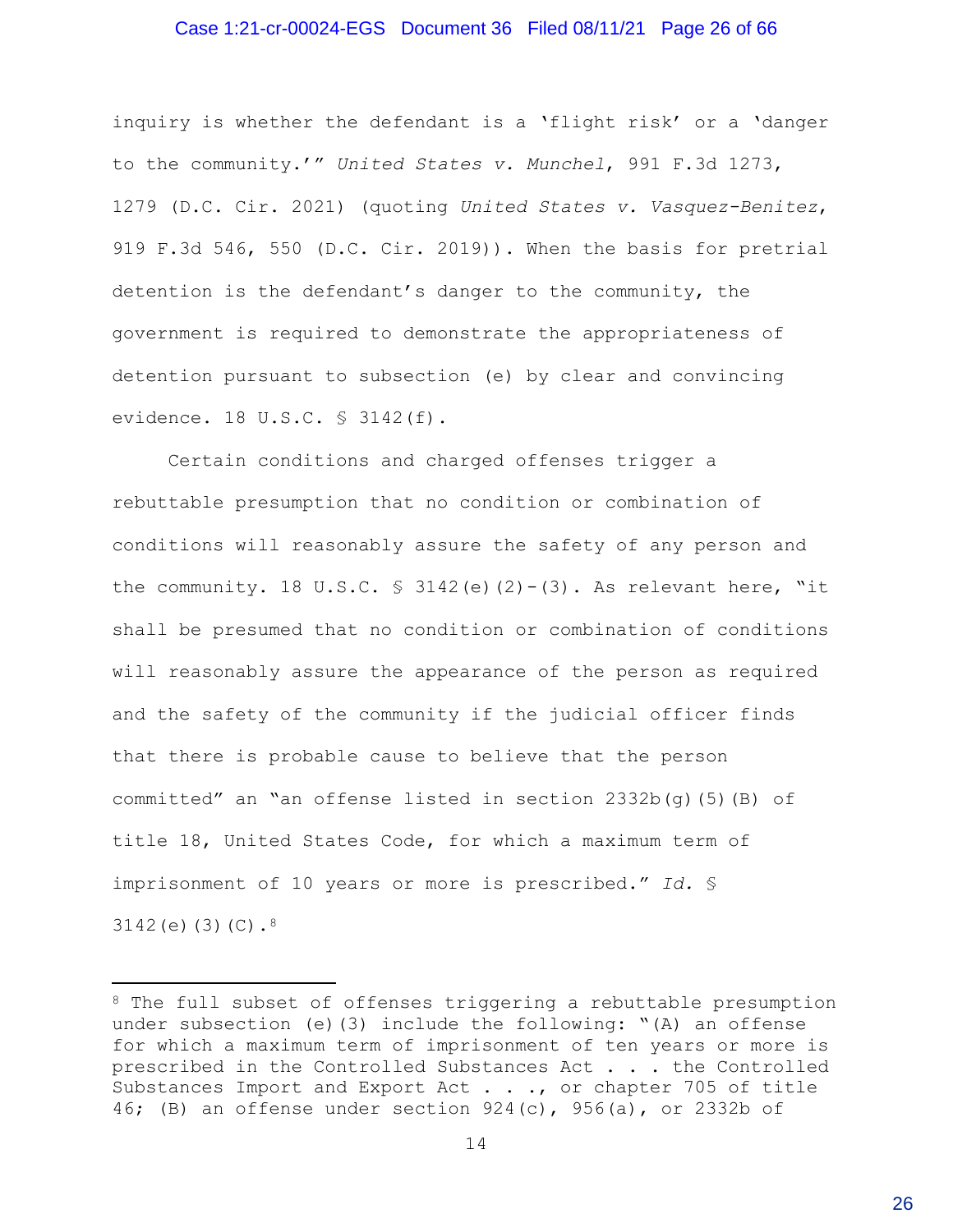#### Case 1:21-cr-00024-EGS Document 36 Filed 08/11/21 Page 27 of 66

Once this presumption is triggered, "it imposes a burden of production on the defendant 'to offer some credible evidence contrary to the statutory presumption.'" *United States v. Cherry*, 221 F. Supp. 3d 26, 32 (D.D.C. 2016) (quoting *United States v. Alatishe*, 768 F.2d 364, 371 (D.C. Cir. 1985)). "While the burden of production may not be heavy," *United States v. Lee*, 195 F. Supp. 3d 120, 125 (D.D.C. 2016) (citations omitted); the defendant must proffer "at least some evidence" or basis to conclude that the case falls "outside 'the congressional paradigm'" giving rise to the presumption. *United States v. Stone*, 608 F.3d 939, 945-46 (6th Cir. 2020) (quoting *United States v. Jessup*, 757 F.2d 378, 387 (1st Cir. 1985)); *see also United States v. Klein*, No. 21-23 (RDM), 2021 WL 1751056, at \*3 (D.D.C. May 4, 2021). In other words, to rebut the presumption, the defendant must "offer some credible evidence" that he will not endanger the community or flee if released. *Id.* at 32. If the defendant meets his burden of production, the presumption "does not disappear entirely, but remains a factor to be

this title; (C) an offense listed in section  $2332b(q)(5)(B)$  of title 18, United States Code, for which a maximum term of imprisonment of 10 years or more is prescribed; (D) an offense under chapter 77 of this title for which a maximum term of imprisonment of 20 years or more is prescribed; or (E) an offense involving a minor victim under section 1201, 1591, 2241, 2244(a)(1), 2245, 2251, 2251A, 2252(a)(1), 2252(a)(2), 2252(a)(3), 2252A(a)(1), 2252A(a)(2), 2252A(a)(3), 2252A(a)(4), 2260, 2421, 2422, 2423, or 2425 of this title." 18 U.S.C. §  $3142(e)$  (3) (A) – (E).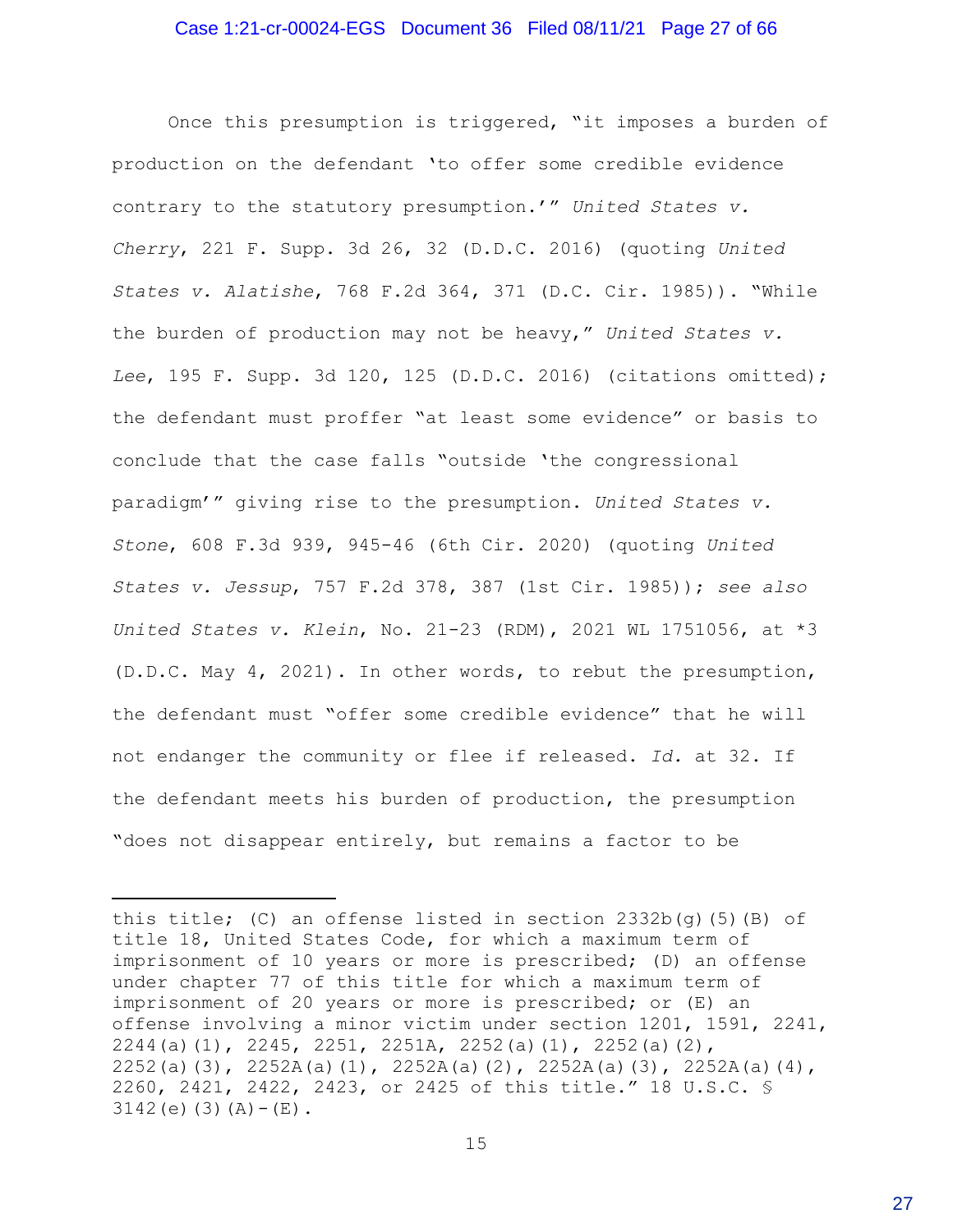#### Case 1:21-cr-00024-EGS Document 36 Filed 08/11/21 Page 28 of 66

considered among those weighed by the district court." *United States v. Hunt*, 240 F. Supp. 3d 128, 132-33 (D.D.C. 2017) (citing *United States v. Ali*, 793 F. Supp. 2d 386, 388 (D.D.C. 2001)). Although the burden of production may shift, the burden of persuasion remains with the government throughout. *Cherry*, 221 F. Supp. 3d at 32.

In cases that do not involve the conditions and charged offenses that trigger a rebuttable presumption of detention, the Court considers the following factors to determine whether detention is required to ensure the appearance of the person and the safety of any other person and the community:

> 1. The nature and circumstances of the offense charged, including whether the offense is a crime of violence;

2. The weight of the evidence;

3. The history and characteristics of the person, including

A. The person's character, physical and mental condition, family ties, employment, financial resources, length of residence in the community, community ties, past conduct, history relating to drug or alcohol abuse, criminal history, and record concerning appearance at court proceedings; and B. Whether, at the time of the current offense or arrest, the person was on probation, on parole, or on other release; and

4. The nature and seriousness of the danger to any person or the community that would be posed by the person's release.

18 U.S.C. § 3142(g); *see also Munchel*, 991 F.3d at 1279-80.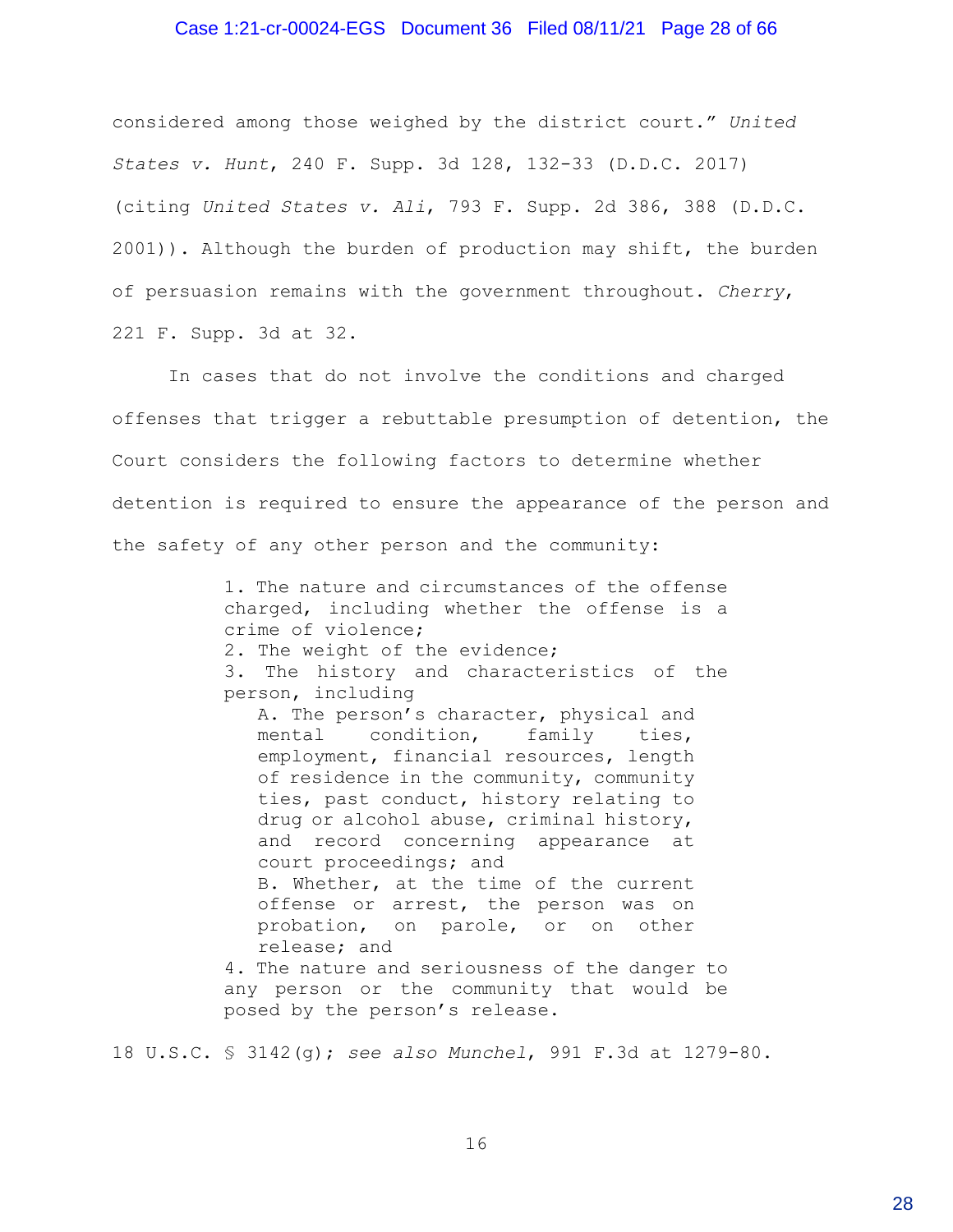#### Case 1:21-cr-00024-EGS Document 36 Filed 08/11/21 Page 29 of 66

Although the Court of Appeals for the District of Columbia Circuit (the "D.C. Circuit") has not squarely decided the issue of what standard of review a district court should apply to review of a magistrate's detention or release order, *see Munchel*, 991 F.3d at 1280-81; courts in this District have held that such detention decisions are reviewed *de novo*. *See Hunt*, 240 F. Supp. 3d at 132-33; *United States v. Chrestman*, No. 21 mj-218 (ZMF), 2021 WL 765662, at \*5-6 (D.D.C. Feb. 26, 2021). Accordingly, the Court will review the decision to detain Mr. Gieswein *de novo*.

#### **III. Analysis**

# **A. Mr. Gieswein Has Rebutted Any Presumption in Favor of Detention**

Pursuant to the Bail Reform Act, if there is probable cause to believe the defendant has committed an offense for which a maximum term of imprisonment of ten years or more is prescribed under an offense listed in 18 U.S.C.  $\frac{1}{5}$  2332b(g)(5)(B), a rebuttable presumption arises that no pretrial release condition or combination of conditions may be imposed to reasonably assure the appearance of the person or the safety of the community if he were released. *See* 18 U.S.C. § 3142(e)(3). Here, the government contends that the rebuttable presumption applies because Mr. Gieswein is charged with Destruction of Government Property, in violation of 18 U.S.C. § 1361, which is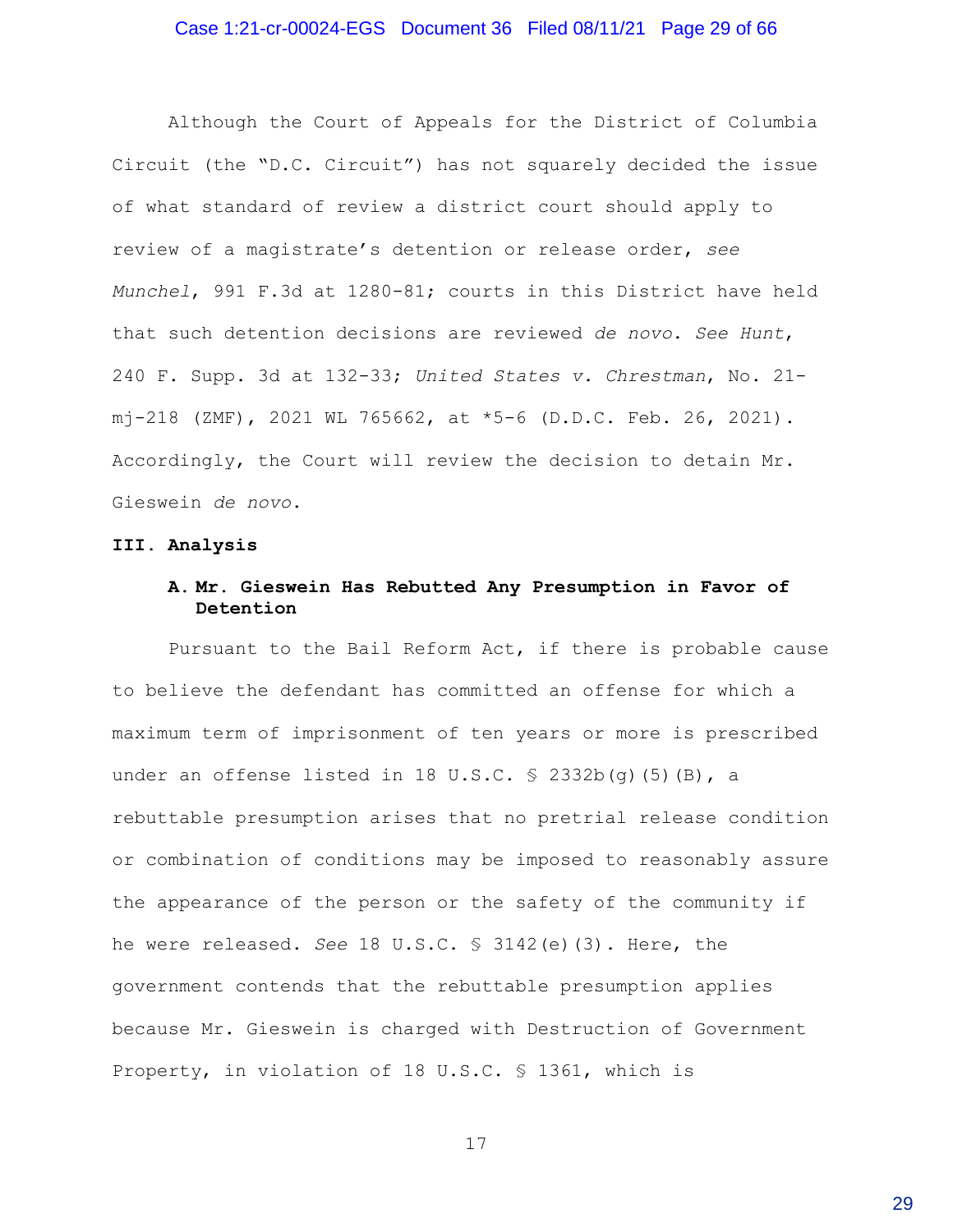#### Case 1:21-cr-00024-EGS Document 36 Filed 08/11/21 Page 30 of 66

specifically enumerated in 18 U.S.C. § 2332b(q)(5)(B) and carries a maximum sentence of ten years in prison. Gov't's Opp'n, ECF No. 19 at 12-13. The Court agrees.

First, the D.C. Circuit has explained that an "indictment alone [is] enough to raise the rebuttable presumption that no condition would reasonably assure the safety of the community." *United States v. Smith*, 79 F.3d 1208, 1210 (D.C. Cir. 1996); *see also United States v. Little*, 235 F. Supp. 3d 272, 277 (D.D.C. 2017). Here, a grand jury found probable cause to believe that Mr. Gieswein committed the offense of Destruction of Government Property, in violation of 18 U.S.C. §§ 1361, 2. *See* Indictment, ECF No. 3 at 2. This charge carries a maximum sentence of 10 years. *See* 18 U.S.C. § 1361. And given the evidence proffered by the government, as described below in Section III, Part C.2, the Court has no reason to second guess the grand jury's determination. Thus, based on the indictment, the Court would have cause to find that a rebuttal presumption applies in this case.

Second, although there is not a wealth of case law on the issue within this Circuit, other courts interpreting a different section of the Bail Reform Act have concluded that "a conspiracy to commit a crime of violence is itself a crime of violence," *United States v. Mitchell*, 23 F.3d 1, 3 (1st Cir. 1994); and that the Bail Reform Act "does not require that the defendant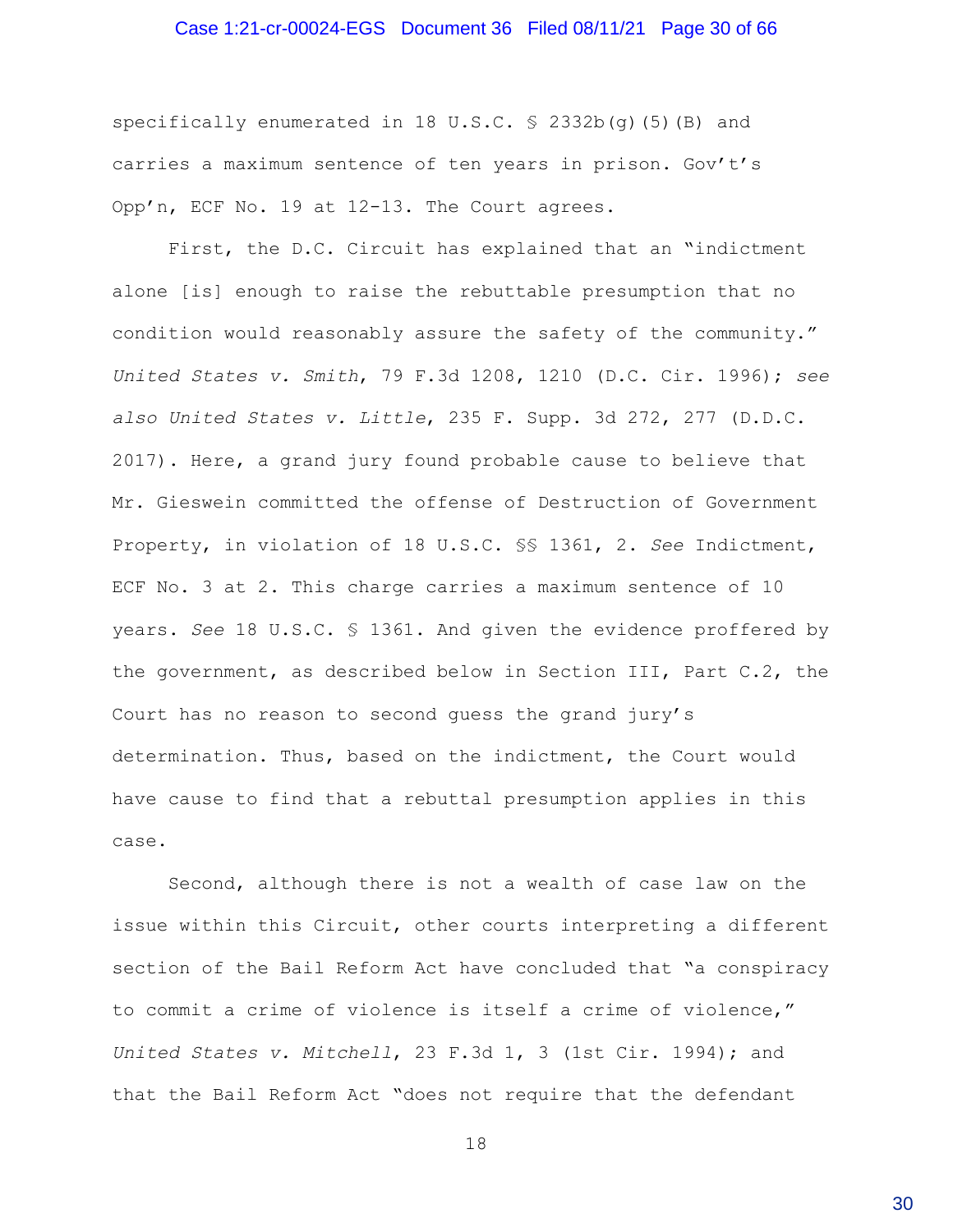#### Case 1:21-cr-00024-EGS Document 36 Filed 08/11/21 Page 31 of 66

himself commit acts of physical violence as a condition precedent to a detention order," *United States v. Ciccone*, 312 F.3d 535, 542 (2d Cir. 2002). Another court in this District has relied upon such case law in addressing whether the presumption of dangerousness attaches when there is probable cause to believe the defendant was an aider and abettor or co-conspirator for an alleged violation of Section 924(c). *See United States v. Lee*, 195 F. Supp. 3d 120, 128 (D.D.C. 2016). In *Lee*, the court found the out-of-Circuit case law persuasive, and concluded that "[b]ecause the government ha[d] established probable cause to believe that the defendant violated [S]ection 924(c) by aiding and abetting or conspiring to commit that offense," the court "could find that the rebuttable presumption prescribed in § 3142(e)(3)(B) applie[d] in th[e] case." *Id.* This Court similarly finds the out-of-Circuit cases to be persuasive, particularly in view of the well-established precedent explaining that "[u]nder [18 U.S.C. § 2], the acts of the perpetrator become the acts of the aider and abettor and the latter can be charged with having done the acts himself." *United States v. Kegler*, 724 F.2d 190, 200-01 (D.C. Cir. 1983); *see also Rosemond v. United States*, 572 U.S. 65, 71 (2014); *In re Colon*, 826 F.3d 1301, 1305 (11th Cir. 2016). And indeed, here, Mr. Gieswein has been charged with violating Section 1361. *See* Indictment, ECF No. 3 at 2.

19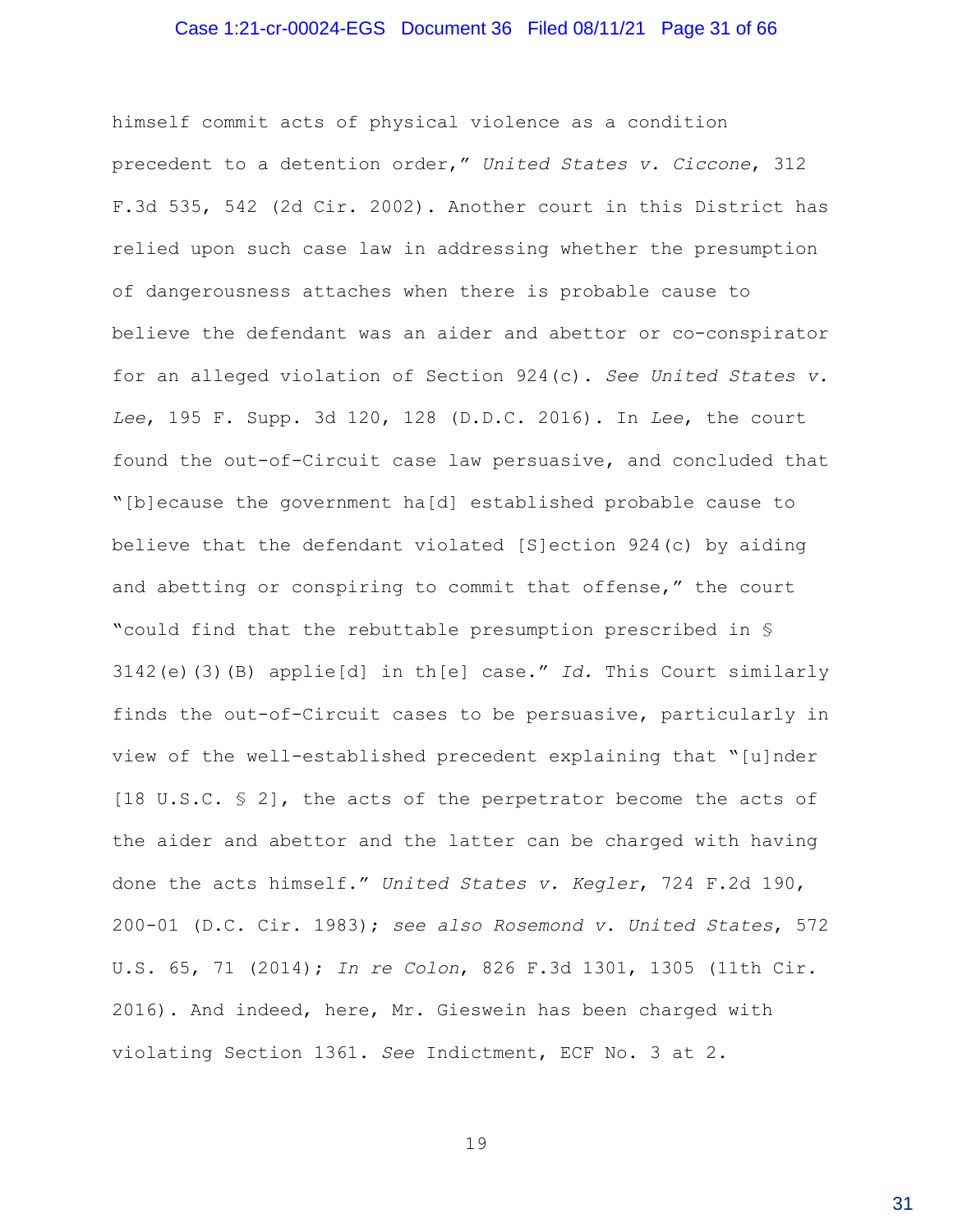#### Case 1:21-cr-00024-EGS Document 36 Filed 08/11/21 Page 32 of 66

Third, the Court is not persuaded by Mr. Gieswein's argument that the text of the statute supports a finding that a rebuttable presumption cannot apply in this case. Mr. Gieswein argues that the text of Section 3142(e)(3) is narrower than the language used in neighboring Sections  $3142(e)(1)-(2)$  and 3142(f)(1)(A), (E). Def.'s Mot., ECF No. 21 at 4. In those subsections, a presumption is created where a defendant is "involved" in certain conduct, which could include an aiding and abetting claim. *Id.* However, the Court finds that this language merely indicates that a broader range of activity as a whole is contemplated, such as all "crimes of violence" or any offense for which the maximum sentence is life imprisonment or death. 18 U.S.C.  $\frac{1}{2}$  3142(f)(1). Section 3142(e)(3), on the other hand, refers to specific offenses, as listed within the U.S. Code.

Thus, based on the above, the Court could presume that no condition or combination of conditions of release will reasonably assure Mr. Gieswein's appearance as required or the safety of the community. *See* 18 U.S.C. § 3142(e)(3). To rebut this presumption, Mr. Gieswein must "offer some credible evidence" that he will not endanger the community or flee if released. *Cherry*, 221 F. Supp. 3d at 32. Here, Mr. Gieswein is 24 years old and does not have a criminal record. Def.'s Mot., ECF No. 18 at 29. He also appears to have strong ties to his community, as he received supportive letters and signed

20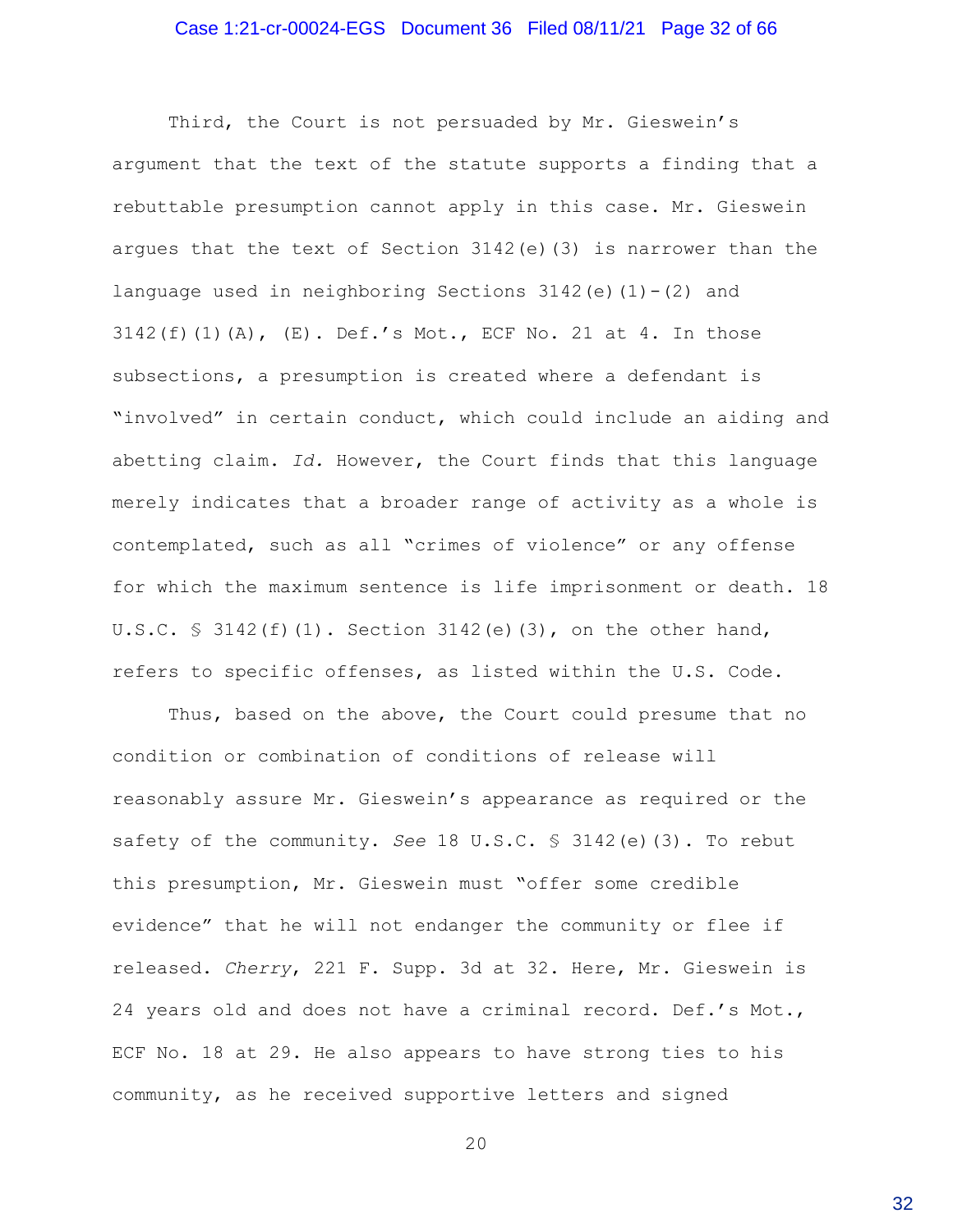#### Case 1:21-cr-00024-EGS Document 36 Filed 08/11/21 Page 33 of 66

declarations from family and friends who largely describe him as loving, honest, and hardworking. Furthermore, Mr. Gieswein has had steady employment since he was 14 years old, until he recently lost his job in the fall of 2020 for reasons related to the COVID-19 pandemic. Def.'s Mot., ECF No. 18 at 29.

Assuming that Mr. Gieswein has come forward with some credible evidence to counter the presumption, the Court next must consider all of the factors set forth in Section 3142(g). *See Hunt*, 240 F. Supp. 3d at 132-33.

# **B. Mr. Gieswein Is Eligible for Pretrial Detention Pursuant to 18 U.S.C. § 3142(f)(1)(A)**

Even if the rebuttable presumption in favor of detention does not apply in this case, Mr. Gieswein is eligible for pretrial detention pursuant to 18 U.S.C.  $\frac{1}{5}$  3142(f)(1)(A). Under the Bail Reform Act, unless a defendant poses a serious risk of flight or of attempting to obstruct justice, he is only eligible for pretrial detention if he is charged with an offense listed in one of the five enumerated categories of Section  $3142(f)(1)$ *i.e.*, "the most serious" crimes. *See* 18 U.S.C. § 3142(f)(1)(A)- (B), (f)(2); *United States v. Singleton*, 182 F.3d 7, 13 (D.C. Cir. 1999) ("Congress limited pretrial detention of persons who are presumed innocent to a subset of defendants charged with crimes that are 'the most serious' compared to other federal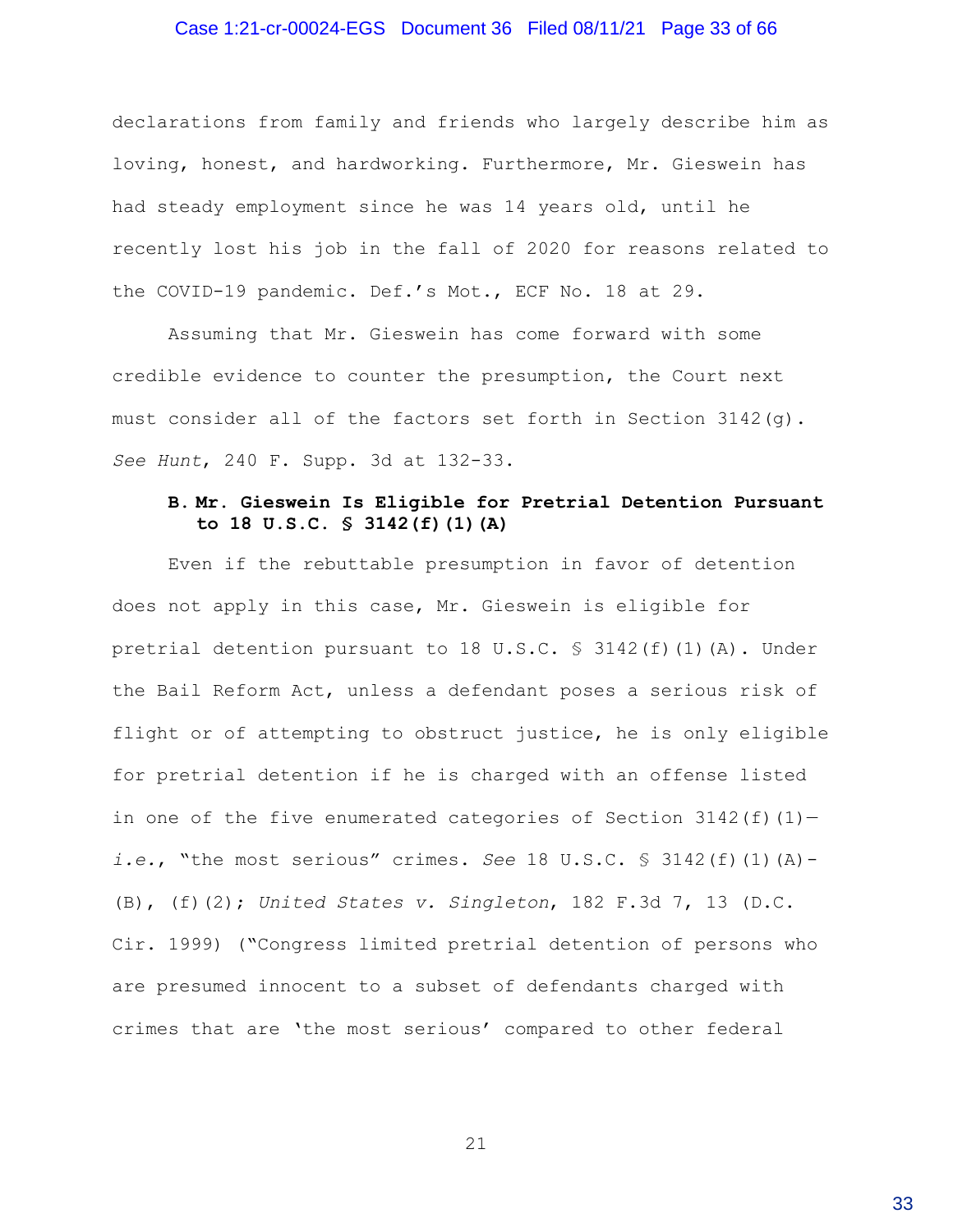#### Case 1:21-cr-00024-EGS Document 36 Filed 08/11/21 Page 34 of 66

offenses." (quoting *United States v. Salerno*, 481 U.S. 739, 747  $(1987)$ )).

Mr. Gieswein is charged under 18 U.S.C. § 111(a)(1) and (b) with Assaulting, Resisting, or Impeding Certain Officers Using a Dangerous Weapon. *See* Indictment, ECF No. 3 at 2-3. For the reasons the Court set out in its Memorandum Opinion regarding Mr. Jeffrey Sabol's request for pretrial release, *United States v. Sabol*, No. 21-35-1 (EGS), 2021 WL 1405945, at \*6-7 (D.D.C. Apr. 14, 2021); a defendant charged under 18 U.S.C. § 111(a)(1) and (b) is charged with a crime of violence, *see United States v. Kendall*, 876 F.3d 1264, 1270 (10th Cir. 2017); *United States v. Taylor*, 848 F.3d 476, 492-493 (1st Cir. 2017); *United States v. Juvenile Female*, 566 F.3d 943, 948 (9th Cir. 2009). Moreover, the D.C. Circuit, in an unpublished order, recently affirmed that a defendant charged with violating 18 U.S.C. § 111(b) is charged with a crime of violence. J. at 2, *United States v. Quaglin*, No. 21-3028 (D.C. Cir. June 24, 2021) (unpublished). Because using a deadly or dangerous weapon while assaulting a federal officer is a crime of violence, Mr. Gieswein is eligible for pretrial detention under 18 U.S.C.  $\frac{1}{5}$  3142(f)(1)(A).<sup>9</sup>

<sup>9</sup> The government also argues that Mr. Gieswein is eligible for detention because Felony Destruction of Property, in violation of 18 U.S.C. § 1361, is both a crime of terrorism and a crime of violence. Gov't's Opp'n, ECF No. 19 at 13-14. The Court need not address this argument because the Court finds that Mr. Gieswein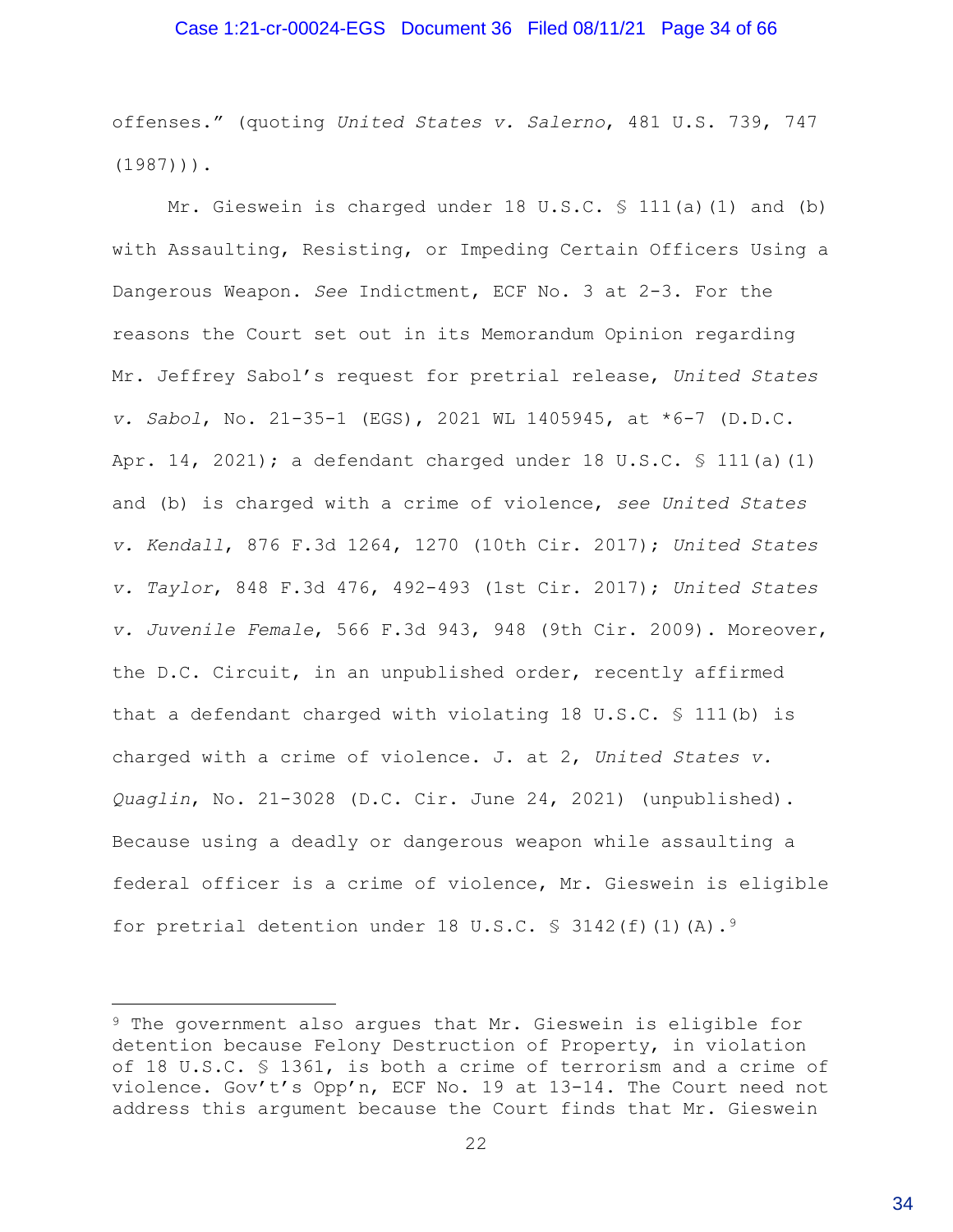# **C. No Condition or Combination of Conditions Will Reasonably Assure the Safety of Any Other Person and the Community**

Having found both that Mr. Gieswein is eligible for pretrial detention under 18 U.S.C.  $\frac{1}{2}$  3142(f)(1)(A) and that he has met his burden of production if a rebuttable presumption applies, the Court must determine whether any "condition or combination of conditions will reasonably assure the appearance of [Mr. Gieswein] as required and the safety of any other person and the community." 18 U.S.C. § 3142(e)(1). The government does not argue that Mr. Gieswein is a flight risk, so the Court will focus its inquiry on whether Mr. Gieswein is a danger to any other person and the community. For this inquiry, the Court "must identify an articulable threat posed by the defendant to an individual or the community," though "[t]he threat need not be of physical violence, and may extend to 'non-physical harms such as corrupting a union.'" *Munchel*, 2021 WL 1149196, at \*7 (quoting *United States v. King*, 849 F.2d 485, 487 n.2 (11th Cir. 1988)). "The threat must also be considered in context," and "[t]he inquiry is factbound." *Id.* (citing *United States v. Tortora*, 922 F.2d 880, 888 (1st Cir. 1990)).

In determining whether Mr. Gieswein is a danger to the community, the Court considers the 18 U.S.C. § 3142(g) factors,

is eligible for detention pursuant to 18 U.S.C. § 3142(f)(1)(A) for a "crime of violence."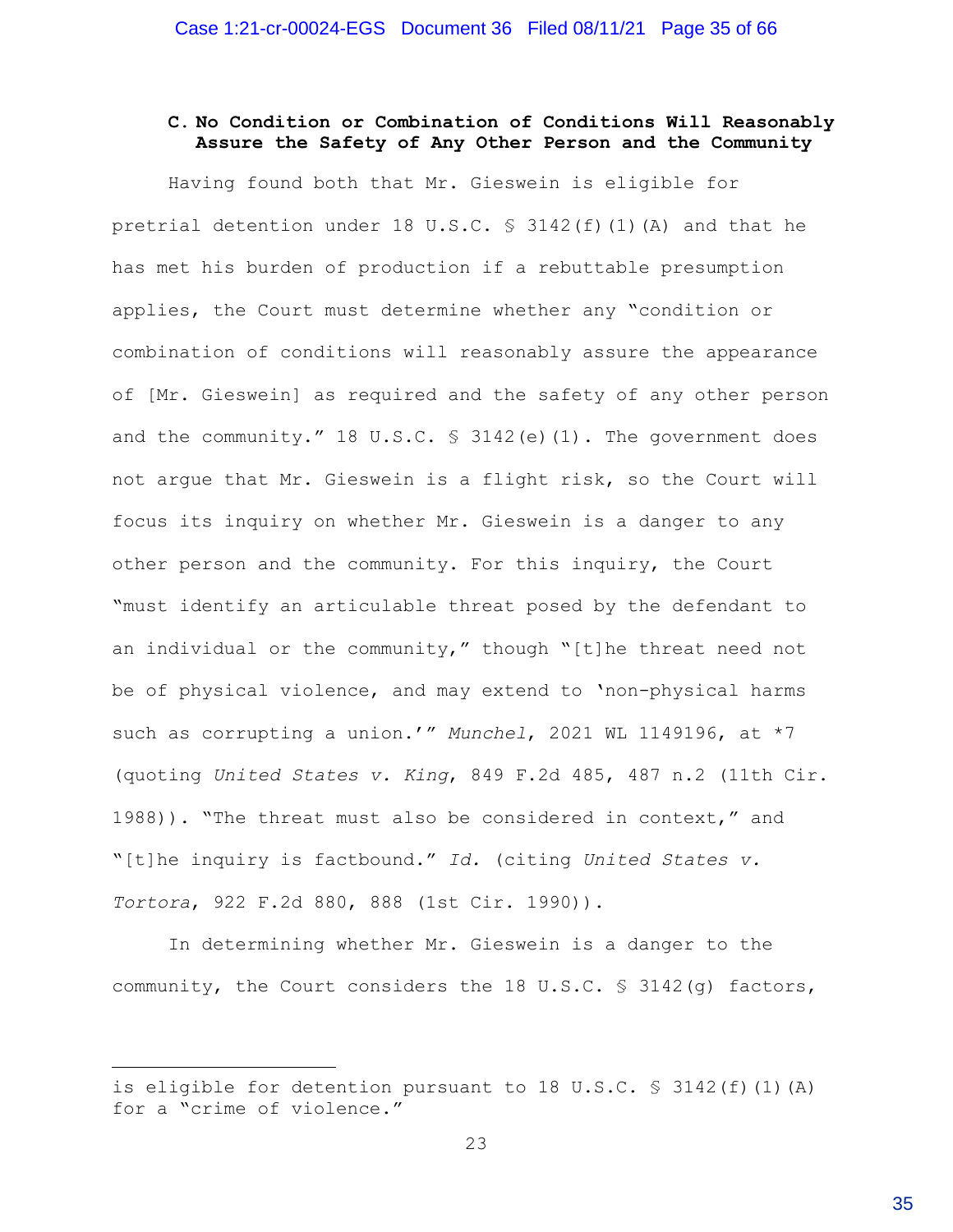#### Case 1:21-cr-00024-EGS Document 36 Filed 08/11/21 Page 36 of 66

including: (1) "the nature and circumstances of the offense charged"; (2) "the weight of the evidence"; (3) "the history and characteristics" of the defendant; and (4) "the nature and seriousness of the danger to any person or the community that would be posed by the [defendant's] release." 18 U.S.C. § 3142(g).

In consideration of these requisite factors, as set forth below, the Court concludes that clear and convincing evidence supports a finding that no condition or combination of conditions, including those proposed by Mr. Gieswein, will reasonably assure the safety of the community. Accordingly, the Court orders that Mr. Gieswein remain detained pending trial.

#### **1. Nature and Circumstances of the Offense**

The first factor the Court must consider is the nature and circumstances of the offense charged, "including whether the offense is a crime of violence."  $18 \text{ U.S.C. }$  \$  $3142(q)(1)$ .

Despite the serious and unsettling nature of the events that transpired at the U.S. Capitol on January 6, 2021, the D.C. Circuit has made clear that detention is not appropriate in all cases involving defendants who participated in the events ("Capitol Riot defendants"). *See Munchel*, 2021 WL 1149196, at \*8. The Court therefore considers the nature and circumstances of the specific offenses and underlying conduct with which each defendant is charged. *Chrestman*, 2021 WL 765662, at \*7*.* The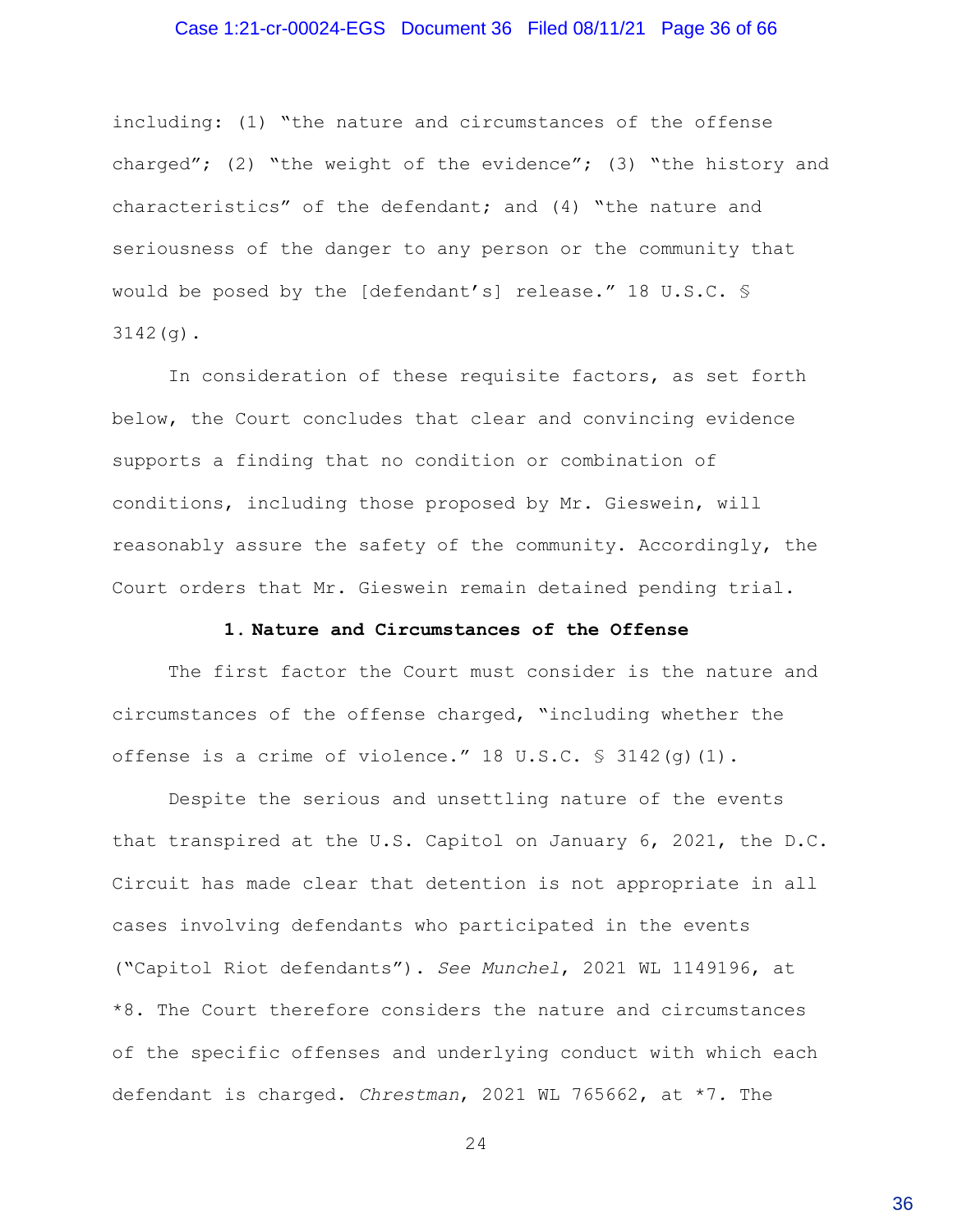#### Case 1:21-cr-00024-EGS Document 36 Filed 08/11/21 Page 37 of 66

Court must "adequately demonstrate that it considered whether [Mr. Gieswein] pose[s] an articulable threat to the community in view of [his] conduct on January 6, and the particular circumstances of January 6." *Munchel*, 2021 WL 1149196, at \*8.

To aid in this consideration, Chief Judge Howell has articulated "guideposts" for assessing "the comparative culpability of a given defendant in relation to fellow rioters." *Chrestman*, 2021 WL 765662, at \*7-8*.* The Court finds these guideposts persuasive for the purpose of differentiating among Capitol Riot defendants: (1) whether the defendant has been charged with felony or misdemeanor offenses; (2) the extent of the defendant's prior planning; (3) whether the defendant used or carried a dangerous weapon; (4) evidence of coordination with other protestors before, during, or after the riot; (5) whether the defendant assumed a formal or de facto leadership role in the events of January 6, 2021, for example "by encouraging other rioters' misconduct" "to confront law enforcement"; and (6) the defendant's "words and movements during the riot"—*e.g.*, whether the defendant "remained only on the grounds surrounding the Capitol" or stormed into the Capitol interior, or whether the defendant "injured, attempted to injure, or threatened to injure others." *Id*. These factors, "[t]aken together, as applied to a given defendant, . . . are probative of 'the nature and circumstances of the offense charged,' 18 U.S.C.  $\frac{1}{5}$  3142(q)(1),

25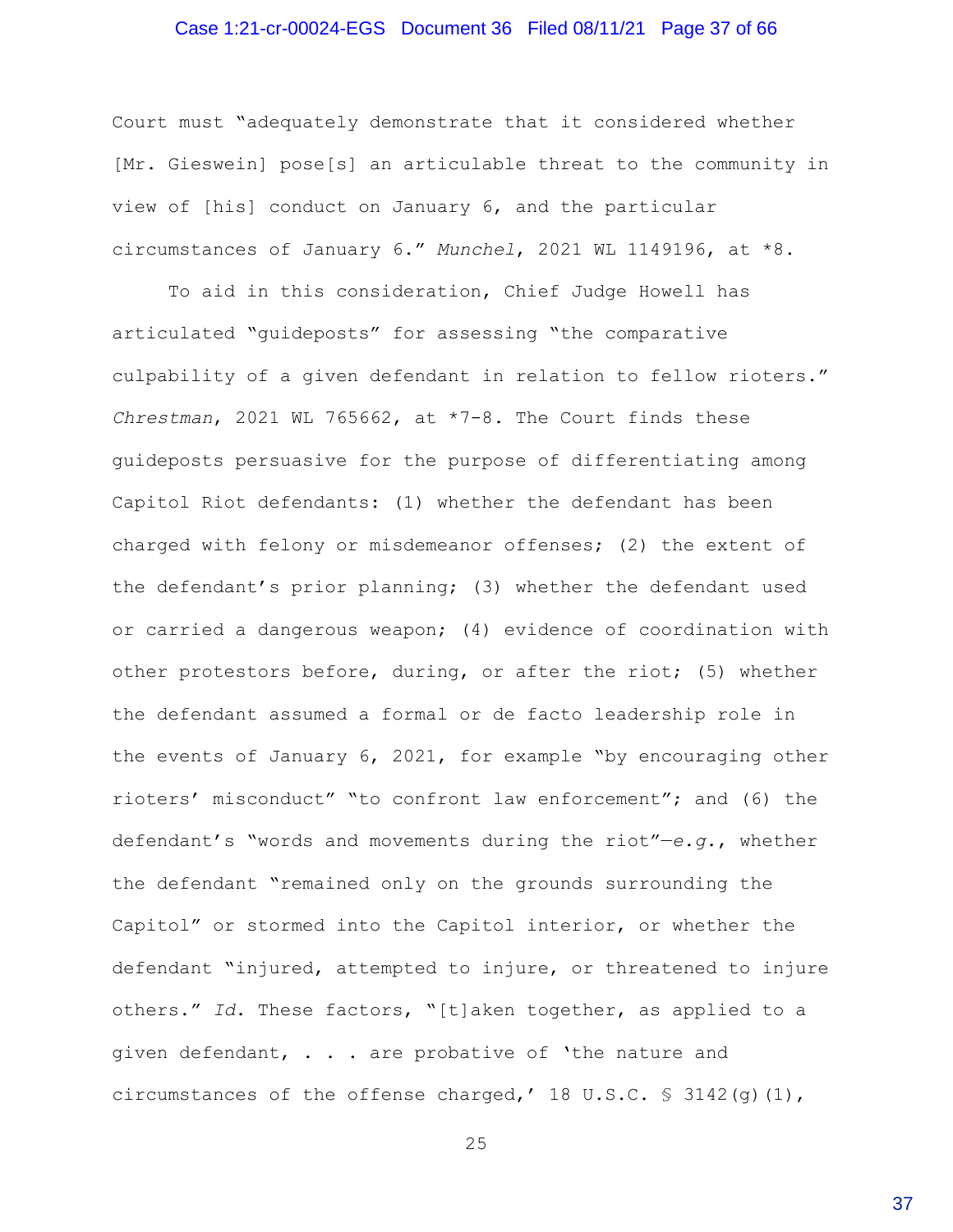#### Case 1:21-cr-00024-EGS Document 36 Filed 08/11/21 Page 38 of 66

and, in turn, of the danger posed by the defendant," as relevant to the fourth Section 3142(g) factor. *Id*. at \*9.

At least four of the six *Chrestman* factors strongly support a finding that Mr. Gieswein's comparative culpability in relation to his fellow rioters is high.

First, regarding whether the defendant has been charged with felony or misdemeanor offenses, Mr. Gieswein has been charged with multiple felonies. *See* Indictment, ECF No. 3. "Felony charges are by definition more serious than misdemeanor charges; the nature of a felony offense is therefore substantially more likely to weigh in favor of pretrial detention than the nature of a misdemeanor offense." *Chrestman*, 2021 WL 765662, at \*7. Moreover, Section 3142(g)(1) specifically directs the Court to consider whether a defendant has been charged with a crime of violence, and at least three of the charged felonies—using a deadly weapon while assaulting federal officers protecting the U.S. Capitol—are crimes of violence. *See supra* Section III, Part B.

The second *Chrestman* factor—the extent of the defendant's prior planning, "for example, by obtaining weapons or tactical gear," *Chrestman*, 2021 WL 765662, at \*2—also weighs in favor of continued pretrial detention. On the one hand, the government has not proffered any evidence suggesting that Mr. Gieswein privately or publicly expressed any prior intent to attack or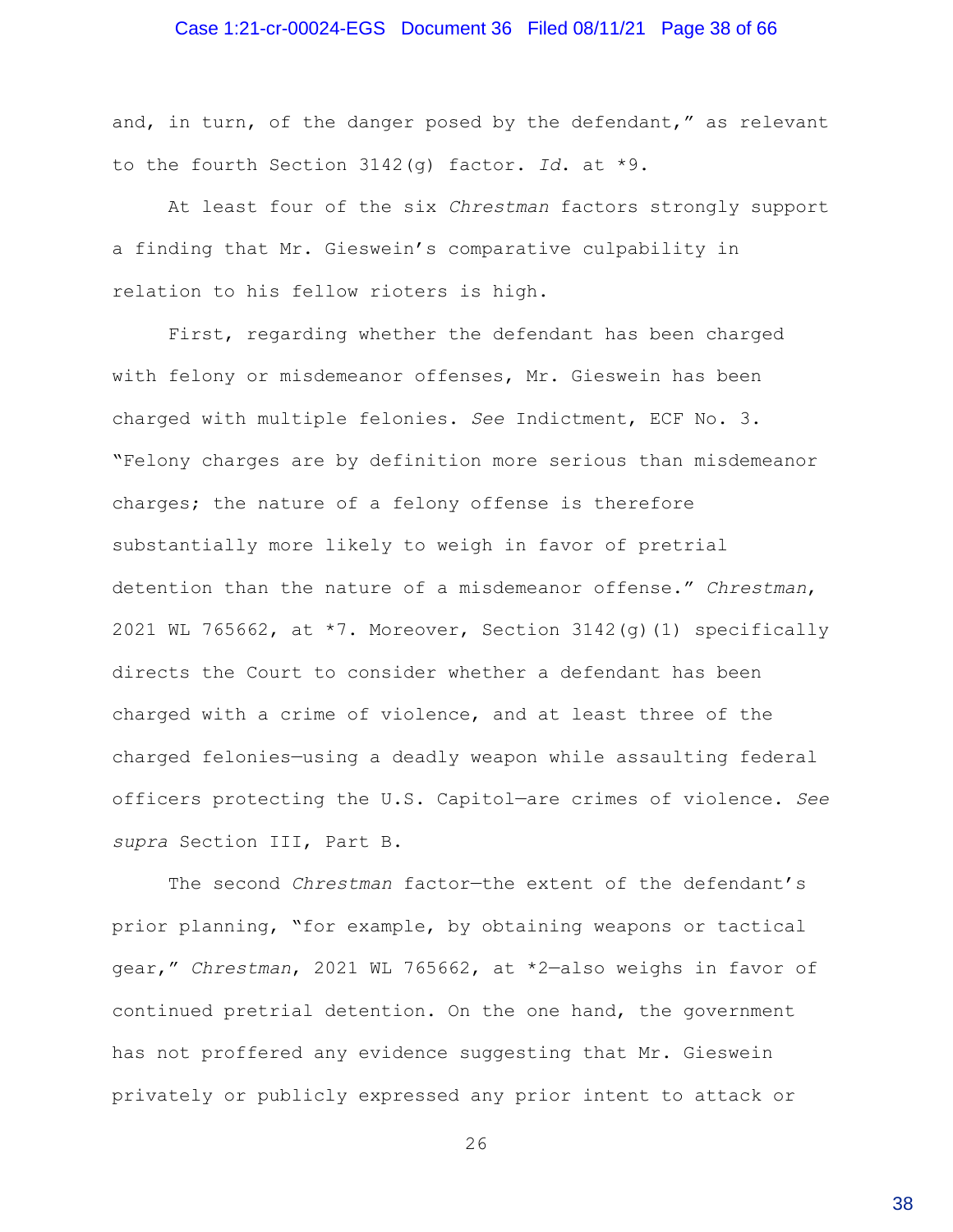#### Case 1:21-cr-00024-EGS Document 36 Filed 08/11/21 Page 39 of 66

engage in violence at the Capitol building. *See* Def.'s Mot., ECF No. 18 at 23-24. And while Mr. Gieswein was recorded on January 5, 2021 as stating that, among other things, "we need to get the corrupt politicians . . . out of office and they need to be imprisoned," he also stated that he wished for "both sides [to] stay peaceful." *Id.* at 2-3, 22.

On the other hand, however, Mr. Gieswein arrived at the Capitol on January 6, 2021 wearing camouflage fatigues, a tactical vest, and a helmet. Gov't's Opp'n, ECF No. 19 at 17. And though Mr. Gieswein attempts to characterize this gear as "defensive" in nature, Def.'s Reply, ECF No. 21 at 14-15; Mr. Gieswein also prepared by arming himself with a baseball bat and a chemical spray, while also wearing goggles designed to prevent the spray from harming his own eyes. *Id.* Even if Mr. Gieswein did not purchase such items until he arrived in Washington, his decision to arrive at the Capitol on January 6, 2021 wearing specialized gear and carrying weapons "suggests that he was not just caught up in the frenzy of the crowd, but instead came to Washington, D.C. with the intention of causing mayhem and disrupting the democratic process." *Chrestman*, 2021 WL 765662, at \*8; *see also Sabol*, 2021 WL 1405945, at \*10 (rejecting defendant's "argument that he did not plan to commit violence" when he "brought tactical gear, including a helmet, steel-toe boots, zip ties, a radio and an ear piece" to the rally); *United*

27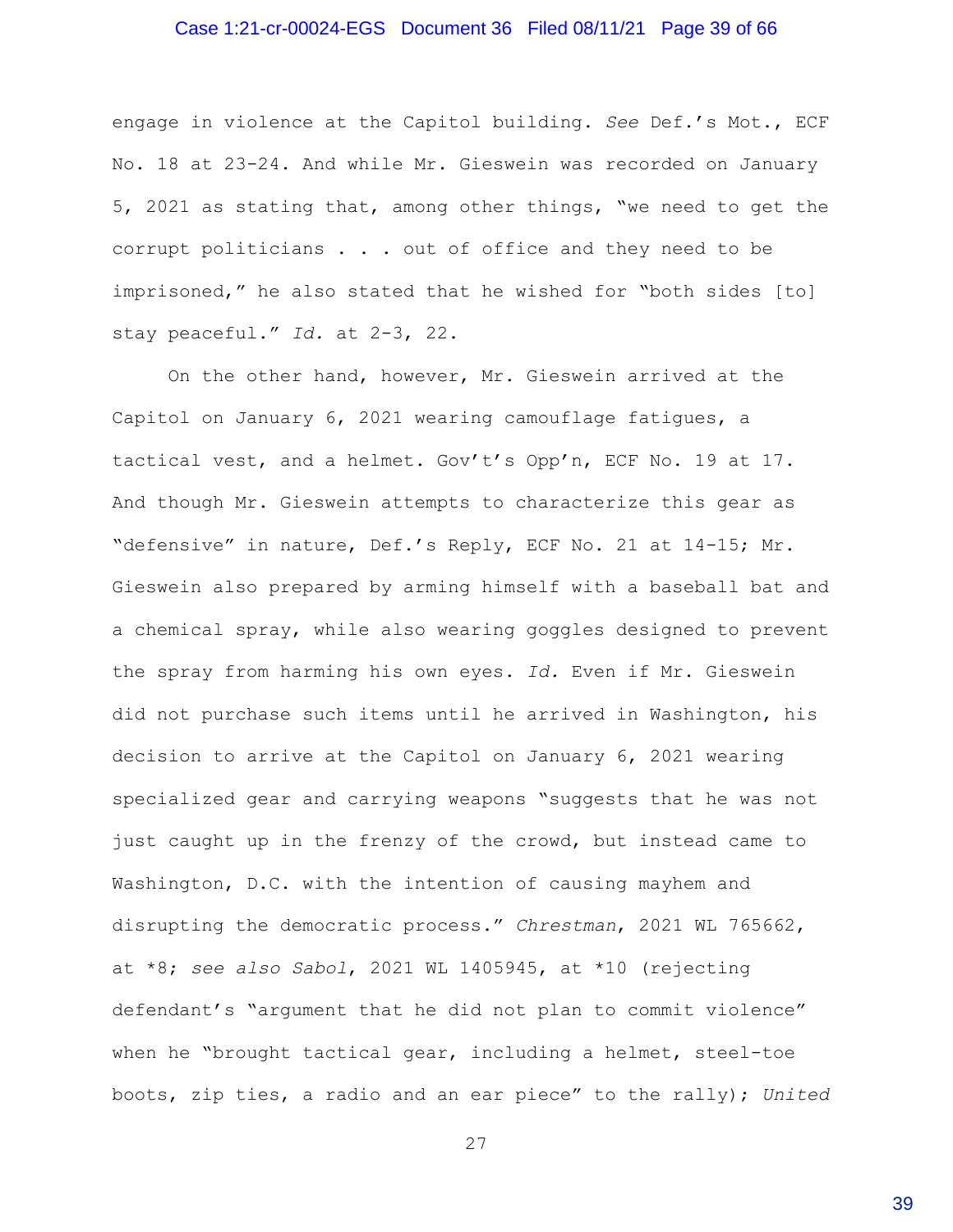#### Case 1:21-cr-00024-EGS Document 36 Filed 08/11/21 Page 40 of 66

*States v. Caldwell*, 2021 WL 2036667, at \*7 (D.D.C. May 21, 2021) (finding that the defendant's decision to carry and use a chemical spray on "law enforcement officers donned in riot gear" was evidence of prior planning).

Mr. Gieswein argues, however, that the baseball bat and chemical spray were "*defensive*, not aggressive" weapons. Def.'s Mot., ECF No. 18 at 23. He further contends that his comments to the interviewer on January 5 "are consistent with an expectation that those who opposed the former President"—such as Antifa or "other leftwing counter-protestors"—"could be violent" and that he "hope[d] that his presence would help deter violence." *Id.* Moreover, he states that he had previously worn the same tactical gear on January 5 without incident, and letters from friends in support of his release noted that "he often wore his plate carrier, even around his hometown." *Id.* at 23-25. The Court is not persuaded. The government's evidence captures Mr. Gieswein, with a baseball bat and an aerosol spray can in his hands, forcefully advancing on law enforcement officers—who were greatly outnumbered by rioters and clearly in a defensive position—at multiple moments on January 6, 2021. *See, e.g.*, Gov't's Opp'n, ECF No. 19 at 6-10. Among other things, the government has proffered evidence that Mr. Gieswein deployed his chemical spray in the direction of officers on three separate occasions, and that he joined other rioters in shoving a metal

28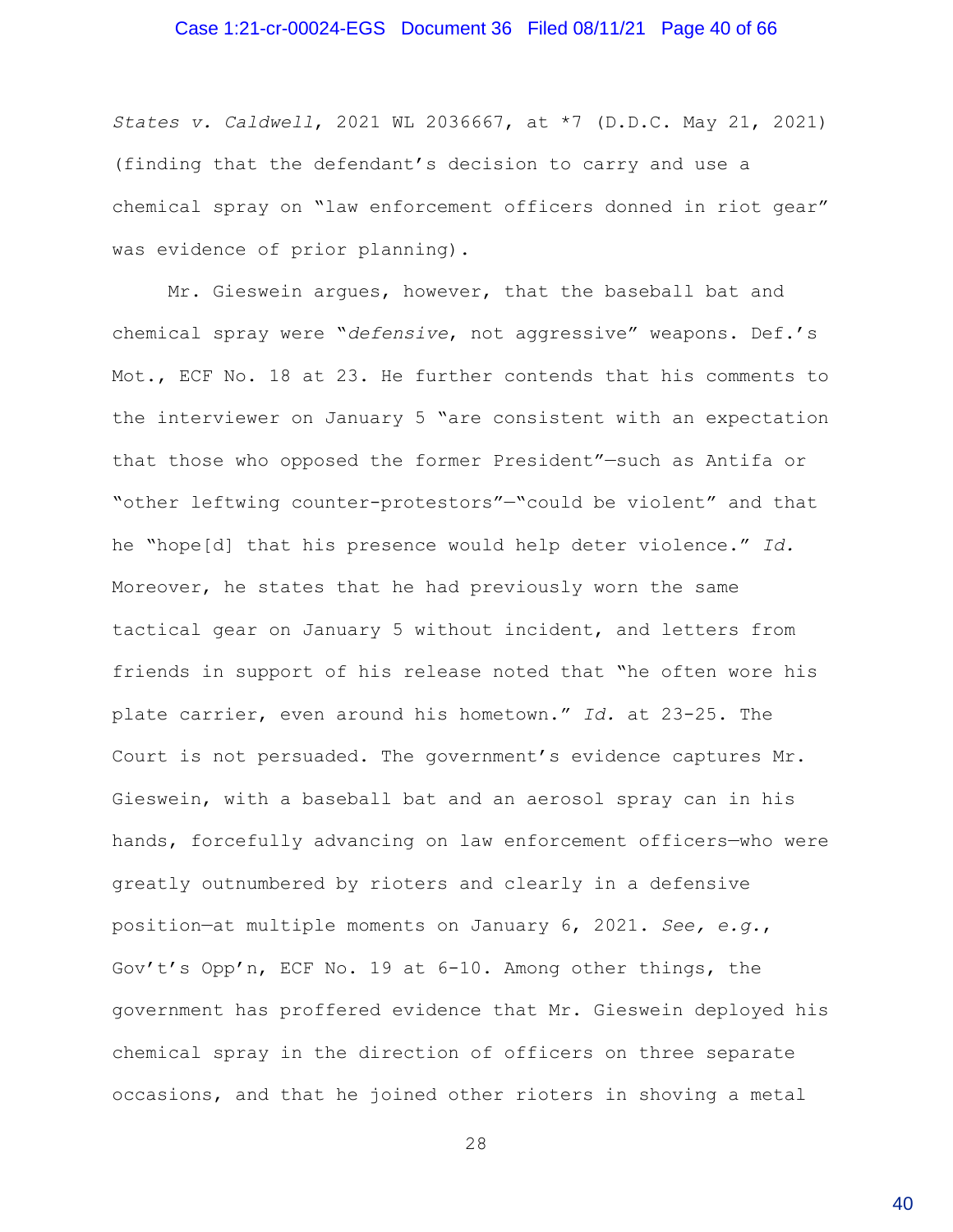### Case 1:21-cr-00024-EGS Document 36 Filed 08/11/21 Page 41 of 66

police barricade against officers in an apparent effort to breach the police line guarding the Capitol. *Id.*; *see also* Hr'g Video Ex. 3, at 01:25 to 01:45; Hr'g Video Ex. 4, at 00:06 to 00:15. In view of this evidence, the Court is not persuaded that Mr. Gieswein brought the tactical gear and weapons in a hope to "deter violence and avoid injury at the hands of others." Def.'s Reply, ECF No. 21 at 16 n.11. Rather, Mr. Gieswein's actions "indicate[] at least some degree of preparation for the attack and an expectation that the need to engage in violence against law enforcement or, indeed, the Legislative branch, might arise." *Chrestman*, 2021 WL 765662, at \*2.

The third *Chrestman* factor—whether the defendant used a dangerous weapon—also weighs in favor of pretrial detention. Evidence proffered by the government shows that, in the middle of a violent riot against law enforcement officers struggling to protect the Capitol building, Mr. Gieswein openly carried a baseball bat and carried and *used* a chemical spray on law enforcement officers. *See* Gov't's Opp'n, ECF No. 19 at 3-10; *see also United States v. Padilla*, 2021 WL 1751054, at \*6 (D.D.C. May 4, 2021) (finding that the nature and circumstances of the offense weighed in favor of detention where, among other things, defendant threw a pole at police officers and "forcefully pushed a metal barricade—designed to protect police officers—directly into their bodies, and, then, minutes later, helped to

29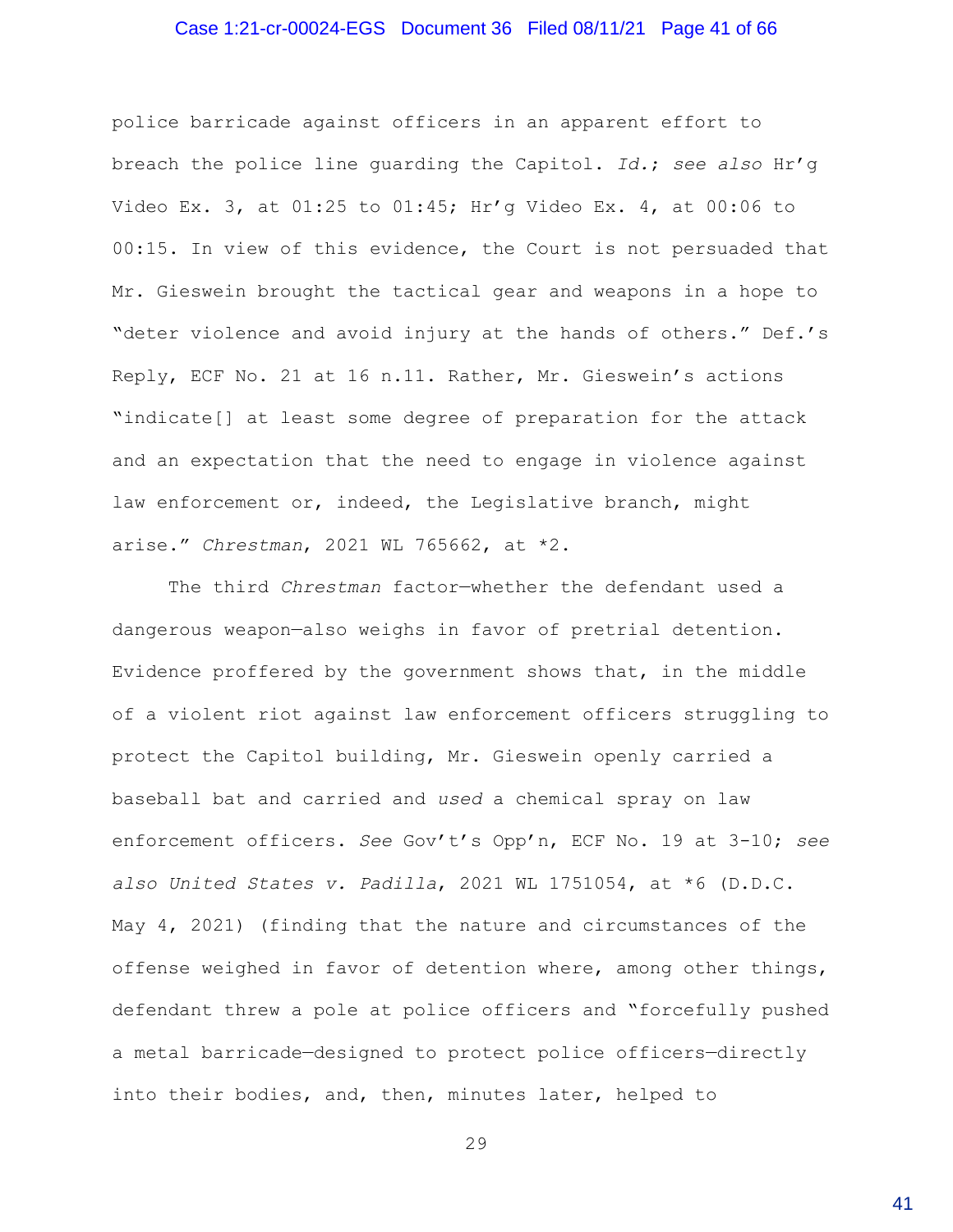#### Case 1:21-cr-00024-EGS Document 36 Filed 08/11/21 Page 42 of 66

successfully knock down that barricade with a large metal sign"); *Sabol*, 2021 WL 1405945, at \*11 (finding that, though defendant did not use a police baton he took from an officer on January 6, 2021, "the fact that he took the weapon from a vulnerable MPD officer and subsequently wielded it while helping drag another officer into the violent mob" was sufficient to find that the third *Chrestman* factor weighed in favor of detention).

The fourth *Chrestman* factor—evidence of coordination with other protestors before, during, or after the riot—is not strongly implicated in this case. Although the government's evidence captures Mr. Gieswein marching with the Proud Boys on the morning of January 6, 2021, the government concedes that there is no evidence that he was affiliated with the group prior to that date or was in radio communication with anyone on January 6, 2021. Gov't's Opp'n, ECF No. 19 at 22. Mr. Gieswein also has not been charged with any conspiracy offense. *Id.* Further, the government does not argue that Mr. Gieswein's affiliation with a group called the Woodland Wild Dogs—which Mr. Gieswein described on January 5 as a "militia," but described in his motion briefing as a "group of friends who like to shoot guns, pretend to be in battles, and go camping to practice survival skills"—had anything to do with his decision to travel to Washington, D.C. *See* Def.'s Mot., ECF No. 18 at 18. And, as

30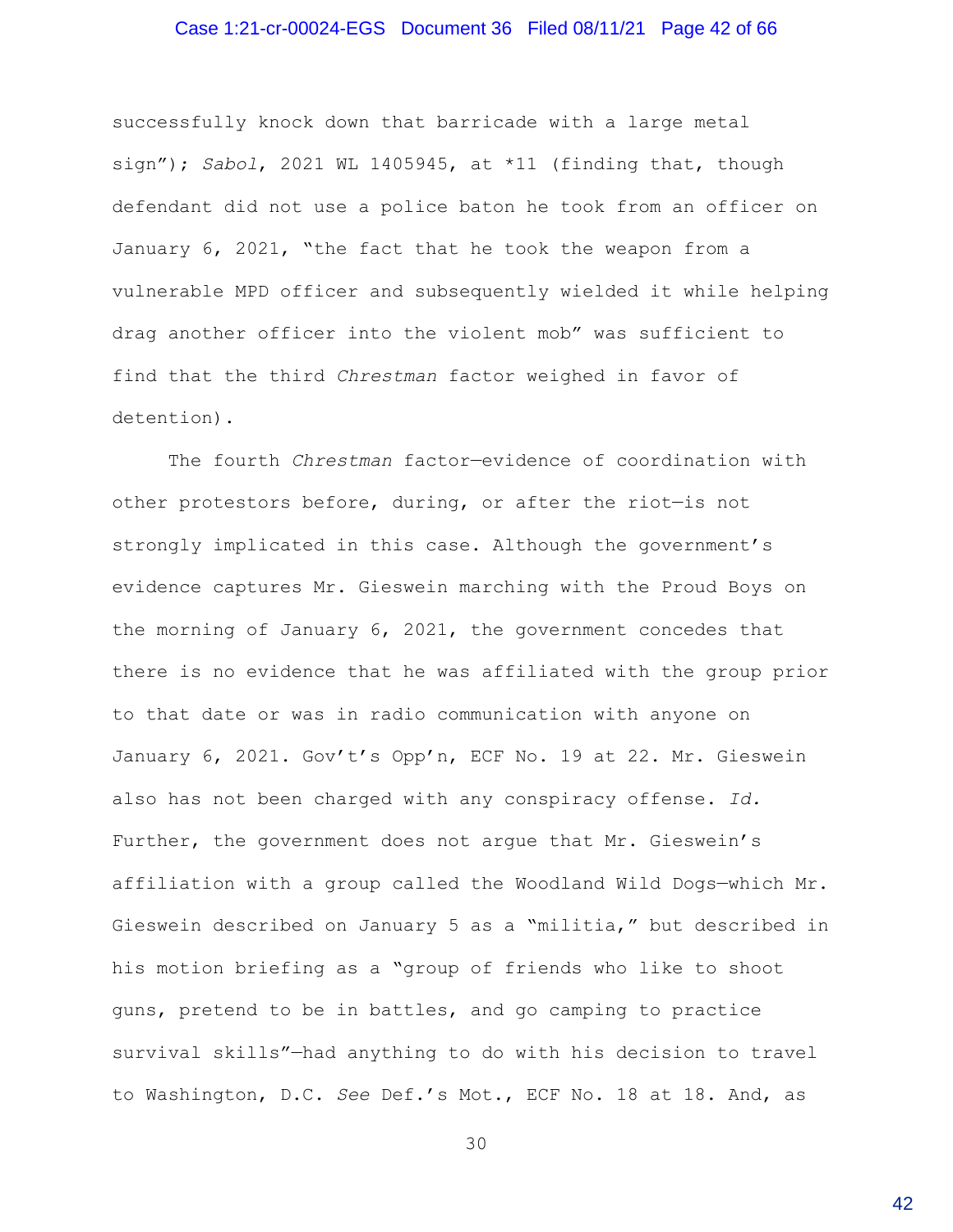#### Case 1:21-cr-00024-EGS Document 36 Filed 08/11/21 Page 43 of 66

Mr. Gieswein points out, his connection with the Three Percenters<sup>10</sup> had ended long before the events of January 6. *Id.* at 25.

The fifth *Chrestman* factor—whether the defendant assumed a formal or de facto leadership role in the events of January 6, 2021—is a close call, but on balance weighs in favor of Mr. Gieswein's release. The government argues that evidence shows Mr. Gieswein on the "front line" of the fight between rioters and police on the West Plaza, and that he was either "the second or third rioter through the window" of the Capitol building. Gov't's Opp'n, ECF No. 19 at 22. Furthermore, video evidence proffered by the government appears to capture Mr. Gieswein encouraging rioters to enter through the Capitol window by pointing to others attempting to break through, and then later appearing to urge the mob to advance on retreating law enforcement officers near the Capitol crypt by waving his arms forward. *Id.* But despite these actions, Mr. Gieswein does not appear to have been an instigator. To be sure, Mr. Gieswein does appear to encourage other rioters to act, but viewed in context,

<sup>10</sup> The Three Percenters are "a domestic militia that advocates for resistance to the U.S. federal government polic[i]es it considers to infringe on personal, local, and gun ownership rights. This group is loosely allied with the Oath Keepers, another anti-government militia, and has provided security services for various right-wing protests and movements." Aff. Supp. Criminal Compl., ECF No. 1-1 at 5.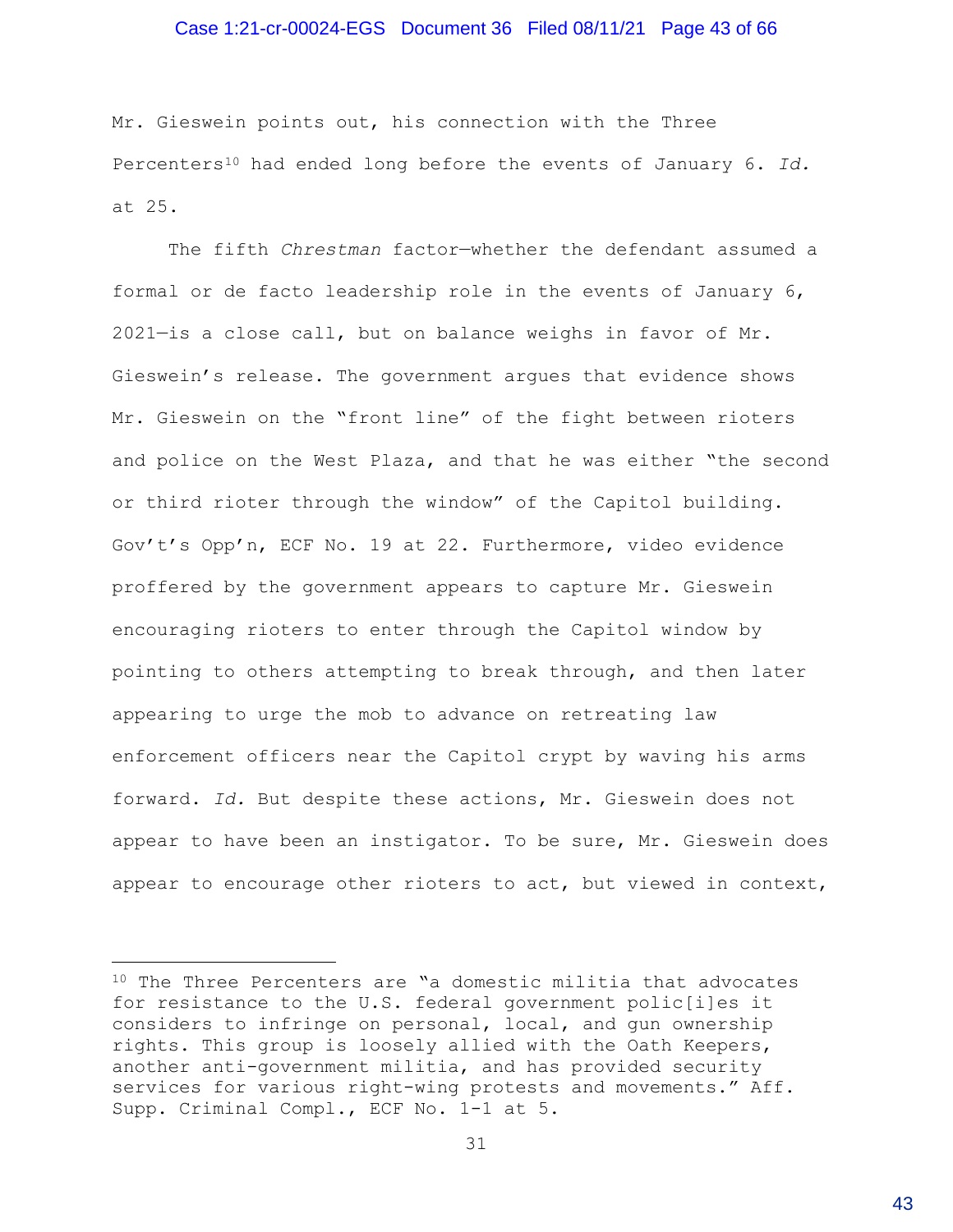### Case 1:21-cr-00024-EGS Document 36 Filed 08/11/21 Page 44 of 66

such actions do not establish that he was a formal or de facto leader of the mob. *See Sabol*, 2021 WL 1405945, at \*13 (finding that seeking to be on the "front line of the 'battle'" was not sufficient evidence of leadership).

Finally, the sixth *Chrestman* factor weighs strongly in favor of continued detention. Mr. Gieswein's words and movements during the riot indicate he acted deliberately and dangerously. For purposes of evaluating a Capitol Riot defendant's dangerousness, the D.C. Circuit has said that "those [rioters] who actually assaulted police officers and . . . those who aided, conspired with, planned, or coordinated such actions, are in a different category of dangerousness than those who cheered on the violence or entered the Capitol after others cleared the way." *Munchel*, 991 F.3d at 1284. Here, grave concerns are implicated by Mr. Gieswein's conduct, which included: (1) forcefully pushing a metal police barricade against a line of law enforcement officers attempting to keep rioters from advancing on the Capitol, Hr'g Video Ex. 3, at 01:25 to 01:45; Hr'g Video Ex. 4, at 00:06 to 00:15; (2) spraying an aerosol spray in the direction of law enforcement officers—and in the midst of a large crowd of other rioters—at the top of a staircase leading toward the Capitol, Gov't's Opp'n, ECF No. 19 at 6-7, 19, Figure 5; Hr'g Video Ex. 1 at 02:19 to 02:25; 03:15 to 03:20; (3) banging on a window of the Capitol building and

32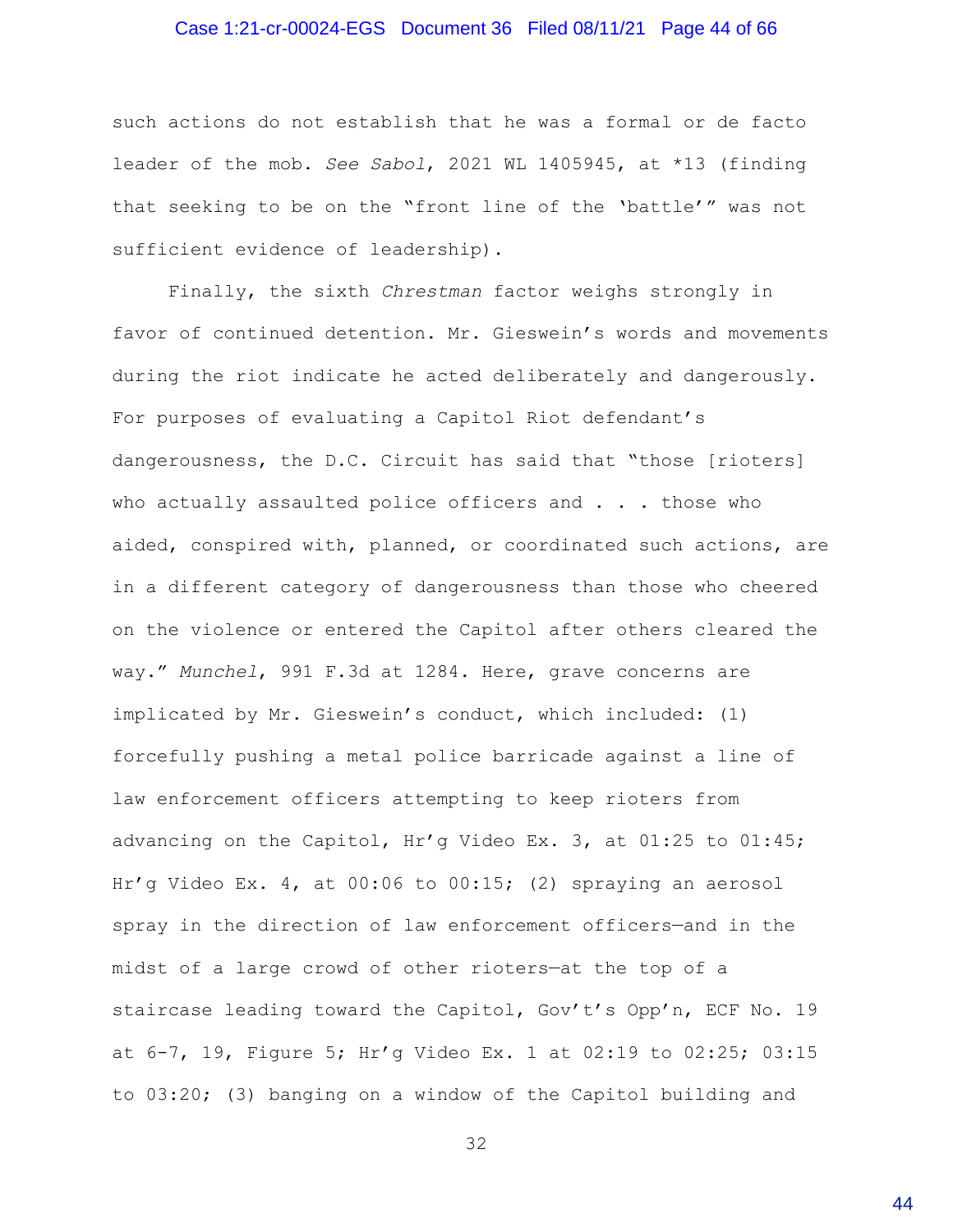#### Case 1:21-cr-00024-EGS Document 36 Filed 08/11/21 Page 45 of 66

actively threatened or confronted federal officials or law enforcement" because such conduct demonstrates "disregard for the institutions of government and the rule of law[.]"). His actions and words reflect a contempt for the rule of law and law enforcement, a disturbing disregard for the safety of others, and a willingness to engage in violence. These are qualities that bear on the seriousness of the offensive conduct and the ultimate inquiry of whether Mr. Gieswein will comply with conditions of release meant to ensure the safety of the community. *See Chrestman*, 2021 WL 765662, at \*8. appearing to encourage other rioters to break or enter through a window, before he enters the Capitol himself through a smashed window, Hr'g Video Ex. 2 at 00:12 to 00:15, 00:38 to 01:12; (4) spraying a chemical spray in the direction of law enforcement officers while inside the Capitol building and surrounded by other rioters, Gov't's Opp'n, ECF No. 19 at 9; (5) spraying a chemical spray while inside the Capitol building, which allegedly hit an officer in the eyes, *id.* at 10; and (6) actively resisting arrest,<sup>11</sup> *id.*; *see also Chrestman*, 2021 WL 765662, at \*8 ("Grave concerns are implicated if a defendant

<sup>11</sup> While the government argues that Mr. Gieswein actively resisted arrest by taking swings at an officer, the Court notes that the government has conceded that Capitol surveillance video only shows "the defendant and Capitol police on the ground, and the defendant fleeing." Gov't's Opp'n, ECF No. 19 at 10.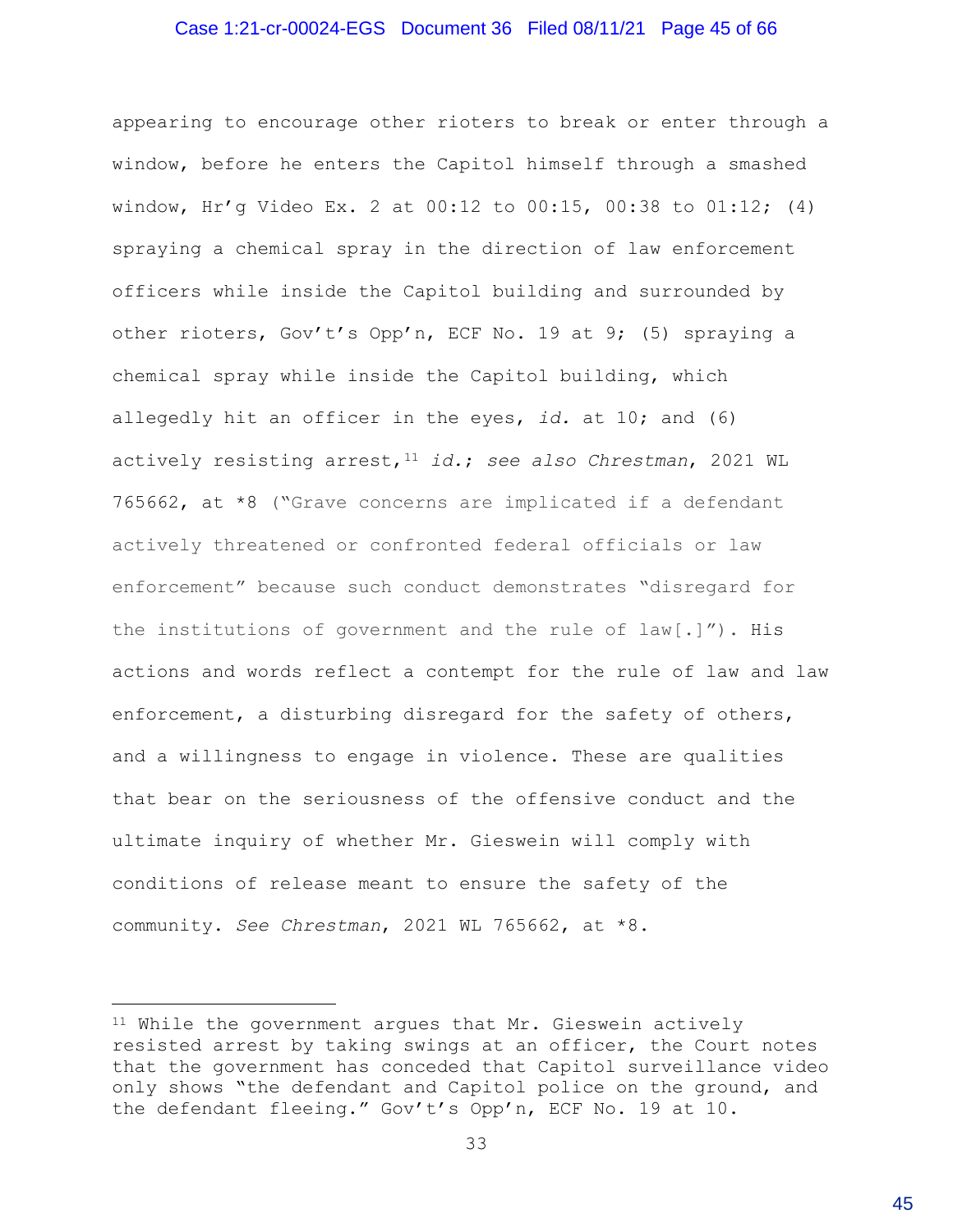#### Case 1:21-cr-00024-EGS Document 36 Filed 08/11/21 Page 46 of 66

Thus, the first 18 U.S.C. § 3142(q) factor weighs heavily in favor of detention on the basis that no condition or combination of conditions will reasonably assure the safety of the community. 18 U.S.C. § 3142(e)(1), (g)(1).

#### **2. Weight of the Evidence Against the Defendant**

The second factor the Court must consider is the weight of the evidence against Mr. Gieswein. 18 U.S.C. § 3142(g)(2).

The Court finds that the weight of the evidence against Mr. Gieswein tips slightly in favor of continued detention. Mr. Gieswein was indisputably present at the U.S. Capitol on January 6, 2021, and videoclips and photographs from the day show Mr. Gieswein, in his distinctive outfit, carrying a baseball bat and a chemical spray on the Capitol grounds and inside the Capitol building itself. *See* Def.'s Mot., ECF No. 18 at 13; Gov't's Opp'n, ECF No. 19 at 3-10. Evidence further places Mr. Gieswein, in the midst of an angry crowd gathered on a staircase, spraying a chemical spray in the direction of law enforcement officers and raising his fist and yelling as rioters advanced past the officers and made their way toward the Capitol. *See* Hr'g Video Ex. 1, at 02:19 to 02:25, 03:15 to 03:20, 04:45 to 04:50; Gov't's Opp'n, ECF No. 19 at 6-7. Mr. Gieswein is captured on video running toward the Capitol, banging on a Capitol window with his fist, and then appearing to encourage other rioters to go toward a window that was in the process of being smashed

34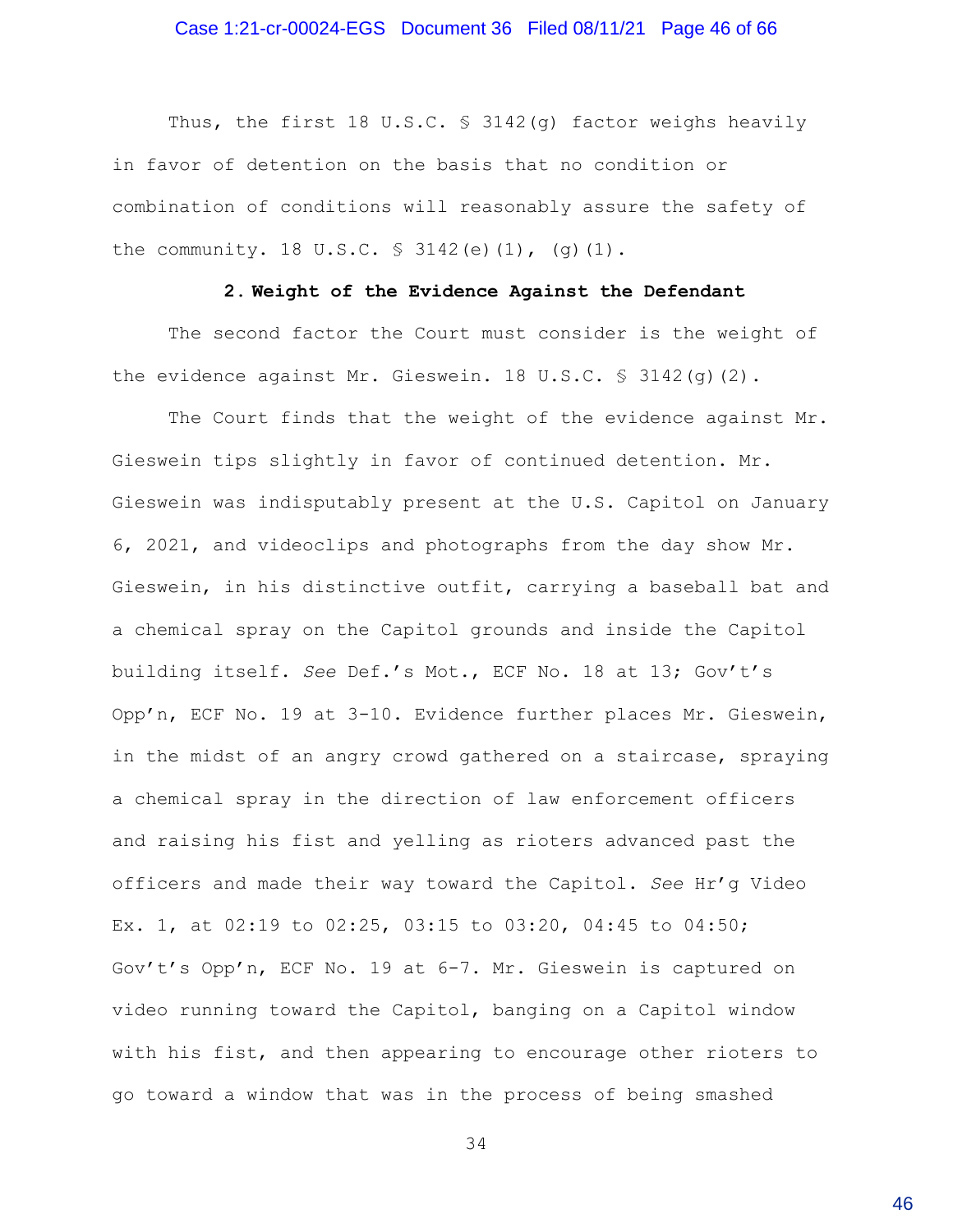#### Case 1:21-cr-00024-EGS Document 36 Filed 08/11/21 Page 47 of 66

open. Gov't's Opp'n, ECF No. 19 at 7; *see also* Hr'g Video Ex. 2 at 00:01 to 00:10, 00:38 to 01:12. Once he entered the Capitol through the broken window, evidence also shows that Mr. Gieswein deployed his chemical spray in the direction of law enforcement a second time while near the Capitol crypt, and appeared to wave his arms to encourage others to continue to advance on the officers. *See* Gov't's Opp'n, ECF No. 19 at 9. While there is no video or photographic evidence of the third incident in which the government alleges Mr. Gieswein sprayed and hit an officer with his chemical spray while in the Capitol Visitor Center, the government provides as evidence a U.S. Capitol Police officer's statement to the FBI, and represents that video surveillance captures the "aftermath" of the incident. *Id.* at 10.

Though Mr. Gieswein does not dispute that he took the actions shown in the video and photographic evidence, he nonetheless argues that the government's evidence on each charge is weak.

First, regarding Count One—Obstruction of an Official Proceeding, in violation of 18 U.S.C. § 1512(c)(2)—Mr. Gieswein argues that the government likely will not be able to show that the Electoral College vote certification constitutes an "official proceeding" within the meaning of the statute. Def.'s Mot., ECF No. 18 at 11. Under Section 1512(c)(2), whoever "obstructs, influences or impedes *any official proceeding*, or

35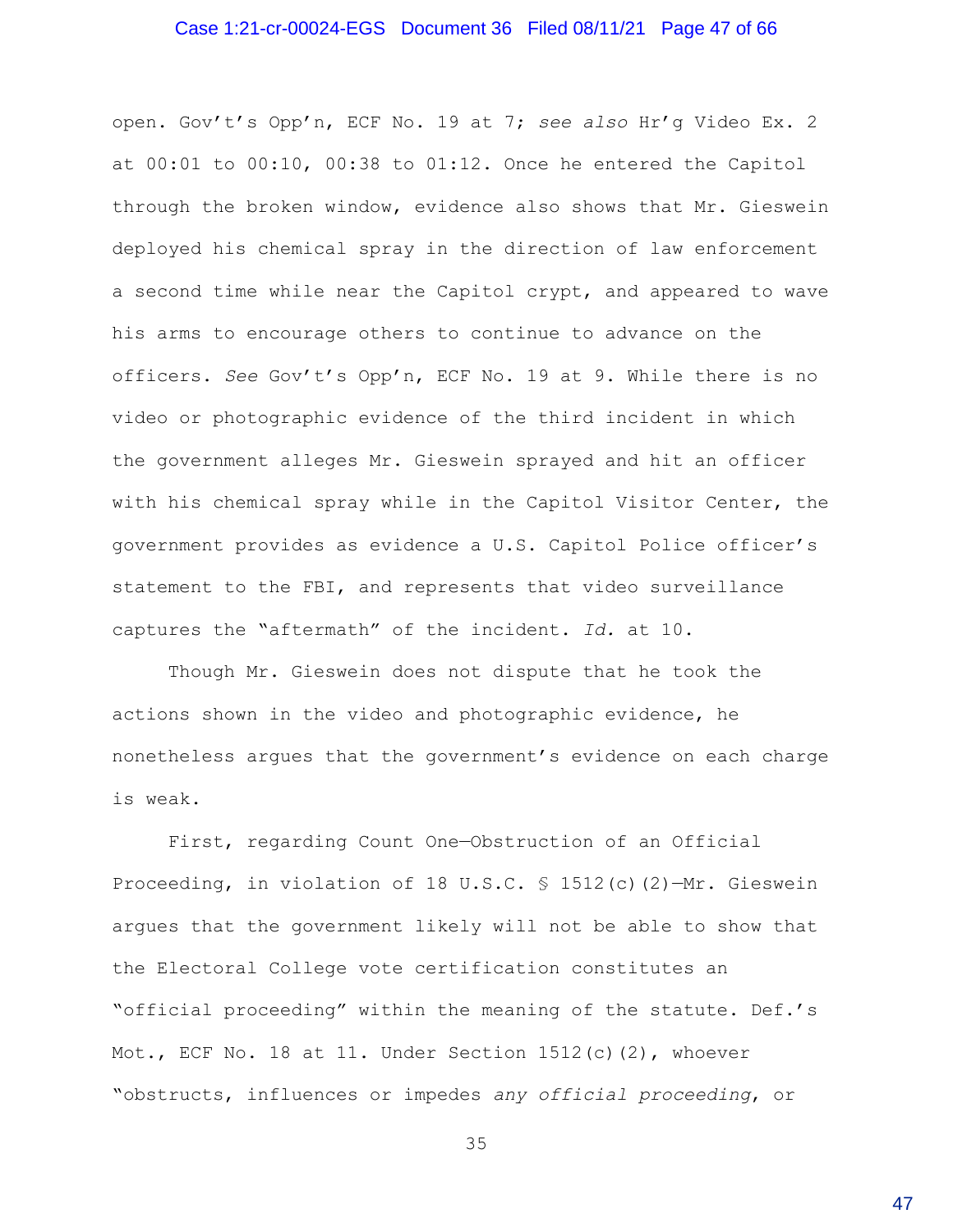#### Case 1:21-cr-00024-EGS Document 36 Filed 08/11/21 Page 48 of 66

attempts to do so, shall be fined under this title or imprisoned not more than 20 years, or both." 18 U.S.C. § 1512(c)(2) (emphasis added). Section 1515 then defines "official proceeding" as, among other things, "a proceeding before the Congress." *Id.* § 1515(a)(1). Mr. Gieswein contends that, under these definitions, he is "not aware of any case in which" the phrase "official proceeding" has been "interpreted" to include a session such as the "ceremonial certification of the Electoral College vote." Def.'s Mot., ECF No. 18 at 11-12. Thus, in Mr. Gieswein's view, it is "far from clear that the government can prove this charge." Def.'s Mot., ECF No. 18 at 11-12.

The Court does not doubt that the case law regarding the parameters of the definition of "official proceeding" is sparse. However, this argument has not been fully briefed by the parties, and Mr. Gieswein offers no substantive argument or any citations regarding why the Joint Session of Congress convening to certify the Electoral College vote would not constitute a "proceeding before Congress" and, therefore, an "official proceeding" under Section 1512(c)(2). *See id.* at 11-12. Accordingly, the Court is not convinced at this stage of the litigation that the government's evidence underlying the charge is weak, particularly in view of the plain language of the statute.

36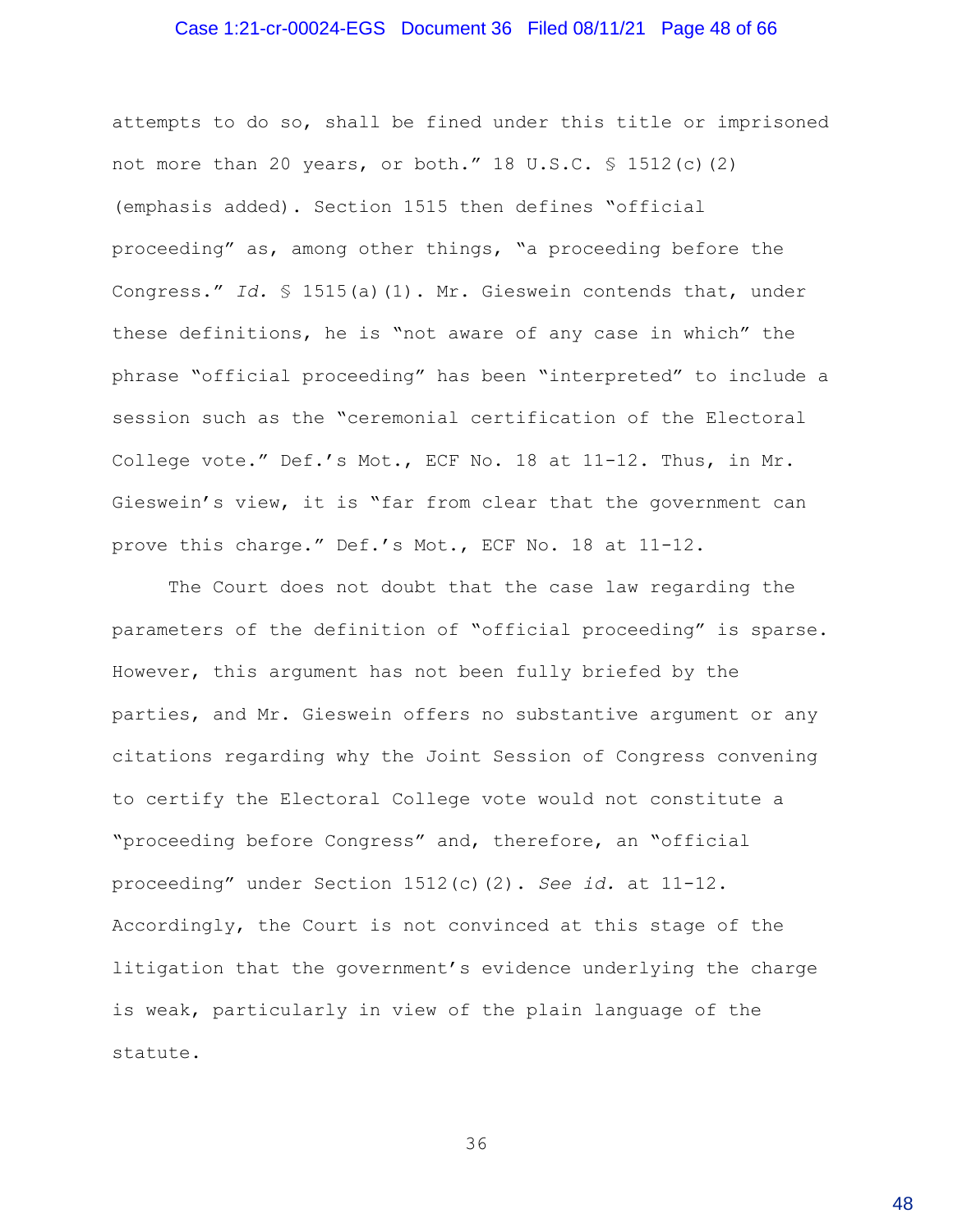### Case 1:21-cr-00024-EGS Document 36 Filed 08/11/21 Page 49 of 66

Second, Mr. Gieswein argues that the government likely cannot meet its burden of proving that the baseball bat and chemical spray qualify as a "dangerous weapon" with regard to Counts Two through Four and Count Six—Assaulting, Resisting, or Impeding Certain Officers Using a Dangerous Weapon, in violation of 18 U.S.C. § 111(a)(1) and (b); and Entering and Remaining in a Restricted Building or Grounds with a Deadly or Dangerous Weapon, in violation of 18 U.S.C.  $\frac{1752}{a}(a)(1)$  and (b)(1)(A). Def.'s Mot., ECF No. 18 at 12-14, 25.

To violate Section 111(b), a defendant "must have committed one of the acts described in  $\S$  111(a), i.e., 'forcibly assault[ed], resist[ed], oppose[d], impede[d], intimidate[d], or interfere[d] with' a [federal officer] in specified circumstances;" and "in committing the act," either (1) "use[d] a deadly or dangerous weapon" or (2) "inflict[ed] bodily injury." *United States v. Klein*, No. 21-236 (JDB), 2021 WL 1377128, at \*6 (D.D.C. Apr. 12, 2021) (citation omitted). A "deadly or dangerous weapon" is "any object which, as used or attempted to be used, may endanger the life of or inflict great bodily harm on a person." *United States v. Sanchez*, 914 F.2d 1355, 1358 (9th Cir. 1990); *see also United States v. Chansley*, No. 21-cr-3 (RCL), 2021 WL 861079, at \*7 (D.D.C. Mar. 8, 2021) (defining "dangerous weapon" as "an object that is either inherently dangerous or is used in a way that is likely to

37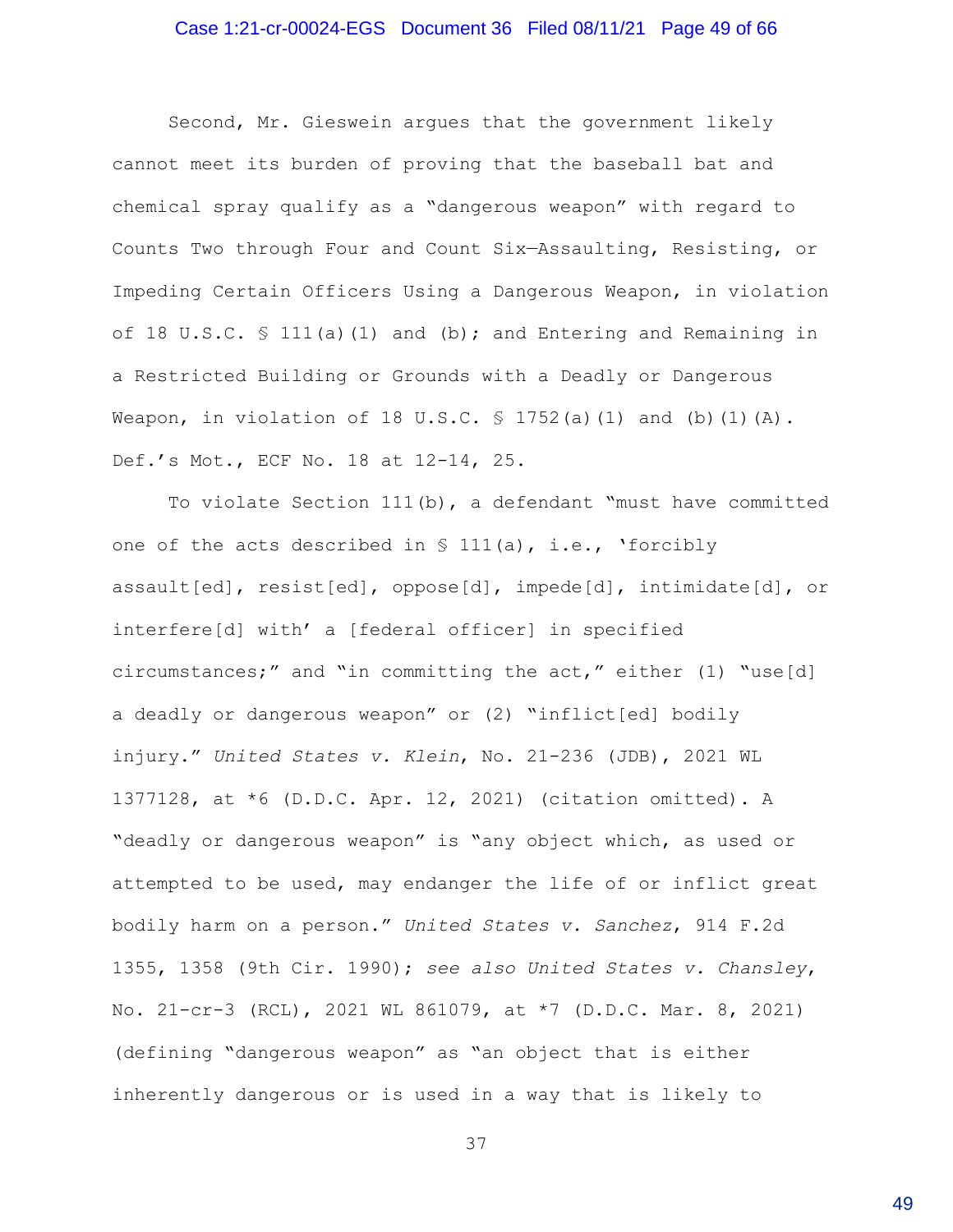#### Case 1:21-cr-00024-EGS Document 36 Filed 08/11/21 Page 50 of 66

endanger life or inflict great bodily harm"). "Whether something is a 'dangerous' weapon depends on how it is used." *Gray v. United States*, 980 F.3d 264, 267 (2d Cir. 2020). Thus, "'objects that have perfectly peaceful purposes may be turned into dangerous weapons' when used in a manner likely to cause bodily harm." *Chansley*, 2021 WL 861079, at \*7 (quoting *United States v. Smith*, 561 F.3d 934, 939 (9th Cir. 2009) (en banc)).

"A defendant who acts forcibly using a deadly or dangerous weapon under § 111(b) must have used force by making physical contact with the federal employee, or at least threatened the employee, with an object that, as used, is capable of causing great bodily harm." *Gray*, 980 F.3d at 266-67 (citation omitted); *see United States v. Taylor*, 848 F.3d 476, 492-93 (1st Cir. 2017) (same); *United States v. Bullock*, 970 F.3d 210, 215 (3d Cir. 2020) (same)*; United States v. Duran*, 96 F.3d 1495, 1509-11 (D.C. Cir. 1996). "Th[e] first means of violating § 111(b) therefore necessarily requires the use or threat of force capable of causing physical pain or injury to another." *Klein*, 2021 WL 1377128, at \*6 (quoting *Taylor*, 848 F.3d at 494) (quotation marks omitted). "The second scenario under § 111(b) is even more straightforward given that a defendant who acts 'forcibly' and *actually* 'inflicts bodily injury' by definition uses 'force capable of causing . . . injury' to another." *Id.*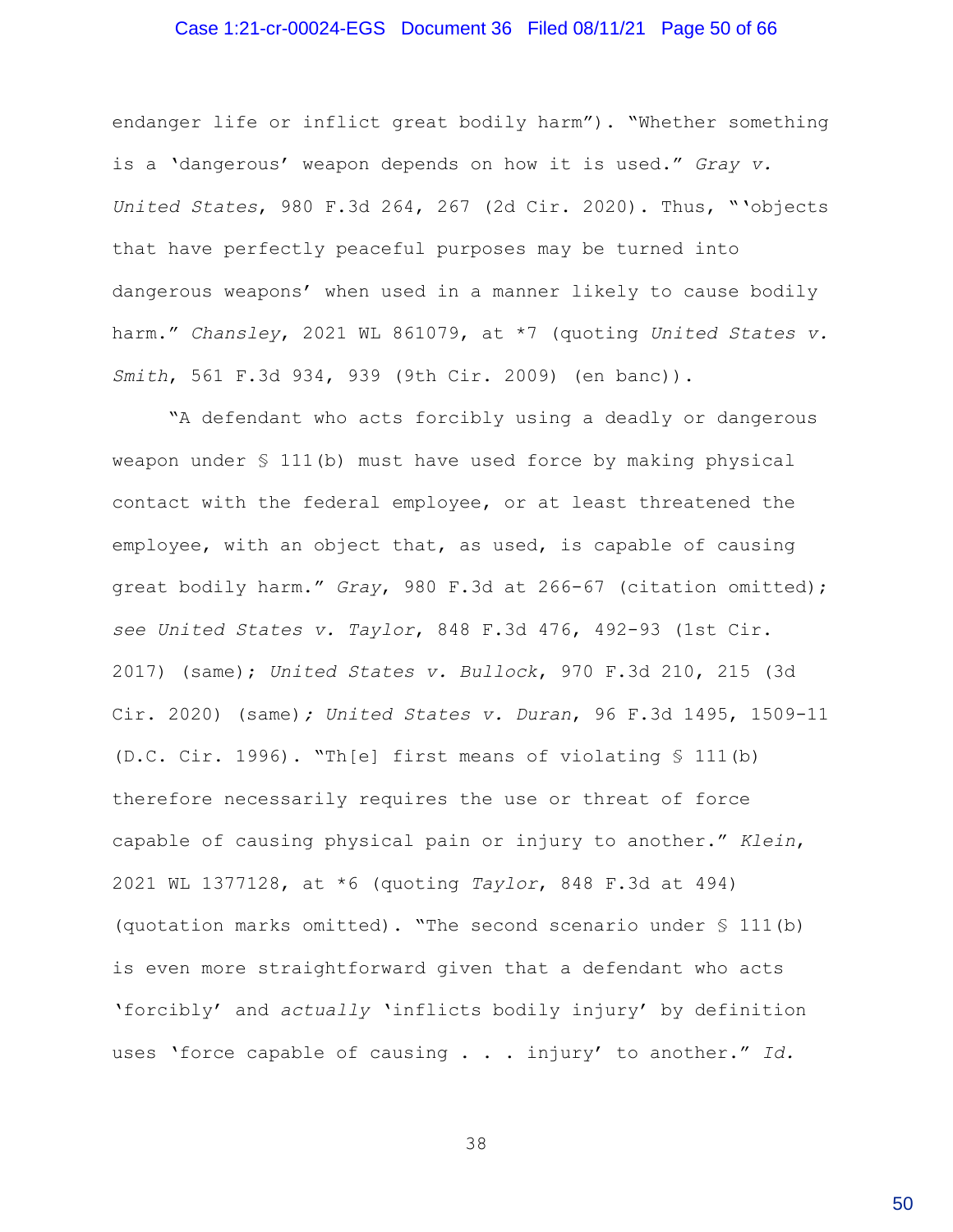#### Case 1:21-cr-00024-EGS Document 36 Filed 08/11/21 Page 51 of 66

(citing *Bullock*, 970 F.3d at 216; *Gray*, 980 F.3d at 267; *Taylor*, 848 F.3d at 494).

Mr. Gieswein argues that neither the aerosol spray nor the baseball bat is a dangerous weapon because (1) there is no evidence that the aerosol spray can was designed to cause great bodily injury or that it in fact caused great bodily injury; and (2) Mr. Gieswein merely held the baseball bat throughout the day, and did not brandish it or use it. Def.'s Mot., ECF 18 at 13. Mr. Gieswein further asks the Court to adopt a definition of "bodily injury" that he asserts the government "agreed" to use in a different case. *Id.* According to Mr. Gieswein, based on the government's position in the other case, "to prove that a noninherently dangerous object is a dangerous weapon, the government must prove that it was likely to endanger life or inflict an injury" that meets the definition of "serious bodily injury" provided in 18 U.S.C. § 1365(h)(3), which defines the term as used in 18 U.S.C. § 113(b)(2). Def.'s Reply, ECF No. 21 at 10. Section 1365(h)(3) defines "serious bodily injury" as bodily injury that involves: "(A) a substantial risk of death; (B) extreme physical pain; (C) protracted and obvious disfigurement; or (D) protracted loss or impairment of the function of a bodily member, organ, or mental faculty." 18 U.S.C. § 1365(h)(3).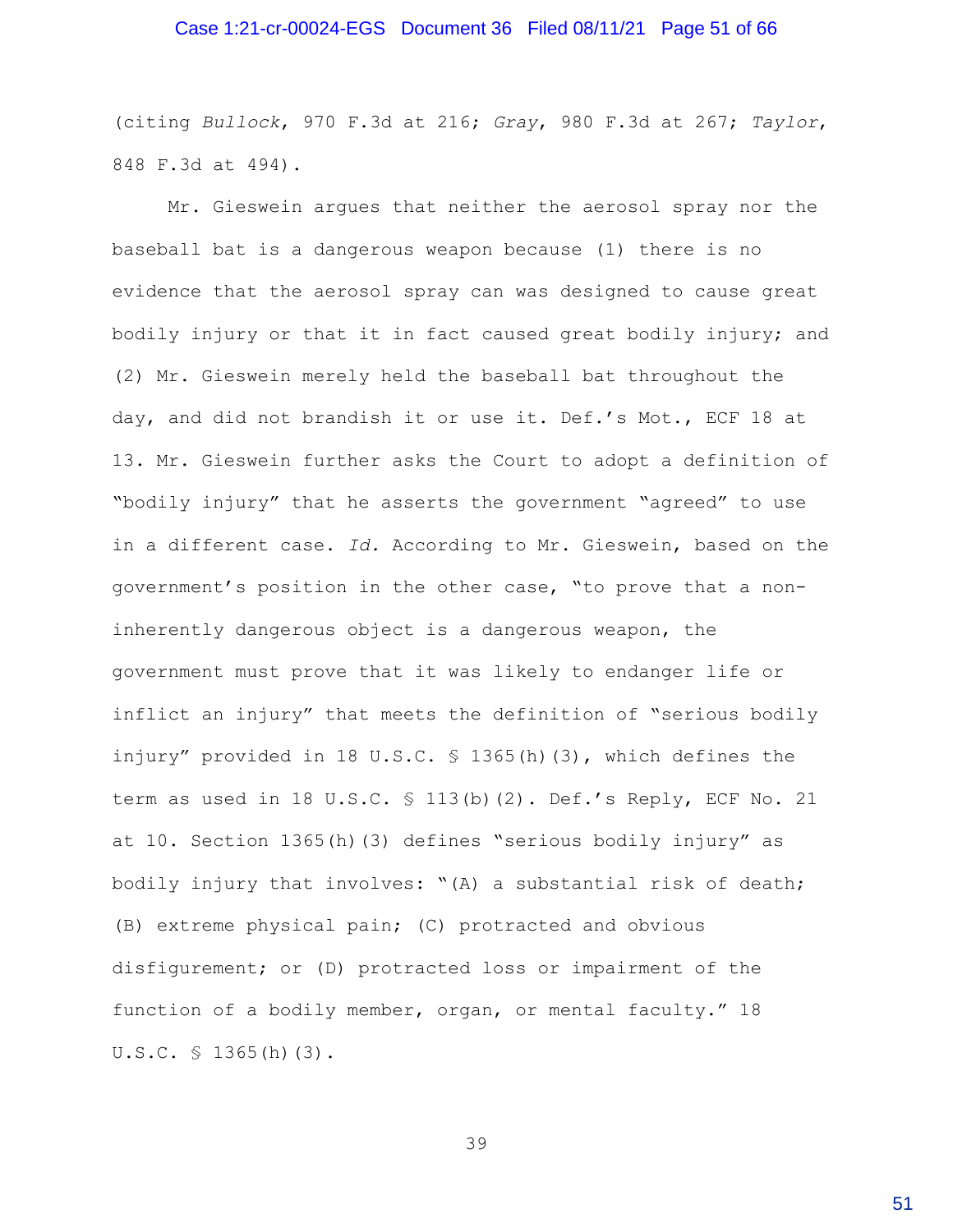Here, the strength of the evidence as to whether the chemical spray and baseball bat are dangerous weapons is mixed. Regarding the chemical spray, the government's evidence includes photos and video footage clearly showing Mr. Gieswein deploying the spray in the direction of law enforcement officers on two separate occasions. *See* Gov't's Opp'n, ECF No. 19 at 6-8, 19; Hr'g Video Ex. 1 at 02:19 to 02:25; 03:15 to 03:20. And contrary to Mr. Gieswein's argument, there is no requirement in 18 U.S.C. § 111(b) that the defendant's use of a dangerous weapon must actually injure another person. *See* 18 U.S.C. § 111(b) (increasing the maximum penalty for anyone who "uses a deadly or dangerous weapon . . . *or* inflicts bodily injury" (emphasis added)). It is enough that Mr. Gieswein forcefully used the chemical spray in a manner that was threatening to a federal officer. *See Duran*, 96 F.3d 1495, 1509-11 (D.C. Cir. 1996) (holding that "the act of using a deadly weapon with the purpose of causing Secret Service agents to fear imminent serious bodily injury" constituted a crime under § 111(b)). Furthermore, according to the government's evidence, one of the officers that Mr. Gieswein allegedly sprayed within the Capitol Visitor Center likened the chemical to an OC spray, Gov't's Opp'n, ECF No. 19 at 10; which is generally understood to be capable of causing "extreme physical pain" and "protracted" impairment of a bodily organ, such as coughing, choking, burning sensations of the eyes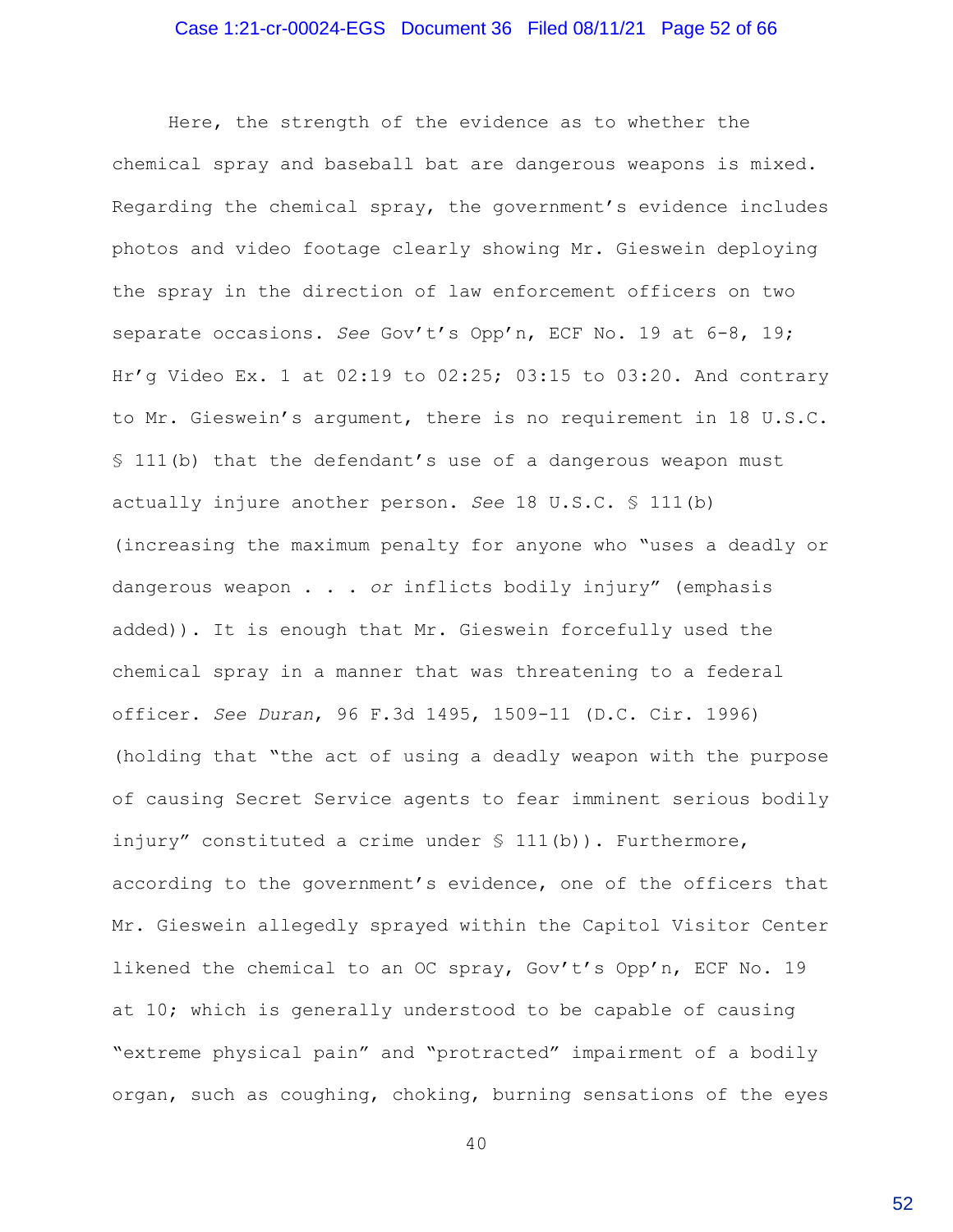#### Case 1:21-cr-00024-EGS Document 36 Filed 08/11/21 Page 53 of 66

and nose, and exacerbation of pre-existing conditions such as asthma. *See, e.g.*, *United States v. Neill*, 166 F.3d 943, 949-50 (9th Cir. 1999); *United States v. Bartolotta*, 153 F.3d 875, 879 (8th Cir. 1998); *cf. Munchel*, 991 F.3d at 1281 n.5 ("While the record contains no evidence or proffer as to how Munchel's taser operates, a taser is commonly understood as a device designed to expel a projectile capable of causing injury to individuals. . . . Thus, at this stage, the evidence sufficiently demonstrates that Munchel's taser is a dangerous weapon under the statute."). Thus, even under the heightened definition of "serious bodily injury" that Mr. Gieswein proposes the Court use, there is evidence that would support a finding that the chemical spray was "dangerous." *See* Aff., ECF No. 19-1 at 2 (describing the spray as causing watering eyes, coughing, and a burning sensation). To be sure, the weight of the government's evidence is mitigated by the lack of information regarding the specific type of chemical spray at issue. But while Mr. Gieswein argues that the chemical spray only caused "mild symptoms," the Court is not convinced that the fortuitous fact that the officer was not more seriously injured makes a chemical spray any less a dangerous weapon. *See United States v. Loman*, 551 F.2d 164, 169 (7th Cir. 1977) (finding that a walking stick that the defendant brought down on the victim's head constituted a dangerous weapon, though the stick did not cause serious injury).

41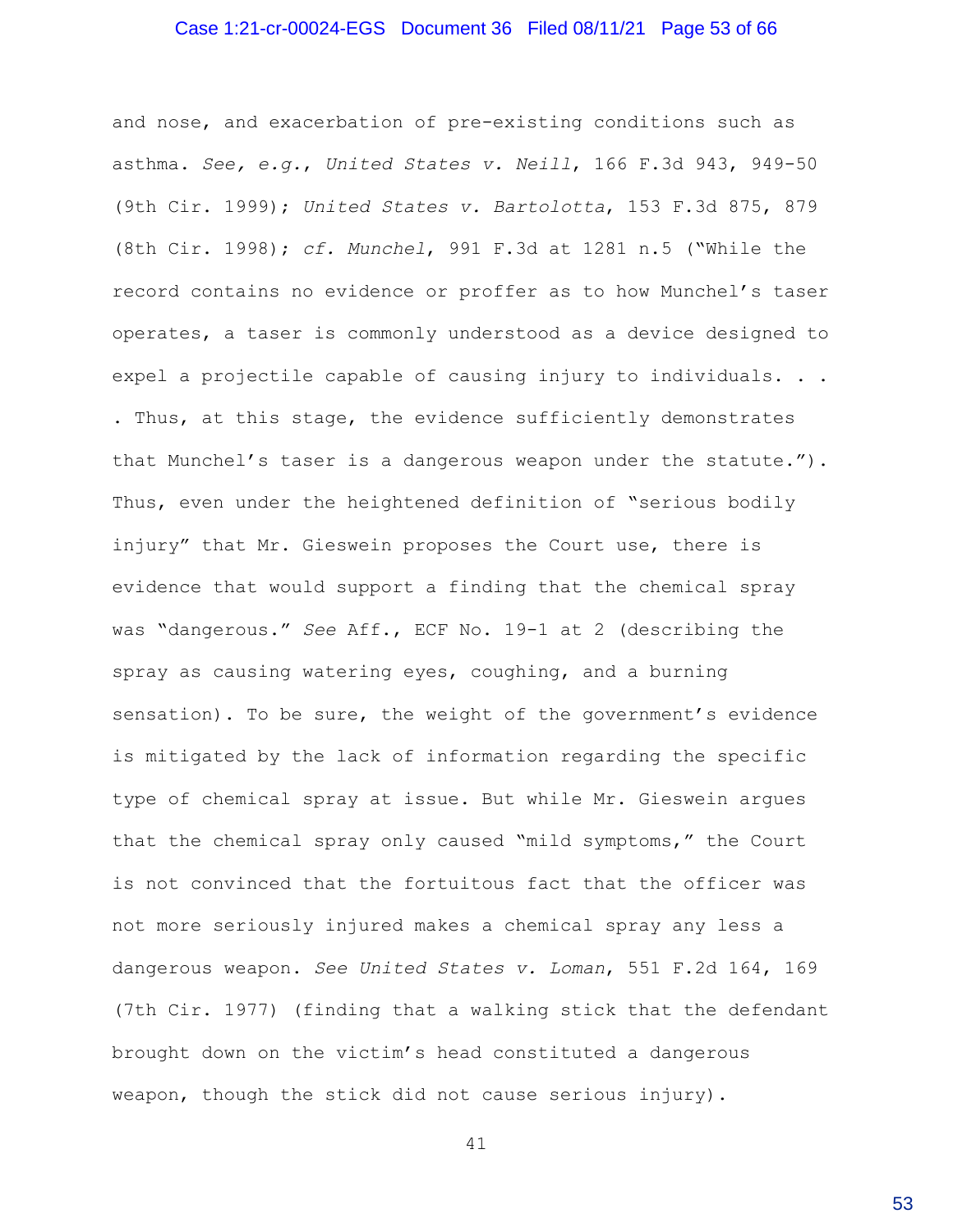#### Case 1:21-cr-00024-EGS Document 36 Filed 08/11/21 Page 54 of 66

The evidence regarding whether the baseball bat is a dangerous weapon is relatively weaker, however. As stated above, what constitutes a dangerous weapon depends not on the nature of the object itself but on its capacity, given the manner of its use, to "endanger the life of or inflict great bodily harm on a person." *Taylor*, 848 F.3d at 494. "[T]he 'use' of a dangerous weapon in the course of a  $\frac{111(b)}{b}$  assault or battery constitutes the 'use, attempted use, or threatened use of physical force against the person . . . of another,'" *Gray*, 980 F.3d at 267. In addition, "[a] defendant who acts 'forcibly' using a deadly or dangerous weapon under § 111(b) must have used force by making physical contact with the federal employee, or at least threatened the employee," with the dangerous weapon. *Id.* Here, the government's evidence captures Mr. Gieswein openly holding a baseball bat on Capitol grounds and within the Capitol building itself. Gov't's Opp'n, ECF No. 19 at 3. The parties do not dispute that a baseball bat is capable of causing death or serious bodily injury when used violently against another person. Moreover, the Court does not doubt that a baseball bat in the hands of a rioter in the midst of a violent mob, in which "many people injured and threatened to injure the police," Gov't's Opp'n, ECF No. 19 at 20, incites fear in others. But, as Mr. Gieswein points out, the government has not provided evidence of Mr. Gieswein "'brandishing' it in front of officers"

42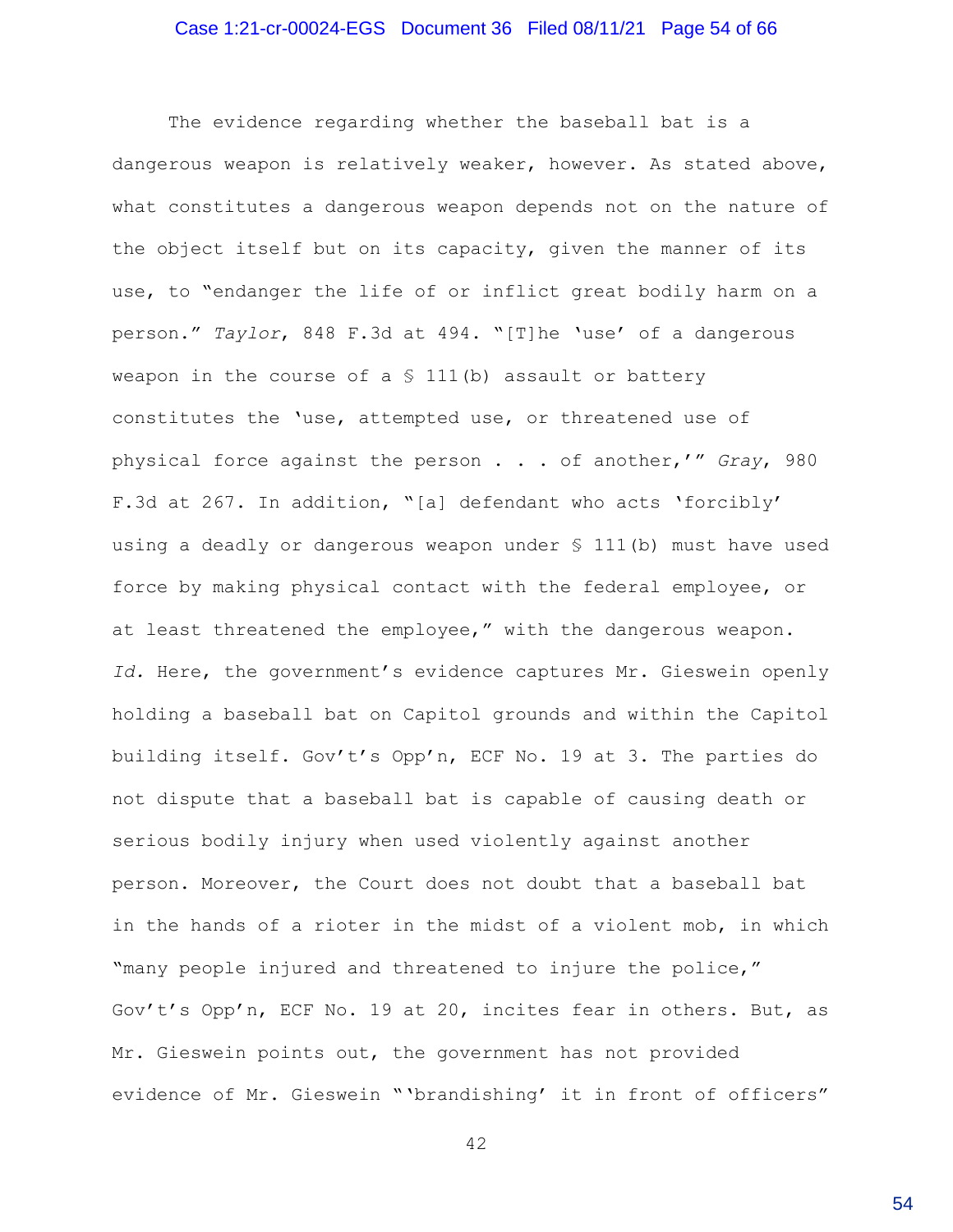#### Case 1:21-cr-00024-EGS Document 36 Filed 08/11/21 Page 55 of 66

in a threatening manner, let alone swinging it at or hitting others with it. Def.'s Mot., ECF No. 18 at 14. And though a U.S. Capitol Police Officer reported being "concerned" about Mr. Gieswein "using the bat" while they were allegedly engaged in a struggle in the Capitol Visitor Center, the officer also noted that the bat was in Mr. Gieswein's backpack at the time. Aff., ECF No. 19-1 at 2. Thus, though there is evidence of Mr. Gieswein holding the baseball bat and storing it in his backpack, the government has not provided evidence that Mr. Gieswein used, attempted to use, or threatened to use the baseball bat against another during the events of January 6, 2021.

Finally, regarding Count Five—Destruction of Government Property, in violation of 18 U.S.C. §§ 1361, 2—Mr. Gieswein argues that the government's evidence is weak. Def.'s Mot., ECF No. 18 at 14-15. He argues that the affidavit attached to the criminal complaint "fails to specify how Mr. Gieswein encourage[d] others" to break the Capitol window, and that "though there are voices seeming to encourage those actually working to break the window, the government has offered no evidence that Mr. Gieswein is among them." *Id.*

The Court agrees that it is unclear whether the voice on the videoclip yelling words to the effect of "guys, it's busted over here, get through" and "boys, boys, look at this" belongs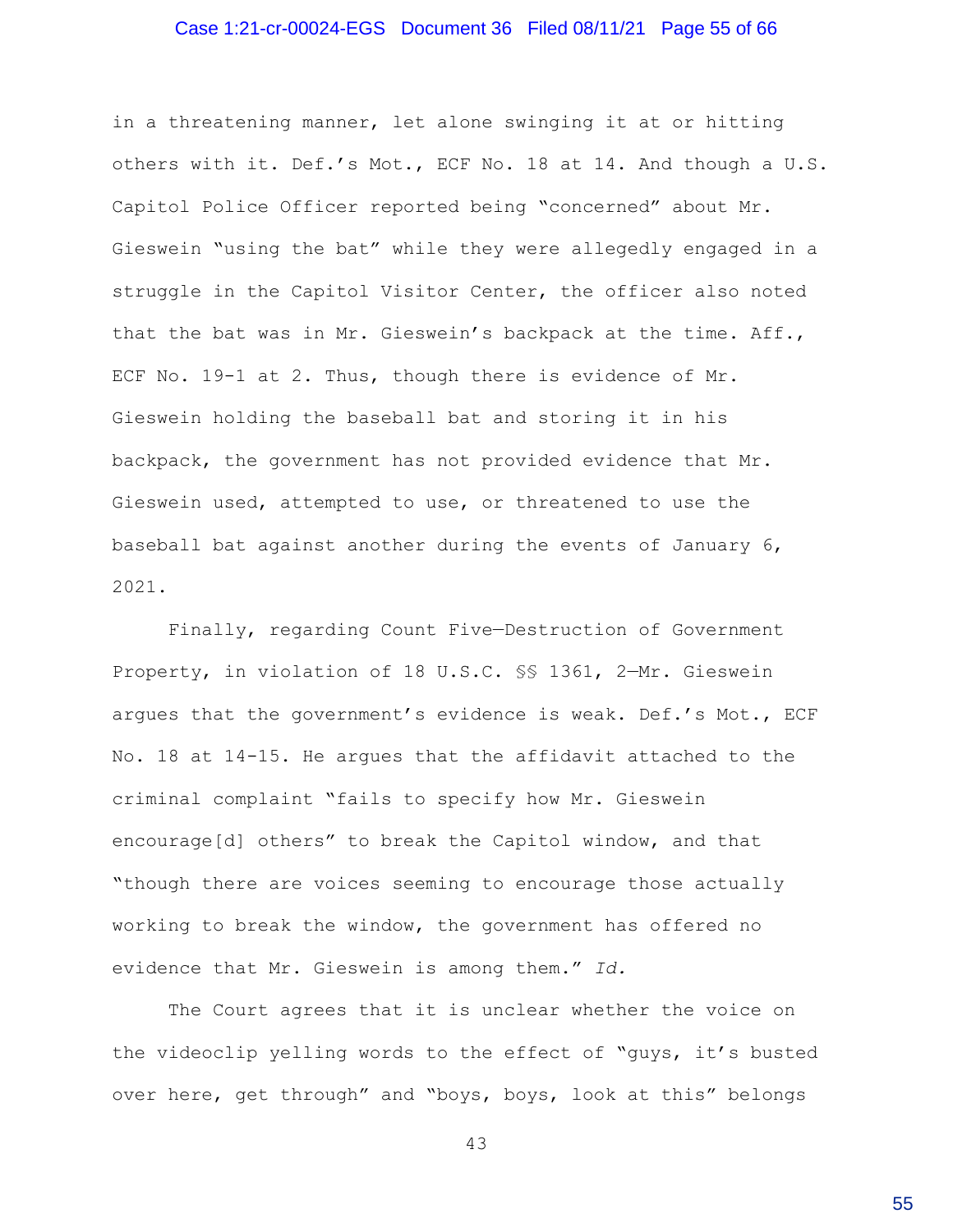#### Case 1:21-cr-00024-EGS Document 36 Filed 08/11/21 Page 56 of 66

to Mr. Gieswein. *See* Hr'g Video Ex. 2, at 00:32 to 00:35, 00:38 to 00:41. In addition, beyond banging on one of the windows with his fist, Mr. Gieswein does not directly attempt to break the second window in the alcove himself. However, the videoclip does capture Mr. Gieswein getting the attention of other rioters attempting to break in a set of doors in the alcove; pointing them in the direction of a window in the process of being smashed in; and then one of those rioters moves over to the window, grabs a wooden beam, and smashes the window open. *Id.* at 00:38 to 00:54. Mr. Gieswein then enters the Capitol building through that same window. *Id.* at 01:04 to 01:11. These actions are consistent with the grand jury's determination that Mr. Gieswein aided and abetted the destruction of federal property.

Thus, in consideration of the strength of the government's evidence against Mr. Gieswein, the Court finds that the second 18 U.S.C. § 3142(g) factor weighs slightly in favor of his continued pretrial detention, although it "is the least important" factor. *Padilla*, 2021 WL 175054, at \*7 (quoting *United States v. Gebro*, 948 F.2d 1118, 1121-22 (9th Cir. 1991)).

### **3. History and Characteristics of the Defendant**

Under the third factor, the Court must consider Mr. Gieswein's history and characteristics. 18 U.S.C. § 3142(g)(3). The Court considers Mr. Gieswein's "character, physical and mental condition, family ties, employment, financial resources,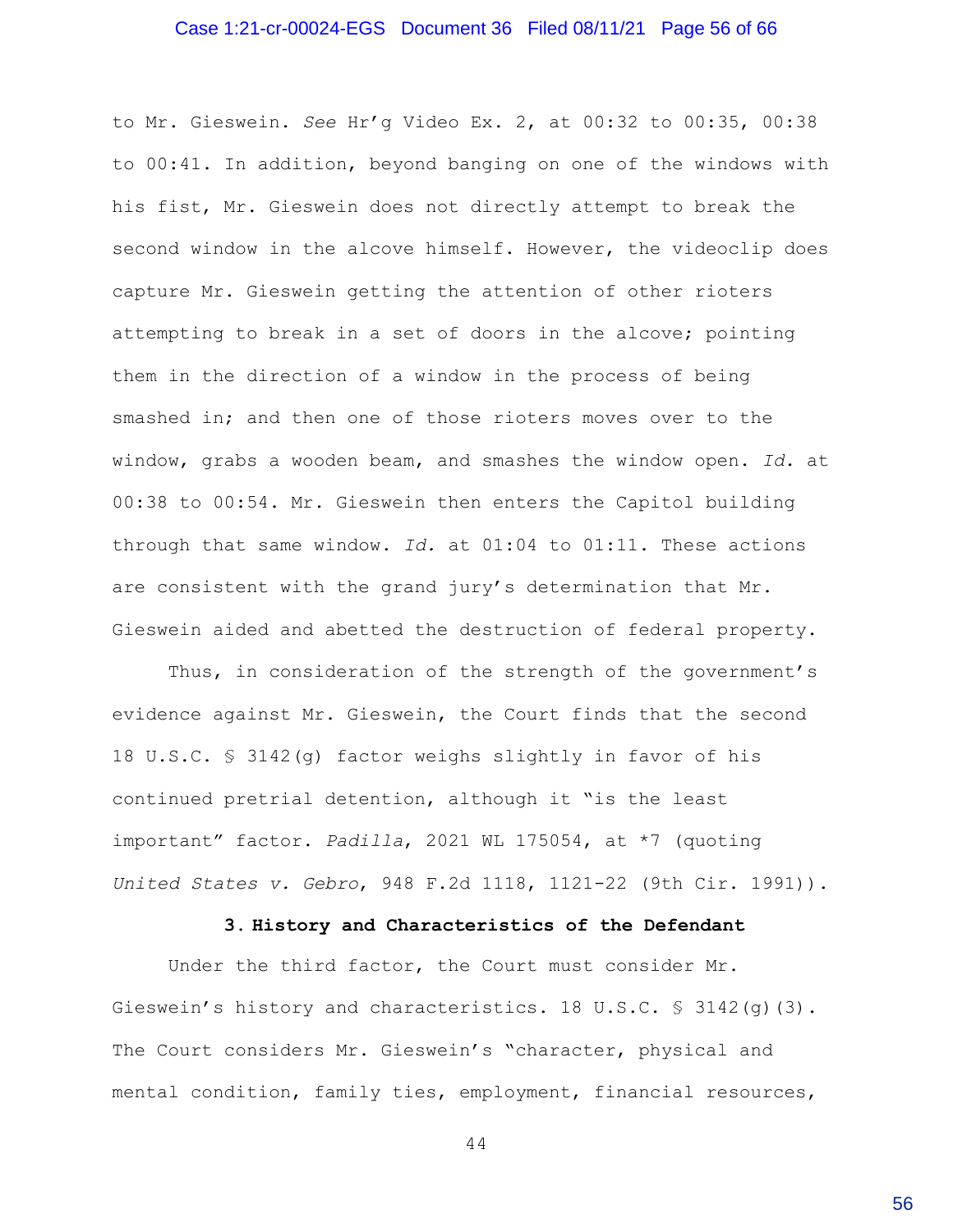### Case 1:21-cr-00024-EGS Document 36 Filed 08/11/21 Page 57 of 66

length of residence in the community, community ties, past conduct, history relating to drug or alcohol abuse, criminal history, and record concerning appearance at court proceedings," *id.* § 3142(g)(3)(A); and "whether, at the time of the current offense or arrest, [Mr. Gieswein] was on probation, on parole, or on other release," *id.* § 3142(g)(3)(B).

Here, there are several factors in Mr. Gieswein's favor. He is 24 years old and has no criminal history. Def.'s Mot., ECF No. 18 at 29. He has also received support from friends and family, who have either sent in letters or have signed declarations under penalty of perjury on Mr. Gieswein's behalf. *See* Rockel Decl., ECF No. 18-1; Fellhauer Decl., ECF No. 18-2; Character Letters, ECF No. 18-4. The letters and declarations describe Mr. Gieswein as a nonviolent supporter of law enforcement and the military, *see* Rockel Decl., ECF No. 18-1 at 2; Fellhauer Decl., ECF No. 18-2 at 2; who is "loving, honest, caring, and hard[-]working," Character Letters, ECF No. 18-4 at 1; *see also id.* at 6-7; and who acts as a mentor figure to his younger sister, *see id.* at 4. Mr. Gieswein has also had steady employment since he was 14, until he recently lost his job in the fall of 2020 for reasons related to the COVID-19 pandemic. Def.'s Mot., ECF No. 18 at 29.

The government acknowledges that Mr. Gieswein does not have a criminal history and that he voluntarily turned himself in to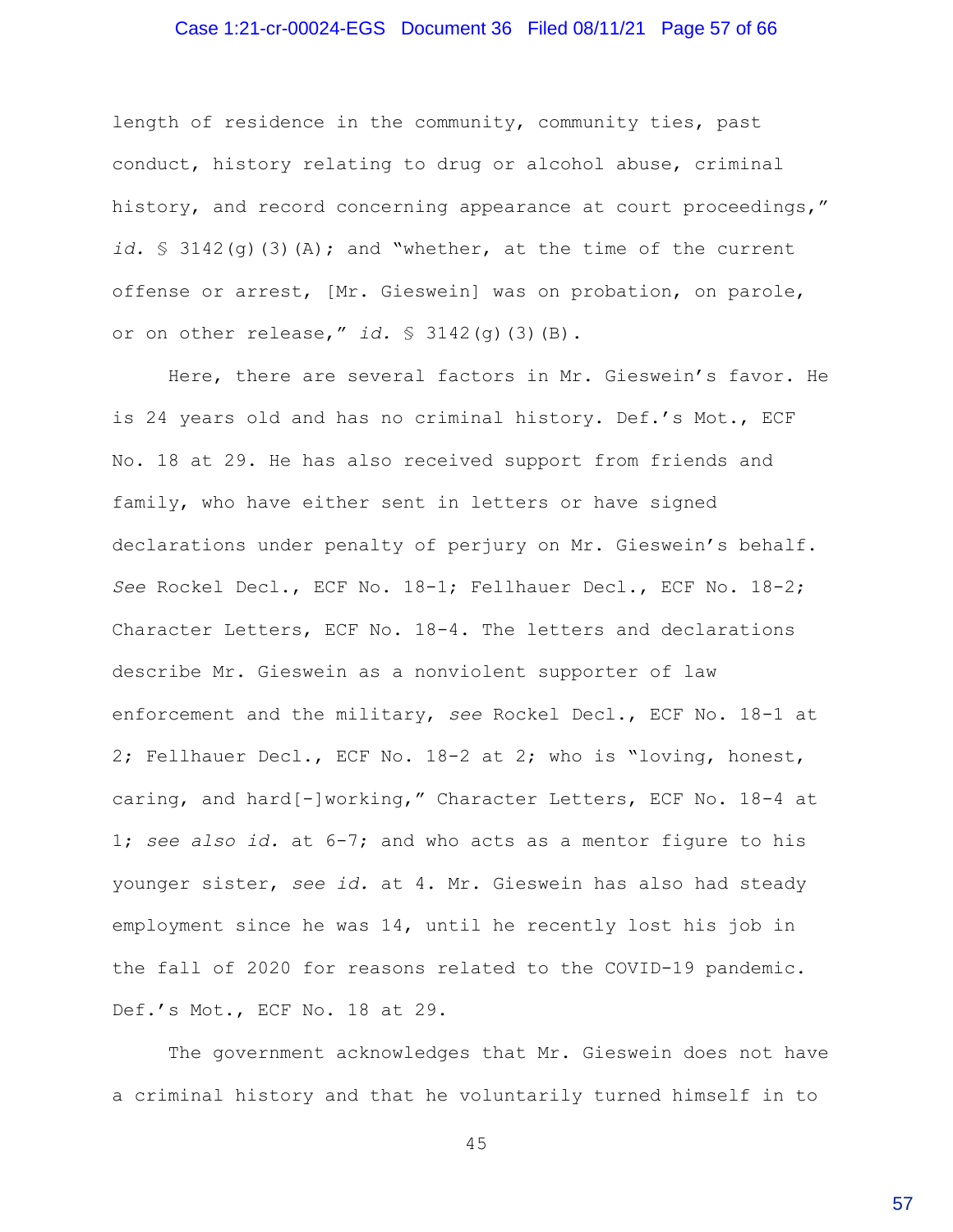#### Case 1:21-cr-00024-EGS Document 36 Filed 08/11/21 Page 58 of 66

local authorities in connection with this case. Gov't's Opp'n, ECF No. 19 at 26. The government also acknowledges that there is no evidence indicating that Mr. Gieswein is connected with the Proud Boys or Oath Keepers. *Id.* But the government returns to Mr. Gieswein's actions on January 6, 2021, which resulted in Mr. Gieswein being charged with what the government characterizes as "three separate counts of a crime classified by Congress as crimes of violence and one classified by that same body as a federal crime of terrorism." *Id.* In the government's view, "[w]hatever motivated the defendant on January 6, it was strong enough to overcome the respect he appears to have had for law enforcement prior to traveling to Washington, D.C., and to cause him to chemically assault officers who were trying to prevent a mob from taking over the Capitol." *Id.* at 27. The government also points out that according to an FBI report of an interview with a "character witness," Mr. Gieswein subscribes to the QAnon conspiracy theory, which includes a belief that "a cabal of Satanic, cannibalistic pedophiles run a global sex trafficking ring, and that President Trump was planning to have many members of the cabal arrested." *Id.* In addition, the government argues that Mr. Gieswein's statements on January 5—including that he believed that certain politicians have "completely destroyed our country and sold them to the Rothschilds and the Rockefellers" indicated a belief in an "anti-Semitic conspiracy theor[y]  $\ldots$ .

46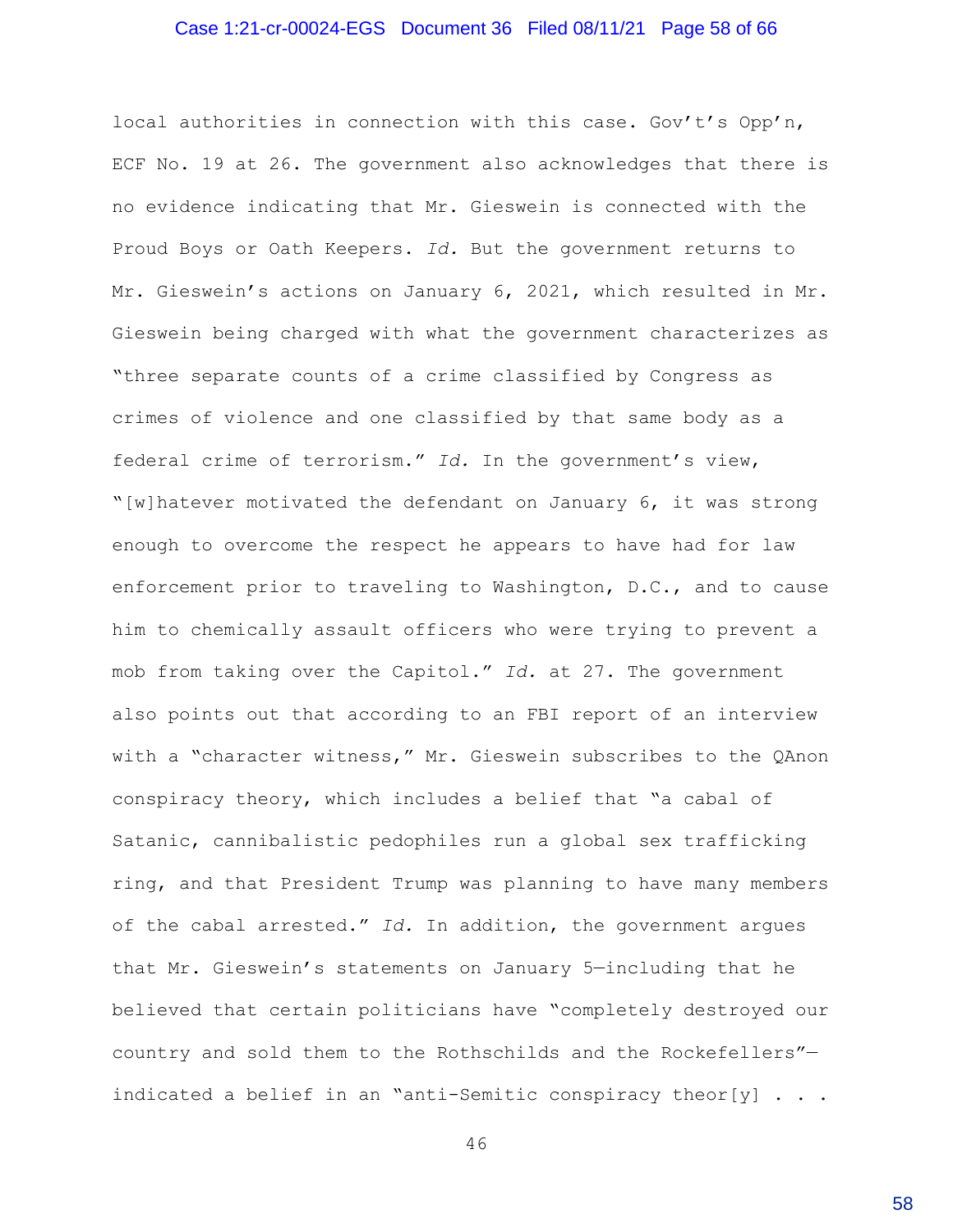### Case 1:21-cr-00024-EGS Document 36 Filed 08/11/21 Page 59 of 66

that shadow forces . . . secretly control global currency." *Id.* at 27 & n.11.

The Court agrees that Mr. Gieswein's decisions on January 6, 2021 "show that he is willing to allow his own personal beliefs to override the rule of law, which reflects poorly on his character." *Klein*, 2021 WL 1377128, at \*10 (quotation omitted); *see also Sabol*, 2021 WL 1405945, at \*15 ("That [the defendant] acted violently against law enforcement protecting the peaceful transition of power based on a belief that the 2020 Presidential Election was stolen is also very alarming [and] indeed raises concerns about [his] character and the danger [he] may present to the community if he were released."). In addition, Mr. Gieswein's alleged belief in conspiracy theories is concerning when considered in the context of this case—a political protest that turned into a violent riot at the Capitol. However, the Court ultimately finds that Mr. Gieswein's history and characteristics reflect an ability to abide by the law. It is true that Mr. Gieswein's actions on January 6, 2021 stand in direct conflict with his history and the substance of the letters submitted on his behalf. But Mr. Gieswein's age, lack of criminal history, family and community ties, and history of steady employment overall weigh in favor of his pretrial release. *See United States v. Cua*, No. 21-107 (RDM), 2021 WL 918255, at \*4-5 (D.D.C. Mar. 10, 2021) (finding that, despite

47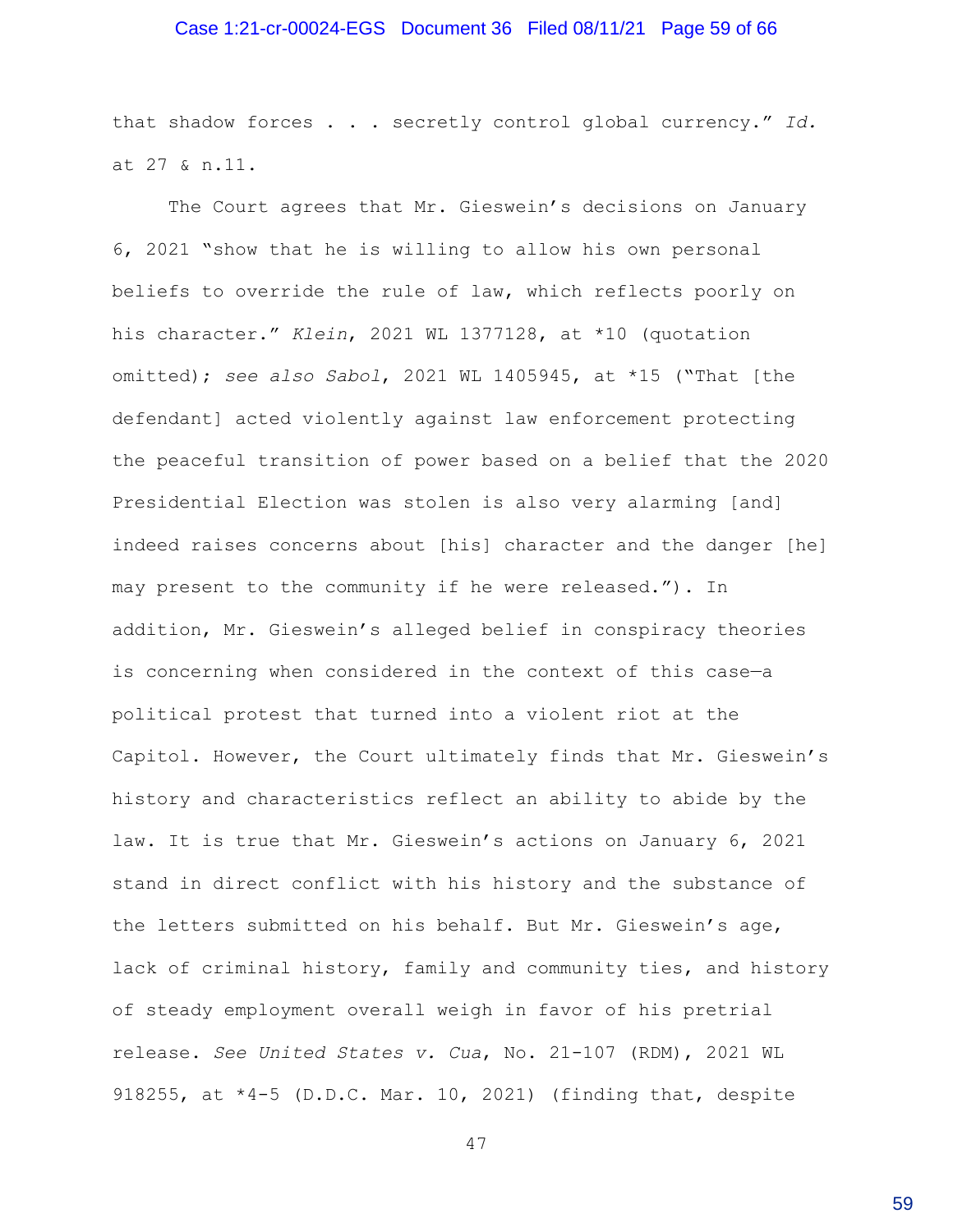#### Case 1:21-cr-00024-EGS Document 36 Filed 08/11/21 Page 60 of 66

the defendant's criminal history, his "young age, family and community ties, expressed remorse, and lack of a significant criminal history weigh in favor of his pretrial release").

# **4. Nature and Seriousness of the Danger Posed by the Defendant's Release**

The final factor the Court must consider is the "nature and seriousness of the danger to any person or the community that would be posed by the person's release." 18 U.S.C.  $\frac{1}{5}$  3142(q)(4).

For many of the reasons already addressed above, the Court finds that this factor also weighs against Mr. Gieswein and in favor of his continued pretrial detention. "Consideration of this factor encompasses much of the analysis set forth above, but it is broader in scope," requiring an "open-ended assessment of the 'seriousness' of the risk to public safety." *Cua*, 2021 WL 918255, at \*5 (quoting *United States v. Taylor*, 289 F. Supp. 3d 55, 70 (D.D.C. 2018)). "Because this factor substantially overlaps with the ultimate question whether any conditions of release 'will reasonably assure [the appearance of the person as required] and the safety of any other person and the community,' 18 U.S.C. § 3142(e), it bears heavily on the Court's analysis." *Id.*

As discussed above, the nature and circumstances of Mr. Gieswein's offenses evince a clear disregard for the safety of others, and of law enforcement in particular. *See supra* Section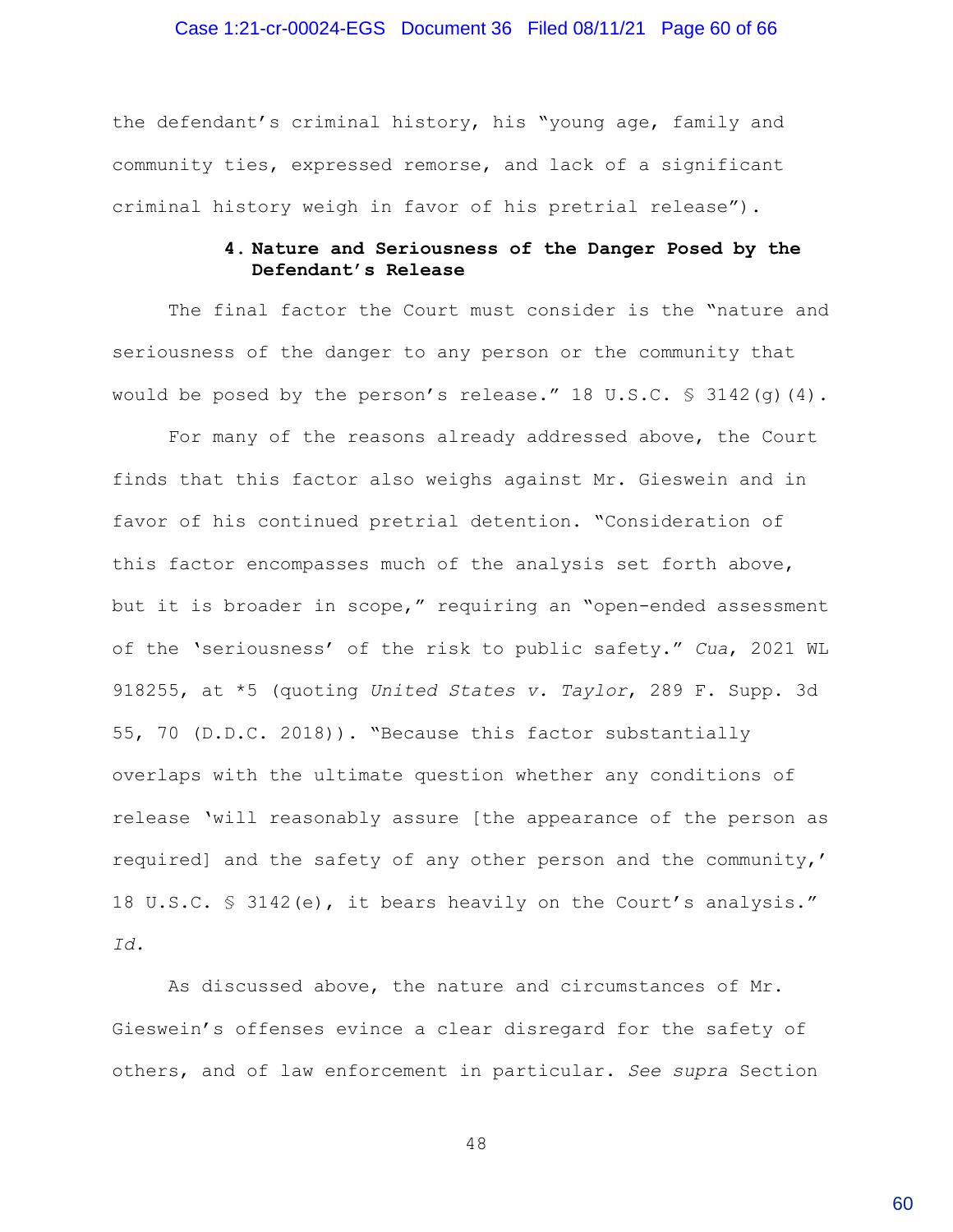#### Case 1:21-cr-00024-EGS Document 36 Filed 08/11/21 Page 61 of 66

III, Part C.1; *see also Chrestman*, 2021 WL 765662, at \*9. The government has shown that Mr. Gieswein intentionally deployed chemical spray against multiple Capitol Police officers throughout the day on January 6, 2021. And though Mr. Gieswein argues that deploying a chemical spray does not "indicate actual intent to cause lasting pain and injury [or] an especially high tolerance for risk," Def.'s Reply, ECF No. 21 at 13 (citing cases); the Court disagrees, *see Fairlamb*, 2021 WL 1614821, at \*8 ("[T]he defendant's willingness to assault a police officer on January 6—in the full view of other officers, scores of bystanders, and many cameras—confirms that, when enraged, he poses a danger to the community."). As another judge in this District has put it, "[p]epper spray would hardly serve its purpose if it did not cause the sprayee pain." *United States v. Moore*, 149 F. Supp. 3d 177, 182 (D.D.C. 2016). Furthermore, during at least one of the instances in which Mr. Gieswein deployed his chemical spray in the direction of law enforcement officers, Mr. Gieswein was surrounded by individuals—including one person with red, watery eyes, calling out for water—clearly in distress after being hit with a chemical spray. *See* Hr'g Video Ex. 1 at 02:30 to 02:57. The Court also is not persuaded that choosing to spray a chemical substance directly at police does not show a "high tolerance for risk." Def.'s Reply, ECF No. 21 at 13. There is evidence that, rather than being carried away

49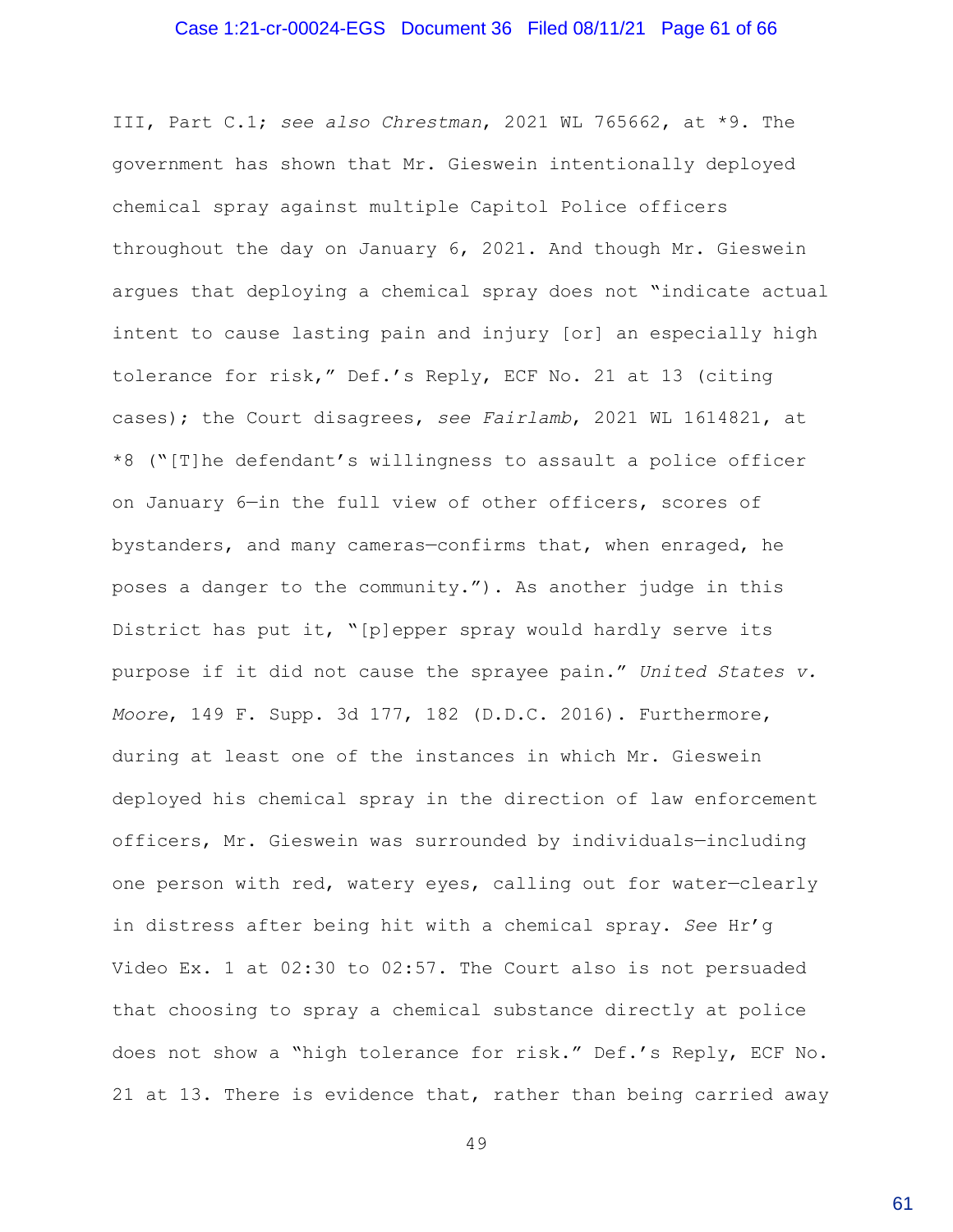#### Case 1:21-cr-00024-EGS Document 36 Filed 08/11/21 Page 62 of 66

in the excitement of the moment, Mr. Gieswein instead arrived at the Capitol on January 6, 2021 prepared to engage in such behavior by bringing the chemical spray with him, along with goggles to keep the spray from getting into his own eyes. *See* Gov't's Opp'n, ECF No. 19 at 3, Figure 1; *id.* at 21, Figure 10.

Mr. Gieswein was also equipped with a baseball bat, helmet, tactical vest, and camouflage fatigues, and is pictured standing near the front line of protestors confronting police officers both on the West Plaza and on the staircase leading up to the Capitol. *Id.* at 4-5. Videoclips capture Mr. Gieswein using his body to shove a metal police barricade against police officers who were trying to keep the rioters at bay,  $\text{Hr/g}$  Video Ex. 3, at 01:25 to 01:45; Hr'g Video Ex. 4, at 00:06 to 00:15; and he is one of the first rioters to enter the Capitol through a smashed window, with the baseball bat and chemical spray, after appearing to encourage others to enter the Capitol through the same window, Hr'g Video Ex. 2, at 00:56 to 01:12; Gov't's Opp'n, ECF No. 19 at 7. Altogether, "[t]his evidence suggests that [Mr. Geiswein] was not a passive observer, but an active aggressor." *United States v. Caldwell*, No. 21-181, 2021 WL 2036667, at \*10 (D.D.C. May 21, 2021).

Mr. Gieswein's statements also demonstrate that a willingness to "take matters into his own hands to defend the country against perceived corruption in democratic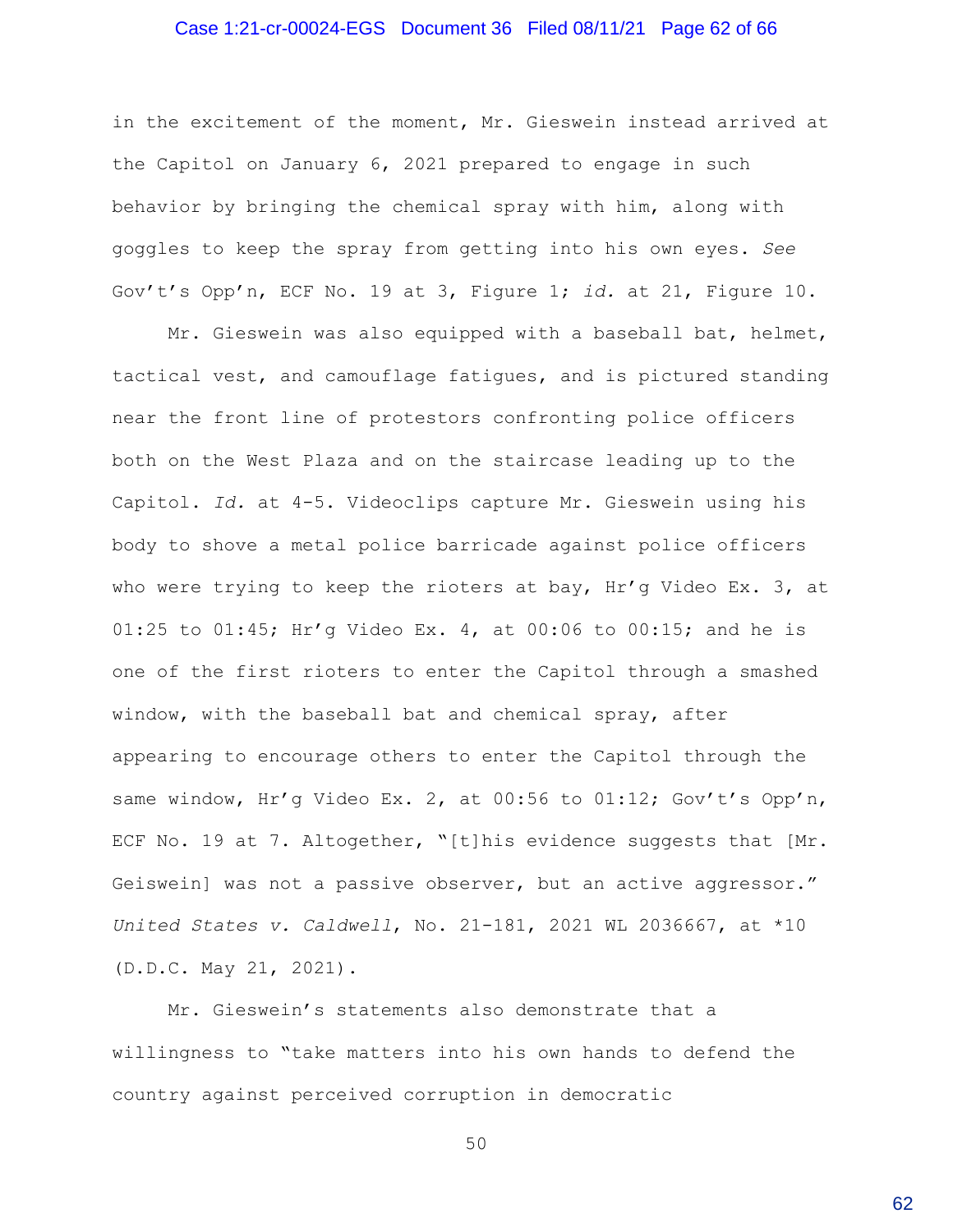#### Case 1:21-cr-00024-EGS Document 36 Filed 08/11/21 Page 63 of 66

institutions." *United States v. DeGrave*, No. 21-90, 2021 WL 1940536, at \*17 (D.D.C. May 14, 2021). On January 5, 2021, the government represents that Mr. Gieswein is recorded as saying that Congress "need[ed] to get the corrupt politicians out of office. Pelosi, the Clintons, all of . . . every single one of them, Biden, Kamala . . . they have completely destroyed our country and sold them to the Rothschilds and Rockefellers." Gov't's Opp'n, ECF No. 19 at 27; *see also* Aff., ECF No. 1-1 at 11. He is also reported as saying: "What we need to do, is we need to get the corrupt politicians that have been in office for 50-60 years, that have been destroying our country and selling it to the Middle East and Israel out of office and they need to be imprisoned." Aff., ECF No. 1-1 at 11. And, as described above, Mr. Gieswein "did not simply hold these misguided beliefs; he acted on them." *Sabol*, 2021 WL 1405945, at \*17. The Court does acknowledge Mr. Gieswein's lack of a criminal record and the supportive letters friends and family submitted on his behalf. Def.'s Mot., ECF No. 18 at 29; *See* Rockel Decl., ECF No. 18-1; Fellhauer Decl., ECF No. 18-2; Character Letters, ECF No. 18-4. The Court also acknowledges Mr. Gieswein's statement on January 5 that he wished for "both sides [to] stay peaceful." *Id.* at 2-3. Nonetheless, his history and wish for peace did not prevent him from committing acts of violence against police officers, nor from actively resisting arrest and fleeing the

51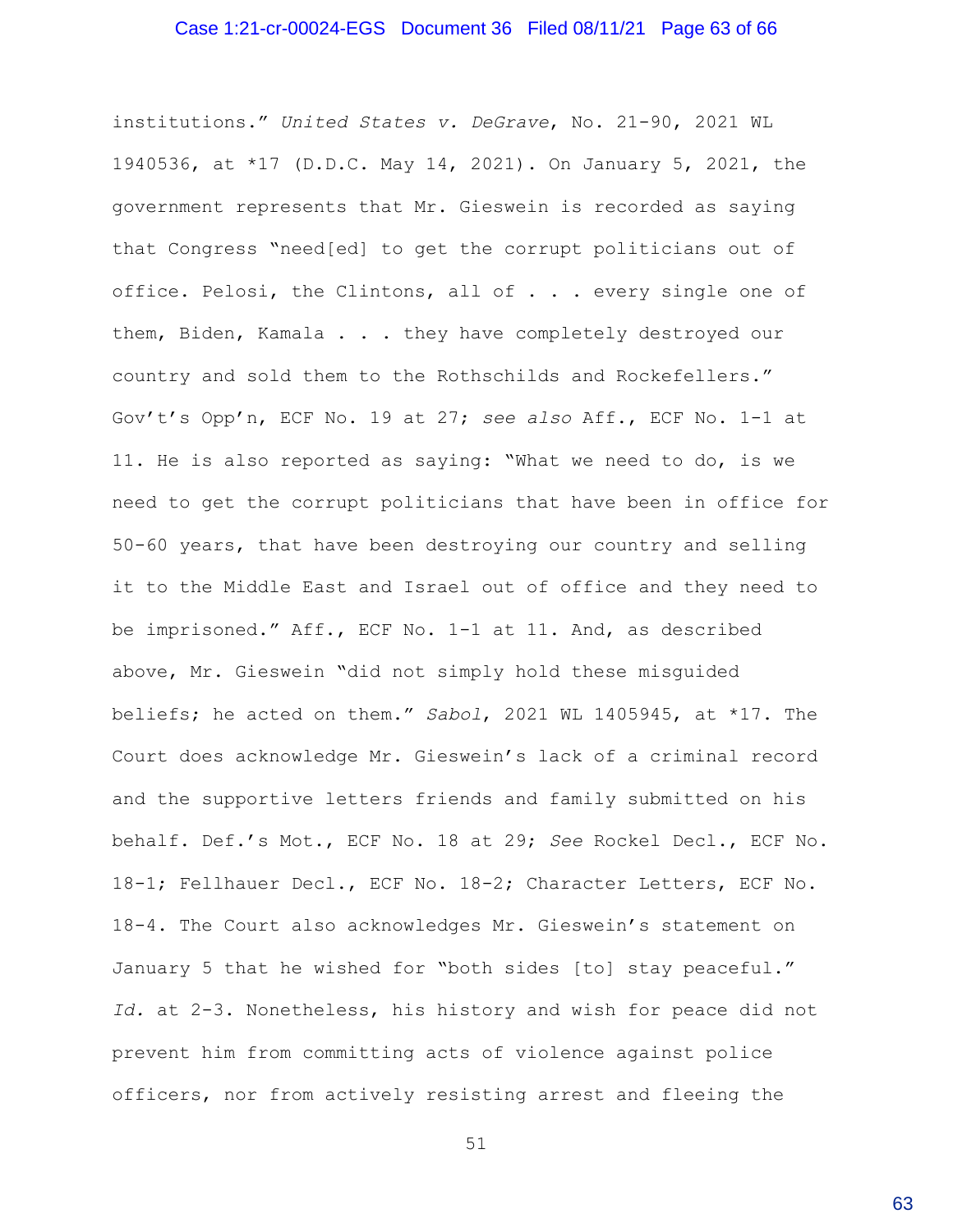#### Case 1:21-cr-00024-EGS Document 36 Filed 08/11/21 Page 64 of 66

scene, $12$  and they do little to dissuade the Court from finding that Mr. Gieswein poses a serious danger to his community.

The Court is similarly unpersuaded by Mr. Gieswein's argument that he does not pose a danger to anyone in the community because there have not been any similar events carried out by former President Trump supporters since January 6, 2021. Def.'s Mot., ECF No. 18 at 31. "While the circumstances of January 6, 2021 were unique, and the day has passed, it cannot be said that every Capitol Riot defendant is no longer a danger because those exact circumstances are unlikely to arise again." *Sabol*, 2021 WL 1405945, at \*18. And as this Court stated in *Whitton*, "even if the exact circumstances of the January 6 attacks are not 'continuing in nature' or 'likely to be repeated in the future,' the violent offenses [the defendant] committed that day are serious enough on their own to militate against pretrial release." *Whitton*, 2021 WL 1546931, at \*9. The Court is further troubled by Mr. Gieswein's unsolicited statement to police—made several days after the events of January 6, 2021 unfolded—that he had turned himself in because he believed he "did nothing wrong." Gov't's Opp'n, ECF No. 19 at 11; *see also*

<sup>12</sup> As stated above, while the entire incident within the Capitol Visitor Center is not captured on video or photographic evidence, the government has represented that video surveillance shows Mr. Gieswein and officers on the ground, and Mr. Gieswein "fleeing." Gov't's Opp'n, ECF No. 19 at 10.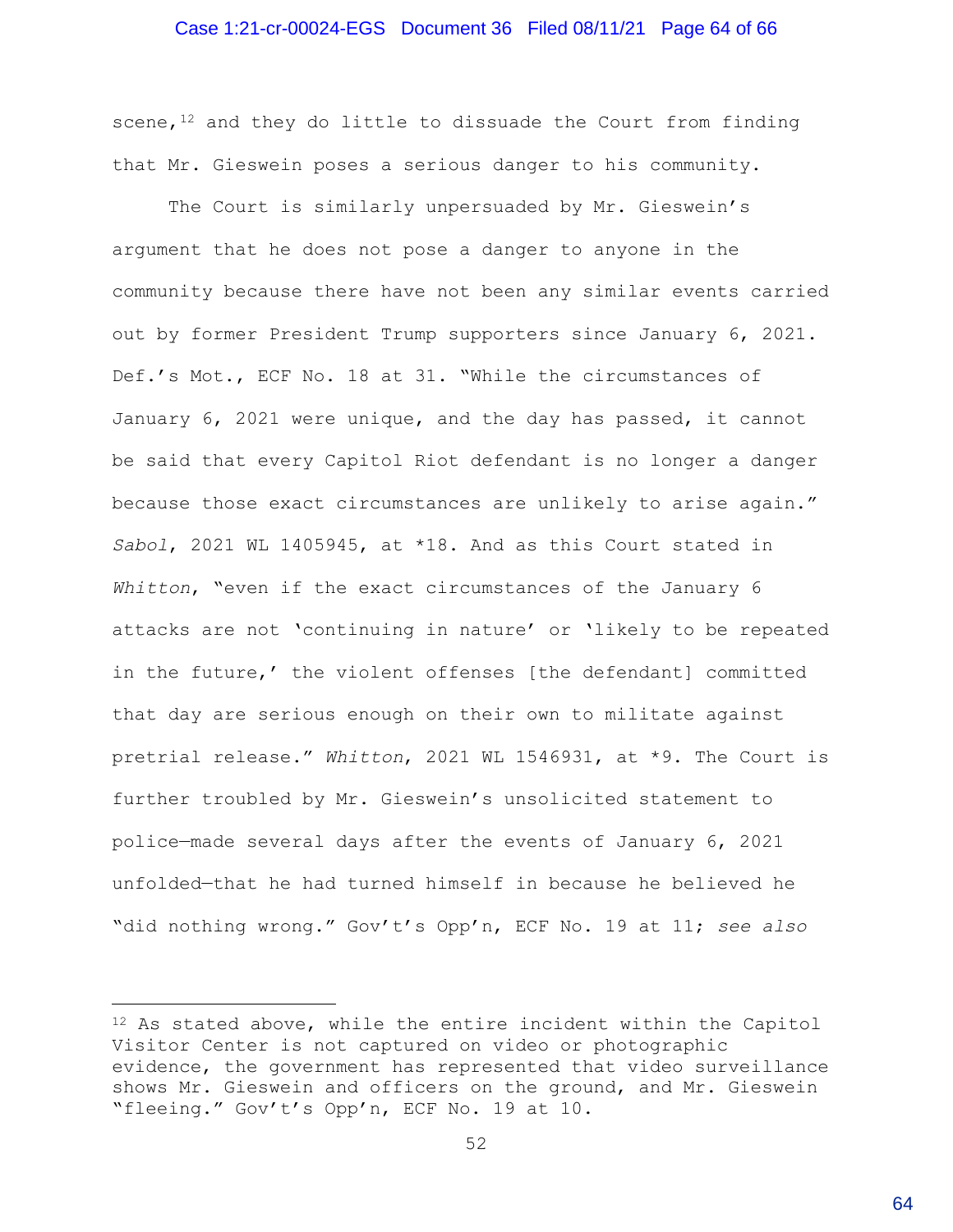#### Case 1:21-cr-00024-EGS Document 36 Filed 08/11/21 Page 65 of 66

*id.* (alleging that Mr. Gieswein "described himself as a 'constitutionalist' who wants the military to take back over the country and restore the Constitution"). Like Mr. Whitton, Mr. Gieswein is thus "distinguishable from other Capitol Riot defendants who displayed a dangerous distain for democracy and the rule of law on January 6, 2021, but who did not engage in violence, *see, e.g.*, *Munchel*, 991 F.3d at 1283-84, or who did not direct their 'forceful conduct' toward inflicting injury, *see United States v. Klein*, No. CR 21-236 (JDB), ECF No. 29 at 24, (D.D.C. Apr. 12, 2021)." *Whitton*, 2021 WL 1546931, at \*12.

In consideration of these factors and noting the D.C. Circuit's observation that "[i]t cannot be gainsaid that the violent breach of the [U.S.] Capitol on January 6 was a grave danger to our democracy, and that those who participated could rightly be subject to detention to safeguard the community," *Munchel*, 991 F.3d at 1284-85; the Court is persuaded that Mr. Gieswein poses a danger to his community and the broader community of American citizens if he were to be released pending trial, and he "cannot be trusted to abide by any conditions of release that might be imposed instead of pretrial detention." *Chrestman*, 2021 WL 765662, at \*16.

#### **IV. Conclusion**

After considering the factors set forth in 18 U.S.C. § 3142(g), the Court finds, by clear and convincing evidence, that